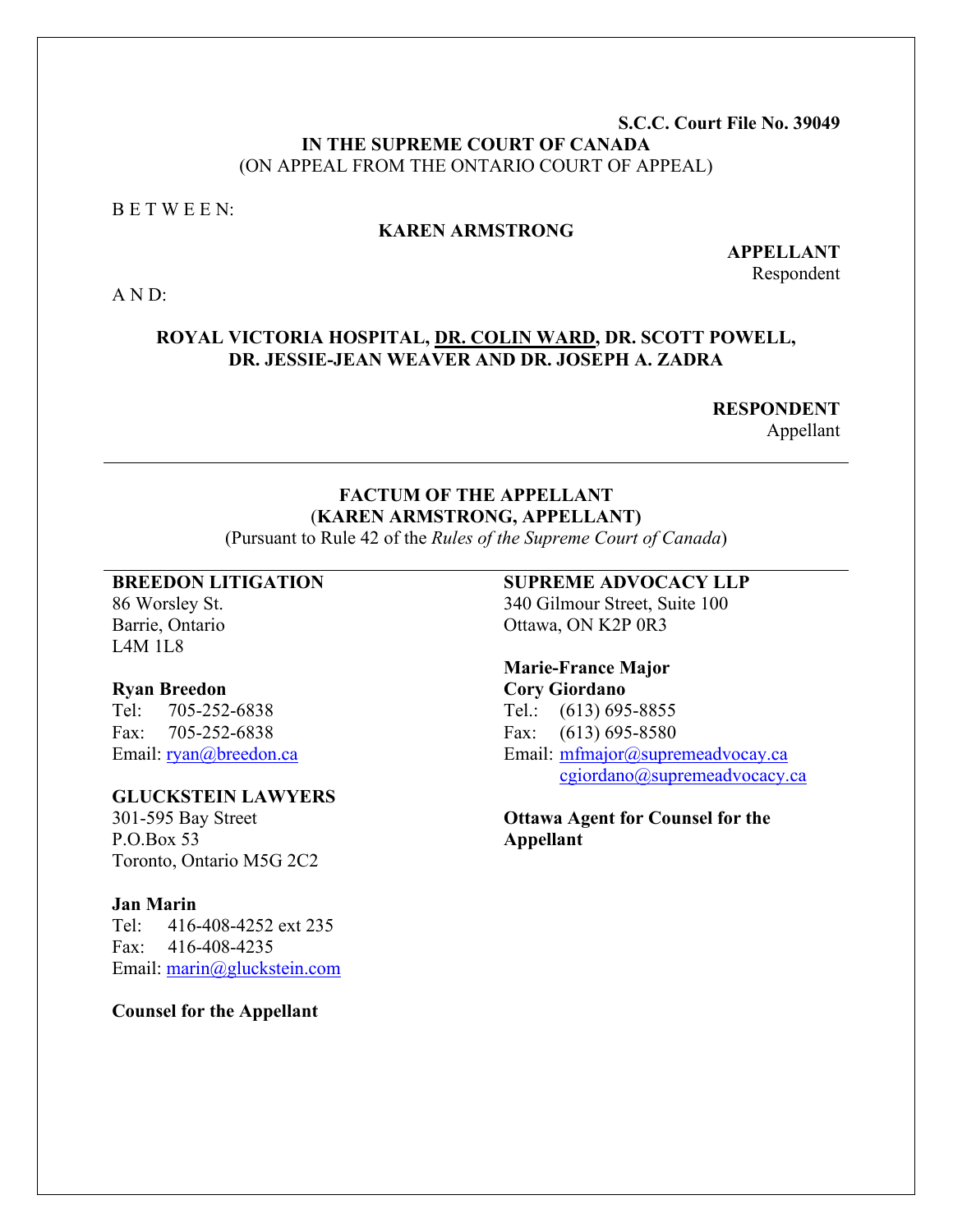#### **LENCZNER SLAGHT ROYCE SMITH GRIFFIN LLP**

130 Adelaide St. W., Suite 2600 Toronto, Ontario M5H 3P5

# **Ronald G. Slaght, Q.C.**

**Sean Lewis Tel** 416-865-2929 **Fax:** 416-865-2862 **Email:** [rslaght@litigate.com](mailto:rslaght@litigate.com) [slewis@litigate.com](mailto:slewis@litigate.com)

**Counsel for the Respondent** 

## **GOWLING WLG (CANADA) LLP**

Barristers and Solicitors 160 Elgin Street, Suite 2600 Ottawa ON K1P 1C3

## **D. Lynne Watt**

**Tel:** (613) 786-8695 **Fax:** (613) 788-3509 **Email**: [lynne.watt@gowlingwlg.com](mailto:lynne.watt@gowlingwlg.com)

**Ottawa Agent for Counsel for the Respondent**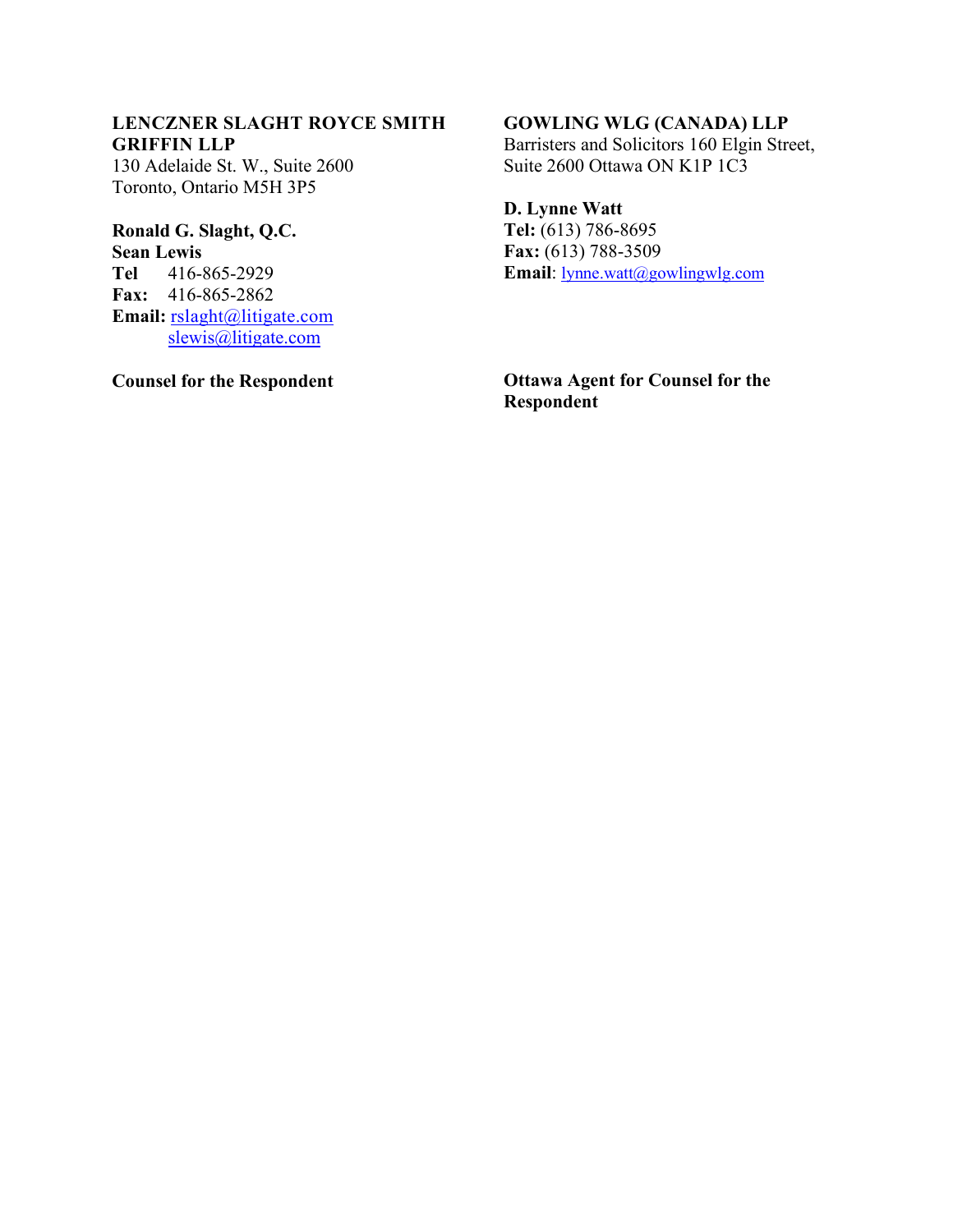## **TABLE OF CONTENTS**

## **Page No.**

|    |         | (a) Questions at Issue $\ldots$ $\ldots$ $\ldots$ $\ldots$ $\ldots$ $\ldots$ $\ldots$ $\ldots$ $\ldots$ $\ldots$ $\ldots$ $\ldots$ $\ldots$ |
|----|---------|---------------------------------------------------------------------------------------------------------------------------------------------|
|    |         |                                                                                                                                             |
|    |         |                                                                                                                                             |
|    |         |                                                                                                                                             |
|    |         |                                                                                                                                             |
|    | (i)     |                                                                                                                                             |
|    | (ii)    |                                                                                                                                             |
|    | (iii)   |                                                                                                                                             |
|    | (iv)    |                                                                                                                                             |
|    | (v)     | Position of Dr. Ward With Respect to the Standard of Care  9                                                                                |
|    | $(v_i)$ |                                                                                                                                             |
|    | (vii)   |                                                                                                                                             |
|    |         |                                                                                                                                             |
|    | (i)     |                                                                                                                                             |
|    | (ii)    |                                                                                                                                             |
|    |         |                                                                                                                                             |
|    |         |                                                                                                                                             |
|    |         | A. The Trial Judge Did Not Err By Articulating the Standard of Care                                                                         |
|    |         |                                                                                                                                             |
|    |         |                                                                                                                                             |
|    |         |                                                                                                                                             |
|    |         |                                                                                                                                             |
|    |         |                                                                                                                                             |
| В. |         | The Trial Judge Did Not Err By Failing To Exclude Non-Negligent                                                                             |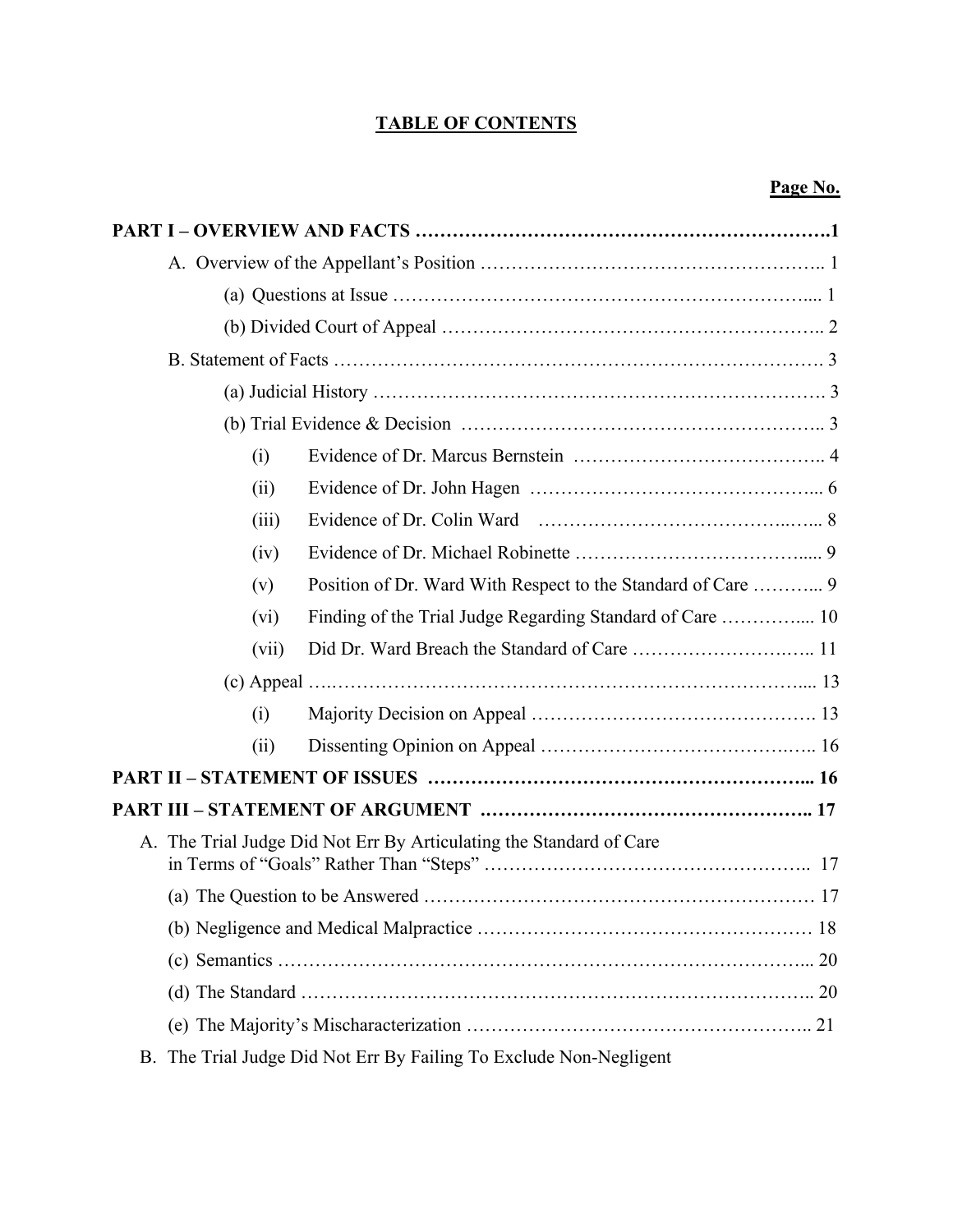| $C_{\cdot}$ | The Trial Judge Did Not Err By Determining the Factual Cause of<br>Armstrong's Injury Before Concluding that Dr. Ward Breached the Standard of Care29 |  |
|-------------|-------------------------------------------------------------------------------------------------------------------------------------------------------|--|
|             |                                                                                                                                                       |  |
|             |                                                                                                                                                       |  |
|             | D. The Trial Judge Did Not Err in Finding that Dr. Ward Failed to meet the                                                                            |  |
| E.          |                                                                                                                                                       |  |
|             |                                                                                                                                                       |  |
|             |                                                                                                                                                       |  |
|             |                                                                                                                                                       |  |
| F.          |                                                                                                                                                       |  |
|             |                                                                                                                                                       |  |
|             |                                                                                                                                                       |  |
|             |                                                                                                                                                       |  |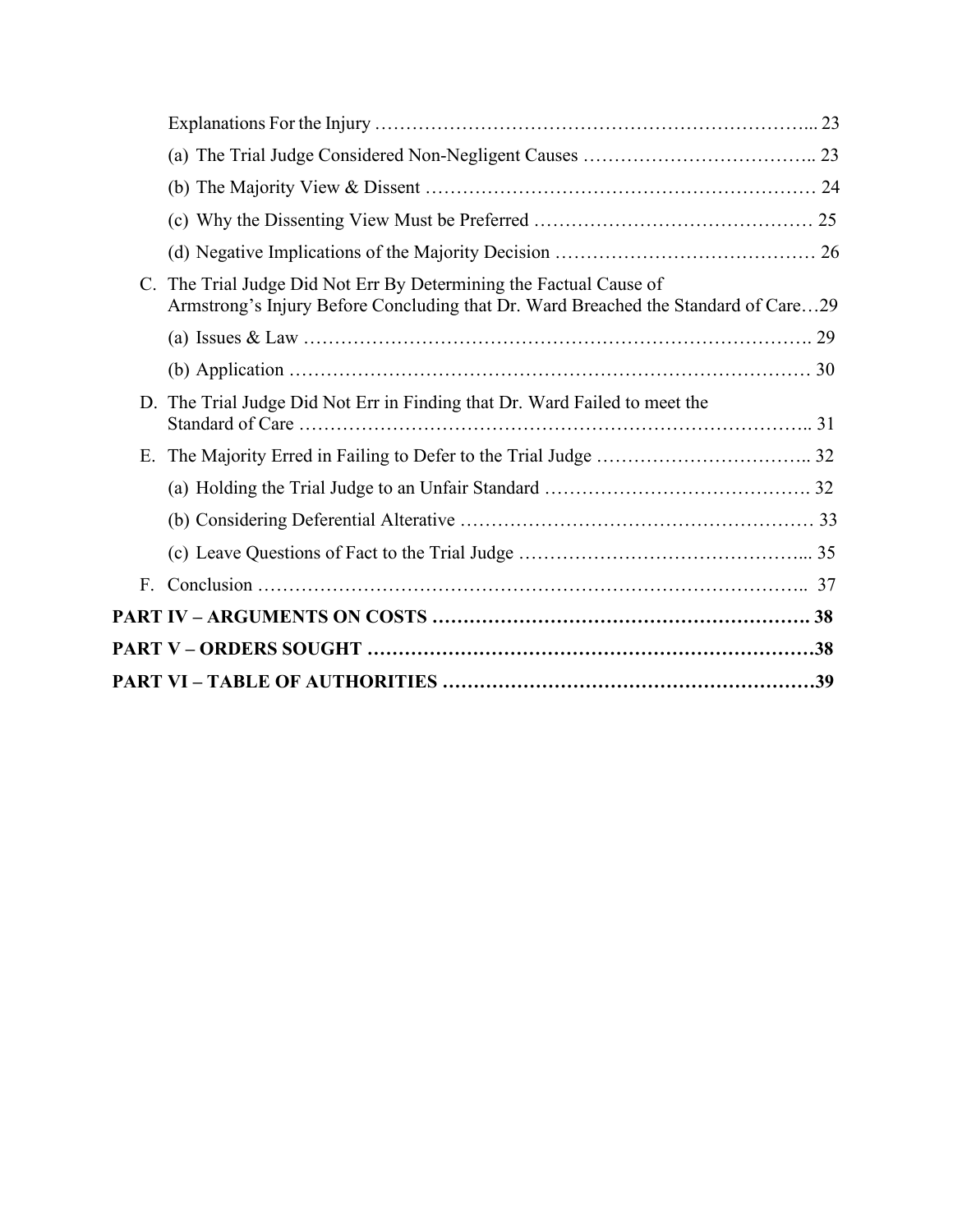#### **PART I – OVERVIEW AND FACTS**

#### **A. Overview of the Appellant's Position**

1. The issue for this Honourable Court to resolve is whether the Respondent, Dr. Colin Ward ("Dr. Ward") took reasonable care to prevent the injuries suffered by the Appellant, Karen Armstrong, and which resulted in the loss of her kidney. In these circumstances and on the evidence presented before him, the Trial Judge determined that Dr. Ward did not. In doing so, it is submitted that the Trial Judge made no error.

2. At its core, this appeal is about whether it was open to the Trial Judge to find that a reasonable and prudent surgeon could reasonably be expected to stay at least 2mm away from Ms. Armstrong's ureter when removing a benign colon. It is submitted that the Trial Judge's conclusion about the negligent cause of the damage to Ms. Armstrong's ureter was available and fully supported by the evidence, including expert opinion and Dr. Ward's own testimony at trial. On the other hand, the decision of the Majority below fundamentally ignores the record, mischaracterizes both the Trial Judge's description and application of the standard of care, and blurs the fundamental distinction between using an appropriate technique and executing it properly.

#### *(a) Questions at Issue*

3. Ms. Armstrong was injured as a result of a colectomy performed by the Respondent, Dr. Ward. She developed a blocked ureter, which led to serious complications. Of central importance at trial, was determining what caused the blocked ureter. The two key questions at trial were:

- whether Dr. Ward, while removing the mesentery, in fact came within 2mm of Ms. Armstrong's ureter, and
- whether that was the cause of the injury to the ureter.
- 4. Both questions were decided against Dr. Ward.

5. Ms. Armstrong's theory, which was accepted by the Trial Judge, was that a thermal injury resulted from Dr. Ward's use of a surgical instrument called a LigaSure within 2mm of her ureter during the surgery. By contrast, Dr. Ward's evidence was that he had not come too close to the ureter, and that was not how the injury occurred. He was confident that he had stayed 5-15cm away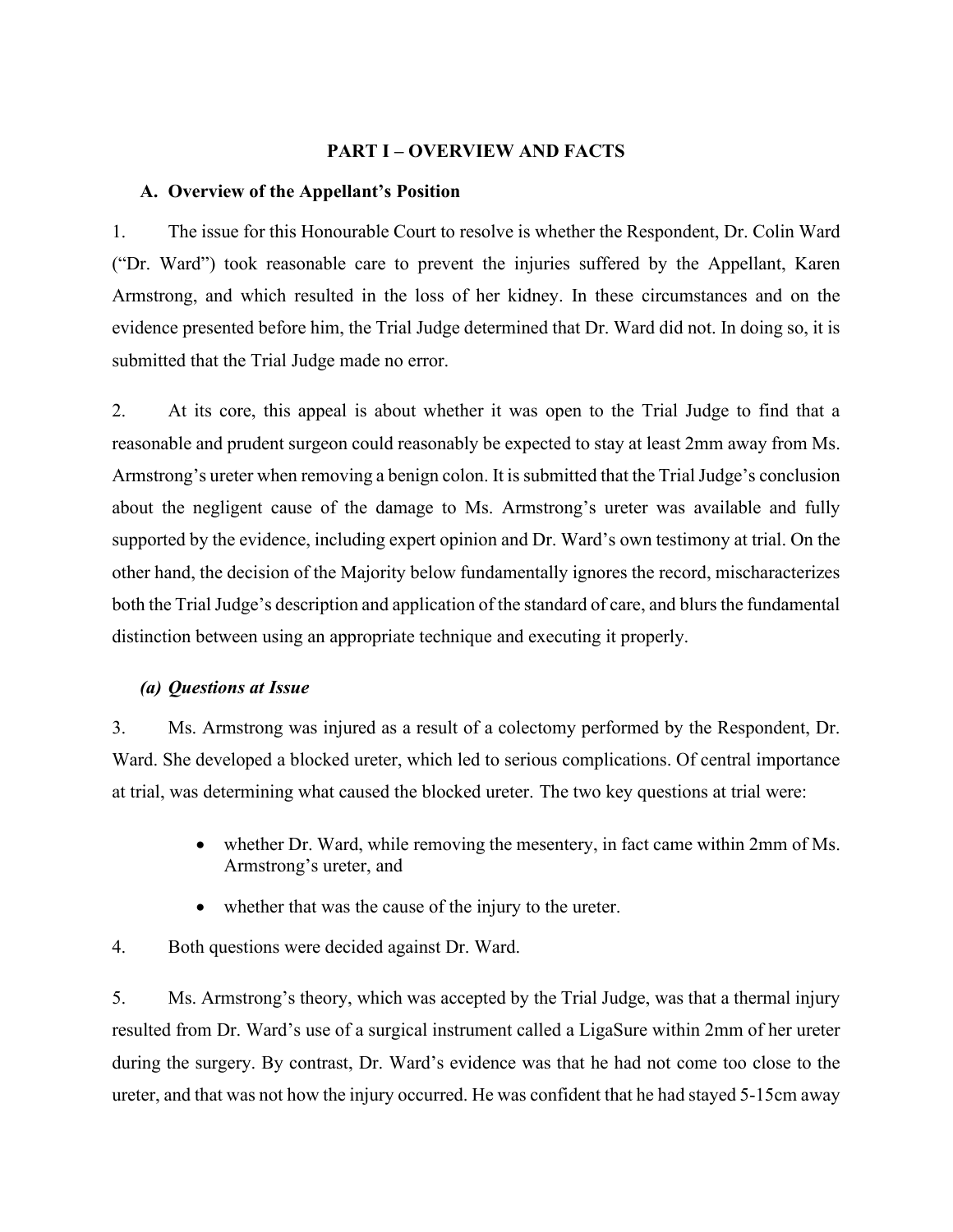from the ureter, but this had nonetheless resulted in scarring which travelled through her abdomen, ultimately blocking her ureter. Dr. Ward's expert witnesses, Dr. Hagen and Dr. Robinette, assumed that this was the case when they offered two alternative opinions about the cause of the ureter blockage. $<sup>1</sup>$  $<sup>1</sup>$  $<sup>1</sup>$ </sup>

6. Simply put, the Trial Judge was asked whether Ms. Armstrong's ureter was blocked due to scarring resulting from the use of the LigaSure within 2mm, or whether it was the result of scarring which originated 5-15cm away (i.e., the non-negligent explanation submitted by Dr. Ward). The Trial Judge appropriately determined it was the former. It is submitted that he was entitled to do so, and that deference is owed to this decision.

#### *(b) Divided Court of Appeal*

7. A Majority of the Court of Appeal allowed Dr. Ward's appeal. The Majority held that the Trial Judge erred in his articulation and application of the standard of care, an issue not seriously in dispute before him. In particular, the Majority held that the Trial Judge erred by:

- imposing an improper standard of care by measuring the surgeon's "goal," rather than the means a prudent surgeon would use to achieve that goal;<sup>[2](#page-5-1)</sup>
- failing to consider and rule out non-negligent causes of Armstrong's injury;<sup>[3](#page-5-2)</sup> and
- failing to conclude, on the evidence, that Dr. Ward had met the standard of care.<sup>[4](#page-5-3)</sup>

8. In dissent, van Rensburg J.A. concluded the Trial Judge made no error in his conclusion that Dr. Ward breached the standard of care by using the LigaSure device less than 2mm away from Ms. Armstrong's ureter. Further, she concluded that the Trial Judge's conclusions respecting standard of care were supported by the evidence at trial. For van Rensburg J.A., the Majority was

<span id="page-5-0"></span><sup>&</sup>lt;sup>1</sup> Judgment of the Superior Court below, at paras. 77-78 [Record of the Appellants "AR" Vol. 1, Tab 1]

<span id="page-5-1"></span><sup>&</sup>lt;sup>2</sup> Judgment of the Court of Appeal below, at para. 33 [AR Vol 1, Tab 3]

<span id="page-5-2"></span><sup>&</sup>lt;sup>3</sup> Judgment of the Court of Appeal below, at para. 56 [AR Vol 1, Tab 3]

<span id="page-5-3"></span><sup>&</sup>lt;sup>4</sup> Judgment of the Court of Appeal below, at para. 58 [AR Vol 1, Tab 3]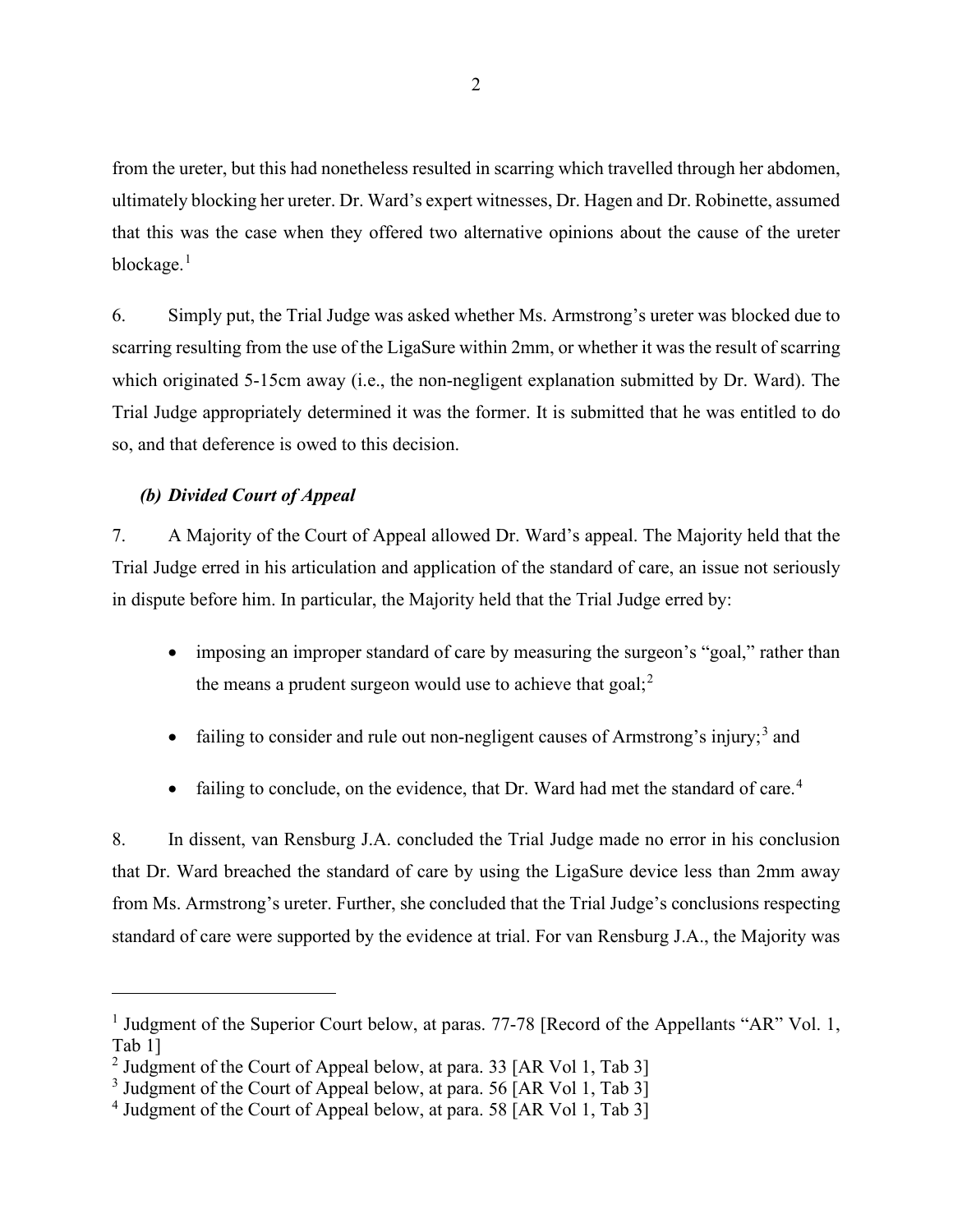obliged to give deference to the clear findings of the Trial Judge, which were fully supported by evidence. It failed to do so, choosing instead to ignore the actual issue between the parties and mischaracterize both the evidence at trial and the Trial Judge's reasons. It is submitted that van Rensburg J.A.'s dissenting opinion is correct and that the appeal should be allowed.

#### **B. Statement of Facts**

9. On February 5, 2010, Dr. Ward performed a laparoscopic colectomy on Ms. Armstrong. During the surgery, Dr. Ward used a device called a LigaSure to seal blood vessels. The LigaSure is widely used in surgery. It works by passing an electric current between two prongs, sealing and separating the tissue between the prongs. A side effect of this process is that the surrounding tissue for 1-2mm can be damaged by heat (the "thermal spread").

10. After her surgery, Ms. Armstrong developed a blocked ureter, which resulted in the loss of her kidney. The parties came to an agreement on damages and dismissed the case against all of the named defendants, save Dr. Ward.

11. The risk of damage due to thermal spread is well-recognized. There is no serious issue that the standard of care requires a surgeon to operate the LigaSure far enough away from important structures, like the ureter, in order to avoid unintended damage.

#### **(a) Judicial History**

#### **(b) Trial Evidence & Decision**

12. The case proceeded to trial before Mulligan J. Judgment was granted in favour of Ms. Armstrong.

13. A total of five physicians testified at trial: four experts and Dr. Ward himself. As noted by the Majority, all of the experts are highly experienced and celebrated physicians.<sup>[5](#page-6-0)</sup>

<span id="page-6-0"></span><sup>5</sup> Judgment of the Court of Appeal below, at para. 15 [AR Vol 1, Tab 3]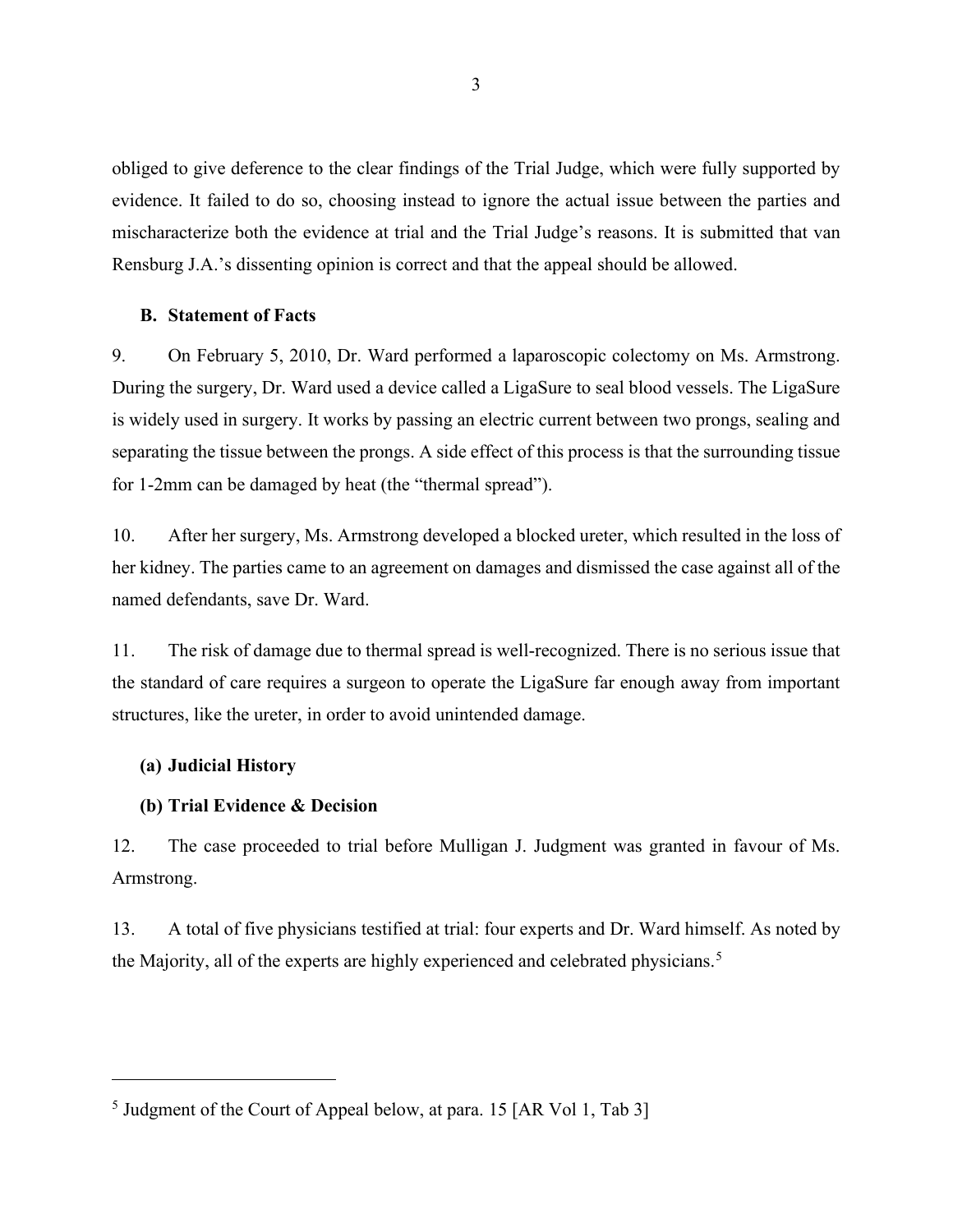14. The witnesses generally agreed in their evidence concerning the standard of care. As noted by van Rensburg J.A., the experts agreed that, in order to avoid inadvertent injury, the surgeon was required to identify, protect and stay at least 2mm from the ureter.<sup>[6](#page-7-0)</sup> This evidence is critical to understanding both the Trial Judge's decision, and the errors made by the Majority of the Court of Appeal.

## *(i) Evidence of Dr. Marcus Burnstein*

15. Dr. Burnstein is a general surgeon who was called by the plaintiff and was qualified, on consent, to provide opinion evidence on both the standard of care and causation.[7](#page-7-1) Dr. Burnstein testified in chief that:

- it is "very important" to identify and protect the ureter throughout the surgery;  $8$
- there was a risk of injury to the ureter in cases where the patient's illness has made the operation more difficult, or where the patient has risk factors such as "large pelvic masses, malignant neoplasms, inflammatory disease, previous operation or radiation therapy" (all of which were absent in this case);  $9$
- the rate of injury to the ureter in a case like Ms. Armstrong's which had no abnormality or disease process increasing the risk of injury – should be zero, because surgeons are trained to identify and protect structures like the ureter, and "there should be no reason to be in the wrong place  $\ldots$  and expose other organs to injury";<sup>[10](#page-7-4)</sup>
- because the LigaSure has a risk of damage to surrounding tissues from thermal spread, it was necessary to stay at least 2mm away from the ureter; and  $11$
- Dr. Ward had used the LigaSure "unacceptably close" that is, within 2mm of Ms. Armstrong's ureter – causing her injury.<sup>[12](#page-7-6)</sup>

<span id="page-7-0"></span> $6$  Judgment of the Court of Appeal below, at para. 82 [AR Vol 1, Tab 3]

<span id="page-7-1"></span><sup>7</sup> Trial Transcript, Evidence of Dr. Burnstein, p. 10 [AR Vol 2, Tab 13]

<span id="page-7-2"></span><sup>8</sup> Trial Transcript, Evidence of Dr. Burnstein, p. 16-17 [AR Vol 2, Tab 13]; Judgment of the Court of Appeal Below, at para. 99 [AR Vol 1, Tab 3]

<span id="page-7-3"></span><sup>&</sup>lt;sup>9</sup> Trial Transcript, Evidence of Dr. Burnstein chief p. 21-22 [AR Vol 2, Tab 13]; Judgment of the Court of Appeal Below, at para. 100 [AR Vol 1, Tab 3]

<span id="page-7-4"></span><sup>&</sup>lt;sup>10</sup> Trial Transcript, Evidence of Dr. Burnstein chief p. 23[AR Vol 2, Tab 13]; Judgment of the Court of Appeal Below, at para. 101 [AR Vol 1, Tab 3]

<span id="page-7-5"></span><sup>&</sup>lt;sup>11</sup> Trial Transcript, Evidence of Dr. Burnstein chief p.  $30-31$  [AR Vol 2, Tab 13]

<span id="page-7-6"></span><sup>&</sup>lt;sup>12</sup> Trial Transcript, Evidence of Dr. Burnstein chief p. 33-35 [AR Vol 2, Tab 13]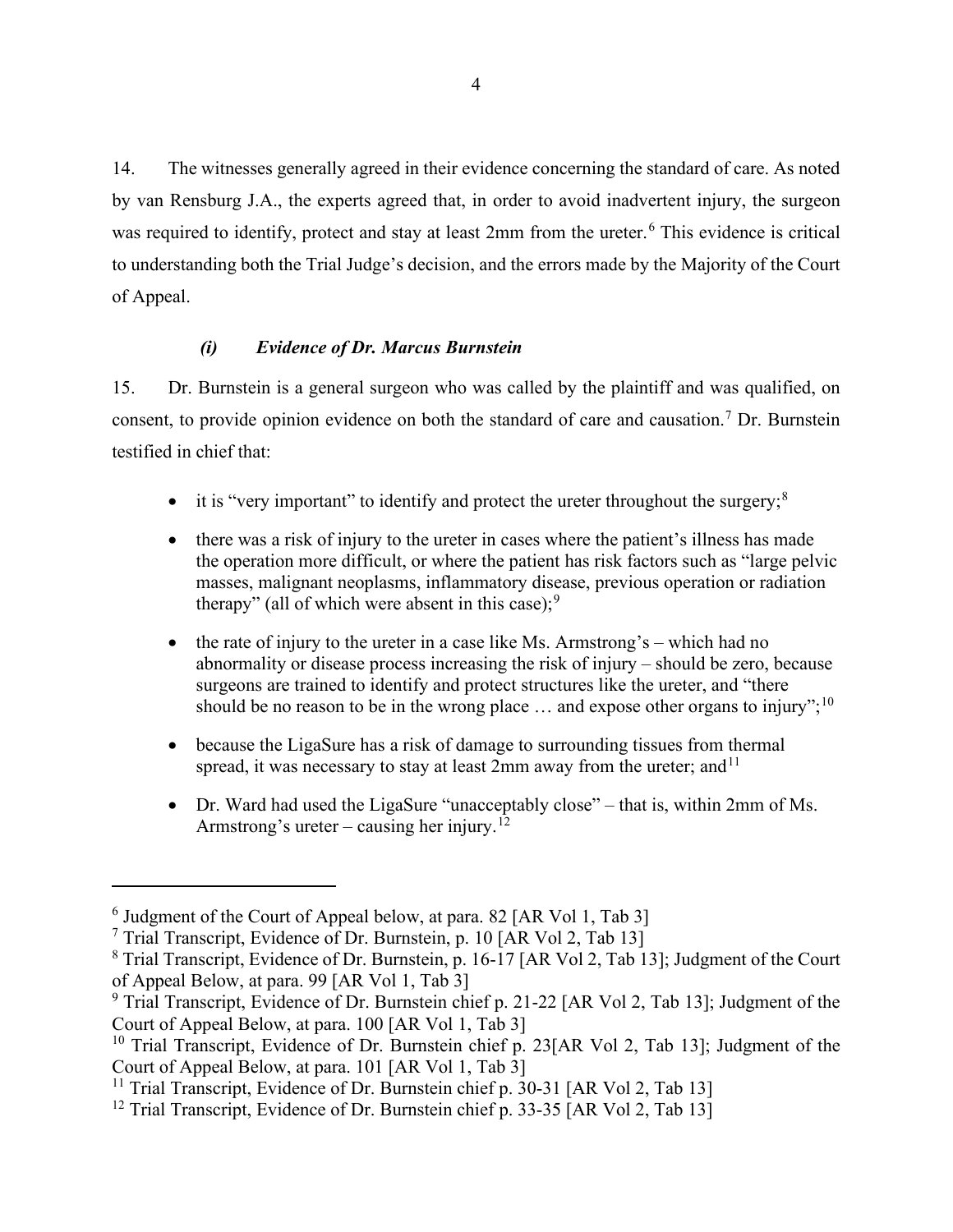16. Dr. Burnstein did not put forward a standard of "perfection", as has been argued by Dr. Ward.<sup>[13](#page-8-0)</sup> While Dr. Burnstein accepted the 0.15% to 0.66% risk of injury to the ureter during a colectomy reported in the literature (which included both open and laparoscopic surgery, and surgeries with various complicating features), Dr. Burnstein stated that there ought to have been "zero risk" of injury in the circumstances of *this* case, where the patient had normal anatomy and no risk factors. [14](#page-8-1)

17. Dr. Burnstein was challenged during cross-examination, and affirmed his position with greater precision:

Q. Now, turning to your, I'll call them, three opinions: the first one being, that injury to the ureter if there is no structural abnormality of the colon falls below the standard of care. And I take it, what you're saying and what you said in your report is that the injury implies a breach of the standard of care, correct?

A. Yes, in this context.

Q. Yes. The context being a normal structure of the colon.

A. Right. My position is, just to be clear, that the average reasonable prudent practitioner, general surgical practitioner in terms of removing a structurally normal colon in a structurally normal abdomen and peritoneum should be able to achieve the goal of colon removal without injuring other structures in this case the ureter and that injury to the ureter in removal of a structurally normal colon and a structurally normal abdomen is a failure to conduct the operation with the appropriate degree of safety, prudence, judgment, and is below the standard of care.<sup>[15](#page-8-2)</sup>

18. Lastly, in cross-examination Dr. Burnstein was taken through a series of "steps" which Dr. Ward claimed to have completed. Dr. Burnstein was invited to agree, and in fact agreed, that each hypothetical "step" Dr. Ward was to have taken was a reasonable step. <sup>[16](#page-8-3)</sup> The final step suggested by Dr. Ward's counsel was that "when he is using the LigaSure to divide the colonic mesentry he

<span id="page-8-0"></span><sup>&</sup>lt;sup>13</sup>Judgment of the Court of Appeal below, at para. 149 [AR Vol 1, Tab 3]

<span id="page-8-1"></span><sup>&</sup>lt;sup>14</sup> Judgment of the Court of Appeal below, at para. 153 [AR Vol 1, Tab 3]

<span id="page-8-2"></span><sup>&</sup>lt;sup>15</sup> Trial Transcript, Evidence of Dr. Burnstein chief, p. 50-51 [AR Vol 2, Tab 13]; Judgment of the Court of Appeal Below, at para. 103 [AR Vol 1, Tab 3]

<span id="page-8-3"></span><sup>&</sup>lt;sup>16</sup> Trial Transcript, Evidence of Dr. Burnstein chief, p. 76-78 [AR Vol 2, Tab 13]; Judgment of the Court of Appeal Below, at para. 104 [AR Vol 1, Tab 3]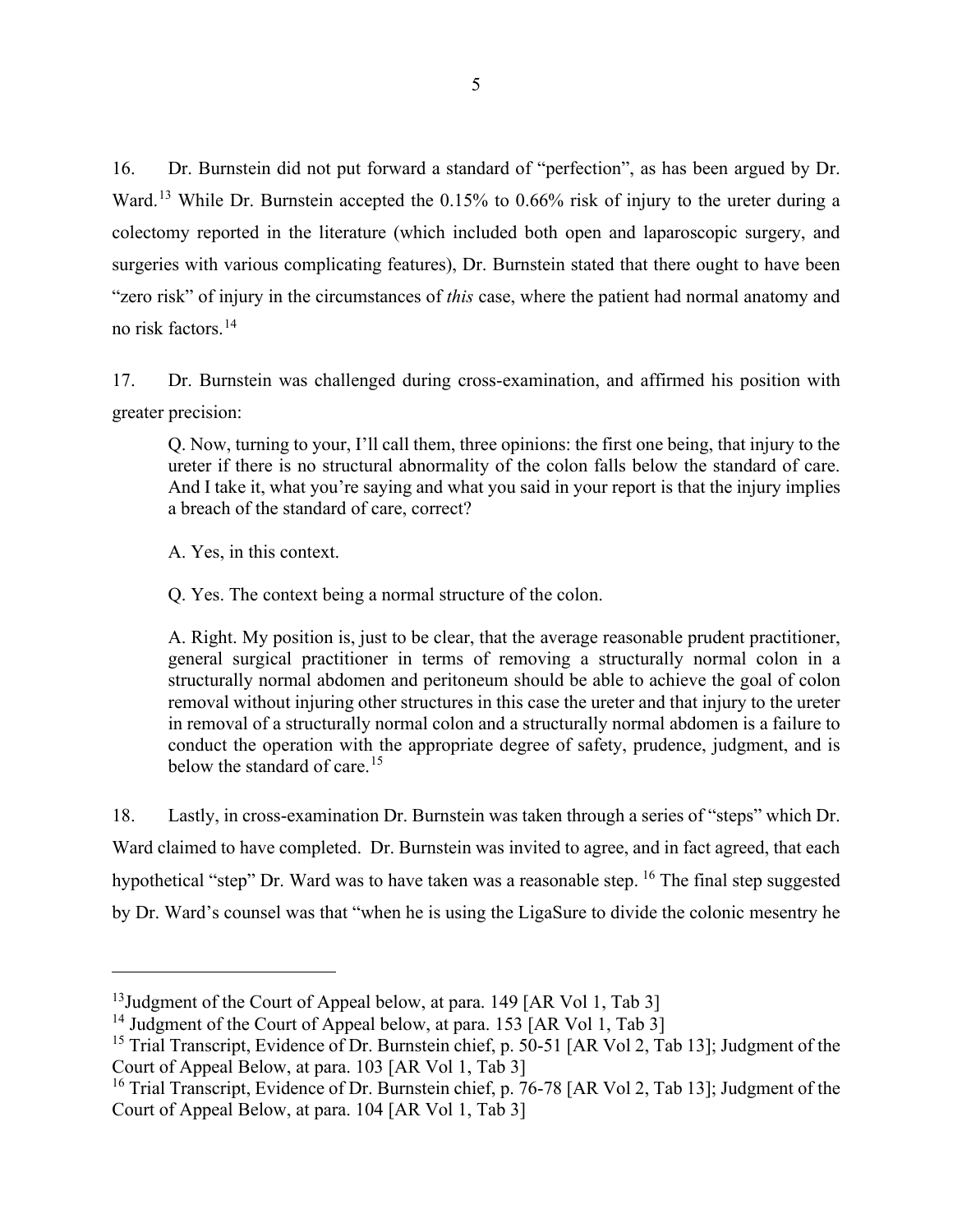stays away from the ureter towards the colon."[17](#page-9-0) While Dr. Burnstein agreed that this *would* be reasonable, he testified that, unfortunately, Dr. Ward did not in fact take this step.[18](#page-9-1) Had Dr. Ward done so, the injury simply could not have occurred. <sup>[19](#page-9-2)</sup>

19. There was no objection to Dr. Burnstein's testimony at trial. As noted by van Rensburg J.A., Dr. Burnstein was properly qualified, having special knowledge and experience in using the LigaSure device, in performing colectomies, and in the risks of injury to other structures in the course of such surgery. His lack of specific experience with laparoscopic colectomies was a matter of weight, which was a determination for the trial judge to make.[20](#page-9-3)

20. There is nothing that would suggest that the Trial Judge made a palpable and overriding error in accepting Dr. Burnstein's evidence as part of his overall determination of the issue of standard of care. $21$ 

#### *(ii) Evidence of Dr. John Hagen*

21. Dr. Hagen is a general surgeon called by Dr. Ward, who was qualified to give opinion evidence on both the standard of care and causation.<sup>[22](#page-9-5)</sup> He testified:

- the standard of care was to "identify the left ureter and take necessary measures to protect  $it$ <sup>";[23](#page-9-6)</sup> in order words, to "identify the ureter and then stay away from the area;"<sup>[24](#page-9-7)</sup>
- the "step" of dividing the colonic mesentery by using the LigaSure "away from the ureter and near the colon" met the standard of care;<sup>[25](#page-9-8)</sup>

<span id="page-9-0"></span><sup>&</sup>lt;sup>17</sup> Trial Transcript, Evidence of Dr. Burnstein, p. 77-78 [AR Vol 2, Tab 13]

<span id="page-9-1"></span><sup>&</sup>lt;sup>18</sup> Judgment of the Court of Appeal Below, at para.  $105$  [AR Vol 1, Tab 3]

<span id="page-9-2"></span><sup>&</sup>lt;sup>19</sup> Trial Transcript, Evidence of Dr. Burnstein chief Burnstein, p. 80 [AR Vol 2, Tab 13]

<span id="page-9-3"></span><sup>&</sup>lt;sup>20</sup> Judgment of the Court of Appeal Below, at para. 149 [AR Vol 1, Tab 3]

<span id="page-9-4"></span><sup>&</sup>lt;sup>21</sup> Judgment of the Court of Appeal Below, at paras.  $146-157$  [AR Vol 1, Tab 3]

<span id="page-9-5"></span><sup>&</sup>lt;sup>22</sup> Trial Transcript, Evidence of Dr. Hagen, p. 7 [AR Vol 2, Tab 16]

<span id="page-9-6"></span><sup>&</sup>lt;sup>23</sup> Trial Transcript, Evidence of Dr. Hagen, p. 16, 1, 24-25 [AR Vol 2, Tab 16]

<span id="page-9-7"></span><sup>&</sup>lt;sup>24</sup> Trial Transcript, Evidence of Dr. Hagen, p. 33, l. 13 [AR Vol 2, Tab 16]; Judgment of the Court of Appeal Below, at para. 108 [AR Vol 1, Tab 3]

<span id="page-9-8"></span><sup>&</sup>lt;sup>25</sup> Trial Transcript, Evidence of Dr. Hagen, p. 13 [AR Vol 2, Tab 16]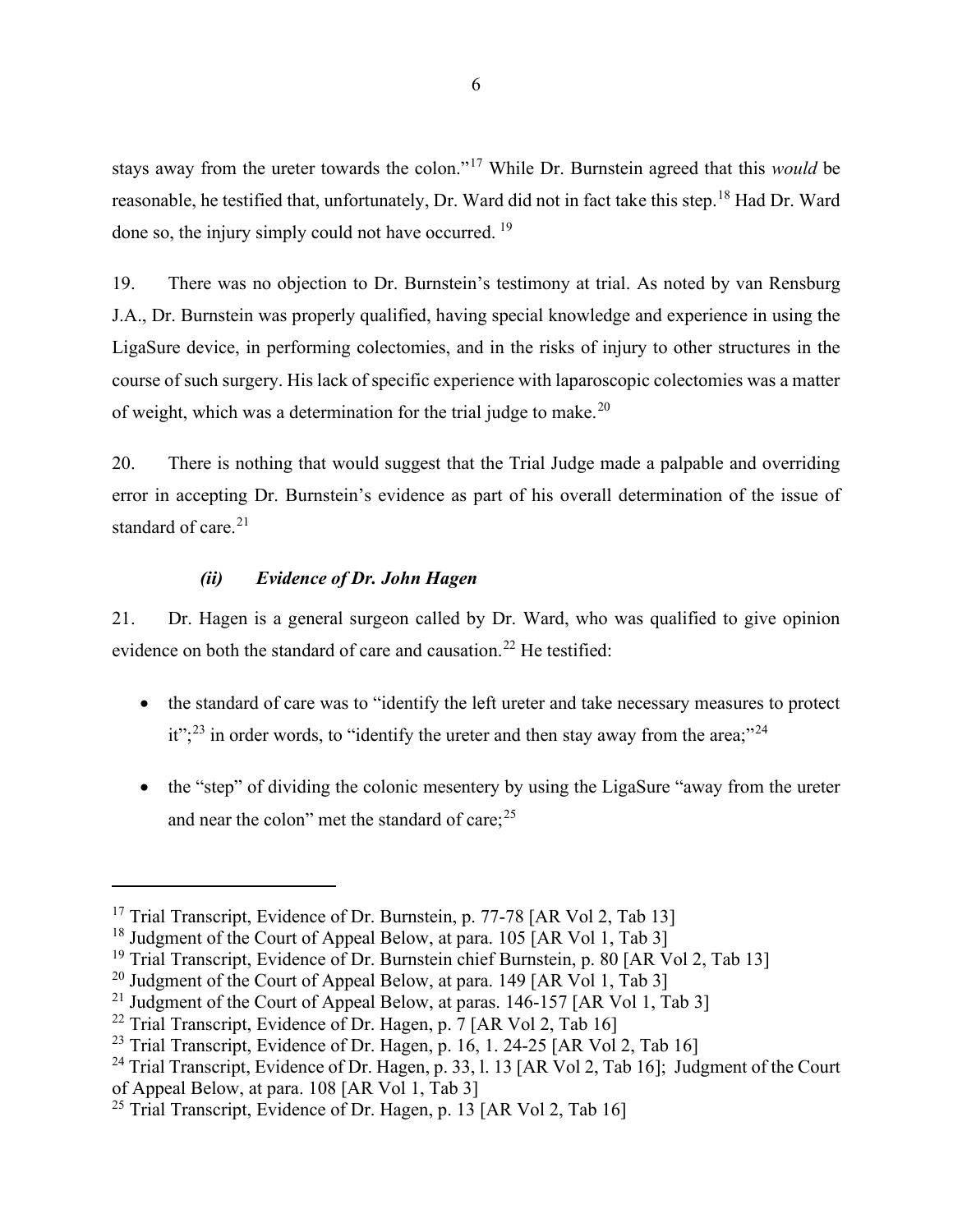- he would only use the LigaSure more than 2mm away from the ureter, to avoid damaging it inadvertently; $^{26}$  $^{26}$  $^{26}$  and
- if the ureter is properly identified and protected, then the LigaSure will not be used within 2mm, because "you're going to stay away from it."<sup>[27](#page-10-1)</sup>

22. Like Dr. Burnstein's "zero risk" of coming too close to the ureter evidence, Dr. Hagen stated that it was not possible to cause collateral damage using the LigaSure because "you're really nowhere near the ureter, you're centimetres away…it's not possible to damage the ureter if you've identified it and…you've taken the vessels."[28](#page-10-2)

23. Despite this evidence, Dr. Hagen refused to concede that using the LigaSure within 2mm of the ureter was a breach of the standard of care:

Q. So if Dr. Ward is mistaken in his identification and protection of the ureter and as a result of that mistake, uses the LigaSure within two millimeters of the ureter, thereby causing damage to the ureter, your opinion is that would meet the standard of care, it that what you're saying?

A.  $Yes.<sup>29</sup>$  $Yes.<sup>29</sup>$  $Yes.<sup>29</sup>$ 

24. This resulted in a very unusual re-examination in which, rather than asking Dr. Hagen to explain how a surgeon could meet the standard of care and nevertheless operate the LigaSure in the wrong place, Dr. Ward's counsel had Dr. Hagen reverse this position, and testify that this would be a breach of the standard of care:

Q. And my friend asked you if you know – no criticism – somewhat of a compounded question following that, and assume, even though it has not been suggested, that Dr. Ward

<span id="page-10-0"></span><sup>&</sup>lt;sup>26</sup> Trial Transcript, Evidence of Dr. Hagen, p. 33-34 [AR Vol 2, Tab 16]; Judgment of the Court of Appeal Below, at para. 108 [AR Vol 1, Tab 3]

<span id="page-10-1"></span><sup>&</sup>lt;sup>27</sup> Trial Transcript, Evidence of Dr. Hagen, p.  $35-36$  [AR Vol 2, Tab 16]; Judgment of the Court of Appeal Below, at para. 109 [AR Vol 1, Tab 3]

<span id="page-10-2"></span><sup>&</sup>lt;sup>28</sup> Trial Transcript, Evidence of Dr. Hagen, p. 11, l. 14 [AR Vol 2, Tab 16]

<span id="page-10-3"></span><sup>&</sup>lt;sup>29</sup> Trial Transcript, Evidence of Dr. Hagen, p. 36 [AR Vol 2, Tab 16]; Judgment of the Court of Appeal Below, at para. 109 [AR Vol 1, Tab 3]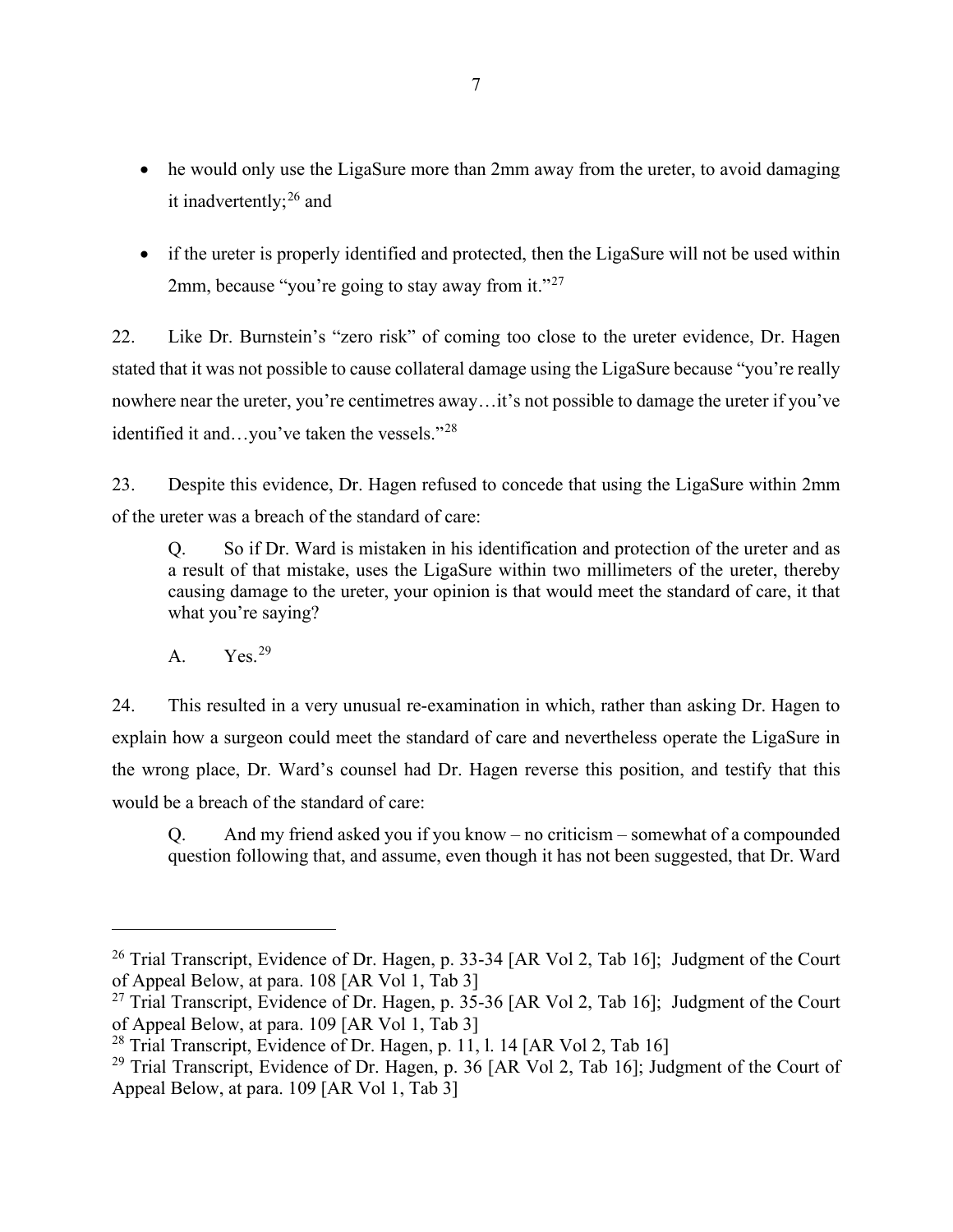wrongly identified, thought that the vena cava was the ureter and proceeded after that, I assumed that that would be a breach of the standard of care.

A. Yes, the standard involves identifying the ureter.<sup>[30](#page-11-0)</sup>

25. Importantly, Dr. Hagen never testified that there could be any circumstance in which a surgeon took appropriate steps to identify and protect the ureter, but nevertheless operate the LigaSure within 2mm. His opinion that Dr. Ward met the standard of care was premised on his assumption that Dr. Ward used the LigaSure several centimeters from the ureter.

## *(iii) Evidence of Dr. Colin Ward*

26. Dr. Ward testified that he did not use the LigaSure within 2mm of Ms. Armstrong's ureter.<sup>[31](#page-11-1)</sup> Rather, he estimated that he used the LigaSure between 5-15 cm (or a "long way") from the ureter.<sup>[32](#page-11-2)</sup>

27. When asked to describe what "steps" he took duing the operation of the LigaSure to protect the ureter, Dr. Ward answered:

It's the distance ensuring you're several centimeters away from the obstruction before deploying the device.  $33$ 

28. With respect to the standard of care, Dr. Ward testified:

- identifying and protecting the ureter is "the most important part of any sort of  $colostomv$ ";<sup>[34](#page-11-4)</sup>
- the standard of care is, when using the LigaSure, to dissect far enough away from important structures to avoid damaging them by collateral thermal damage;  $35$

<span id="page-11-0"></span><sup>&</sup>lt;sup>30</sup> Trial Transcript, Evidence of Dr. Hagen, p. 41 [AR Vol 2, Tab 16]

<span id="page-11-1"></span> $31$  Trial Transcript, Evidence of Dr Ward, p. 21 [AR Vol 2, Tab 14]

<span id="page-11-2"></span><sup>&</sup>lt;sup>32</sup> Trial Transcript, Evidence of Dr Ward, p. 20 [AR Vol 2, Tab 14]

<span id="page-11-3"></span><sup>&</sup>lt;sup>33</sup> Trial Transcript, Evidence of Dr Ward, p. 22, 1, 8-10 [AR Vol 2, Tab 14]; Judgment of the Court of Appeal Below, at para. 111 [AR Vol 1, Tab 3]

<span id="page-11-4"></span><sup>&</sup>lt;sup>34</sup> Trial Transcript, Evidence of Dr Ward, p. 47 [AR Vol 2, Tab 14]; Exhibit 4 – Read Ins, Q 88 & 92 [AR Vol 2, Tab 19]

<span id="page-11-5"></span> $35$  Trial Transcript, Evidence of Dr Ward, p. 46 [AR Vol 2, Tab 14]; Judgment of the Court of Appeal Below, at para. 123 [AR Vol 1, Tab 3]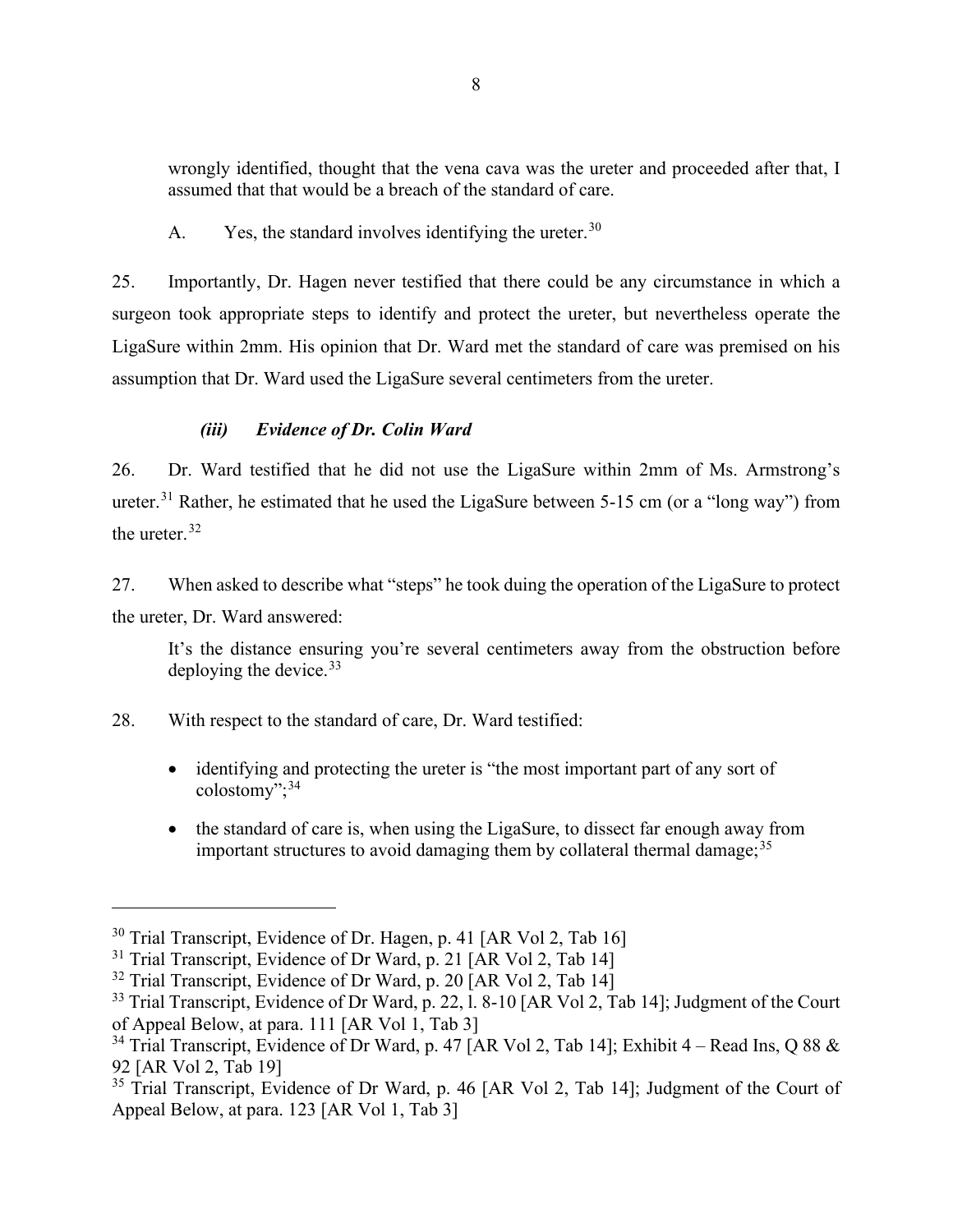- it is not enough to identify the ureter, but the surgeon must also avoid injuring it;<sup>[36](#page-12-0)</sup>
- he intended to use the LigaSure far away from the ureter, to avoid damaging it;  $37$  and,
- if he did use the LigaSure within 2mm of the ureter, this was an error on this part.<sup>[38](#page-12-2)</sup>

29. Despite these admissions, Dr. Ward did not agree that using the LigaSure within 2mm of Ms. Armstrong's ureter – which he repeatedly denied having done – would be a breach of the standard of care. He did not explain how it could be possible to maintain the standard of care and nevertheless operate the LigaSure that closely to the ureter.

### *(iv) Evidence of Dr. Michael Robinette*

30. Dr. Michael Robinette is a urologist called by Dr. Ward as a causation expert. Notwithstanding this, he had delivered reports on both standard of care and causation. In crossexamination, he gave evidence with respect to the standard of care.

31. Dr. Robinette testified that the standard of care was to find the ureter, and stay far enough away from it that instruments (like the LigaSure) do not inadvertently damage it.<sup>[39](#page-12-3)</sup>

32. Dr. Robinette went on to concede that if Dr. Ward had used the LigaSure within 2mm of the ureter, this was a breach of the standard of care. $40$ 

#### *(v) Position of Dr. Ward With Respect to the Standard of Care*

33. As noted above, Dr. Ward's position at trial was that he used the LigaSure more than 2mm – indeed, several centimeters – from Ms. Armstrong's ureter.

<span id="page-12-0"></span><sup>36</sup> Trial Transcript, Evidence of Dr. Ward, p. 47,l. 14-16 [AR Vol 2, Tab 14]

<span id="page-12-1"></span> $37$  Trial Transcript, Evidence of Dr. Ward, p. 48, l. 22-23 [AR Vol 2, Tab 14]

<span id="page-12-2"></span><sup>&</sup>lt;sup>38</sup> Trial Transcript, Evidence of Dr. Ward, p. 49, 1. 10-13[AR Vol 2, Tab 14]; Judgment of the Court of Appeal Below, at para. 114 [AR Vol 1, Tab 3]

<span id="page-12-3"></span><sup>&</sup>lt;sup>39</sup> Trial Transcript, Evidene of Dr. Robinette, p. 29, l. 1-7 [AR Vol 2, Tab 15]

<span id="page-12-4"></span><sup>&</sup>lt;sup>40</sup> Trial Transcript, Evidene of Dr. Robinette, p. 30, 1. 23-25 [AR Vol 2, Tab 15]; Judgment of the Court of Appeal Below, at para. 116 [AR Vol 1, Tab 3]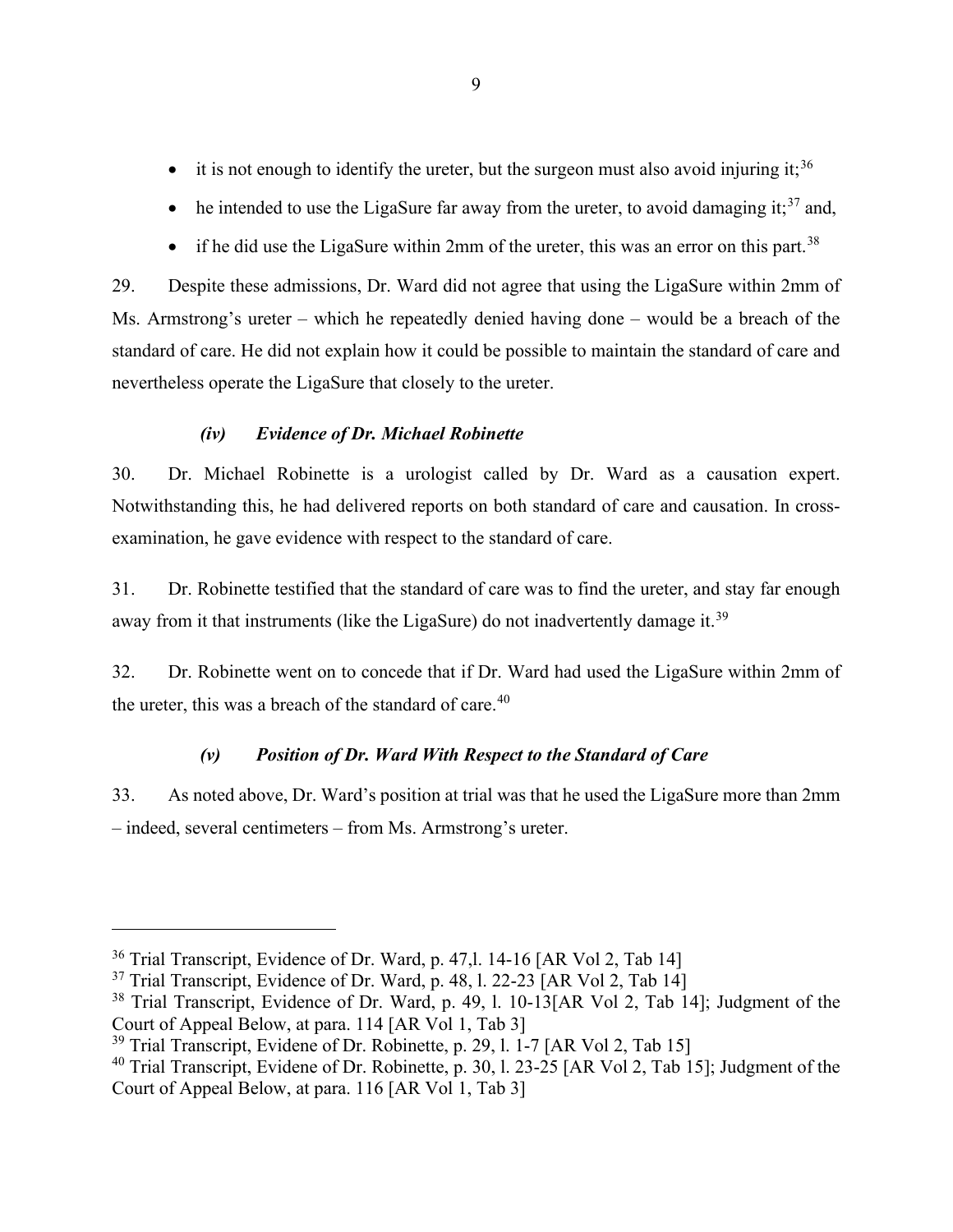34. No witness testified that it would be acceptable to use the LigaSure within 2mm of the ureter. No witness testified that there might be non-negligent reasons – such as the surgeon's dexterity or unexpected movement of anatomic structures – that might bring the LigaSure within 2mm of the ureter. This suggestion was never made to any witness, or even to the Trial Judge in closing argument.

### *(vi) Findings of the Trial Judge Regarding the Standard of Care*

35. The trial judge's findings with respect to the applicable standard of care are set out succinctly at paras.  $81 - 84$  of the trial decision:

[81] I am satisfied that the standard of care for a general surgeon is to identify, protect, and avoid direct contact with or close proximity to the ureter when using an energy emitting device like the LigaSure.

[82] Based on the experts' testimony, "close proximity to" means within one to two millimetres of the ureter. Dr. Ward testified about the steps he took to identify and protect the ureter. The experts pointed to the need to identify and protect the ureter during a colectomy. The general surgeons who testified as experts indicated that it was important for a surgeon to identify and protect a ureter when a LigaSure is being used for laparoscopic surgery.

[83] Both urologists indicated that the LigaSure's heat energy could damage the ureter. There is a risk of injury if the LigaSure touched or came within one or two millimetres of the ureter…

[84] I am satisfied that, under these circumstances, it would be a breach of the standard of care for a general surgeon to touch the ureter or come within one or two millimetres of it during a routine colectomy on a benign colon. Dr. Hagen agreed that colectomies involving benign colons could be considered basic surgery for a general surgeon.<sup>[41](#page-13-0)</sup>

36. Based on the foregoing review, it is clear that there was ample evidence to support this finding. There was full evidentiary support for the Trial Judge's conclusion that the standard of care required the surgeon not only to identify and protect the structures, but to stay a safe distance

<span id="page-13-0"></span><sup>&</sup>lt;sup>41</sup> Judgment of the Superior Court below, at paras. 81-84 [Record of the Appellants "AR" Vol. 1, Tab 1]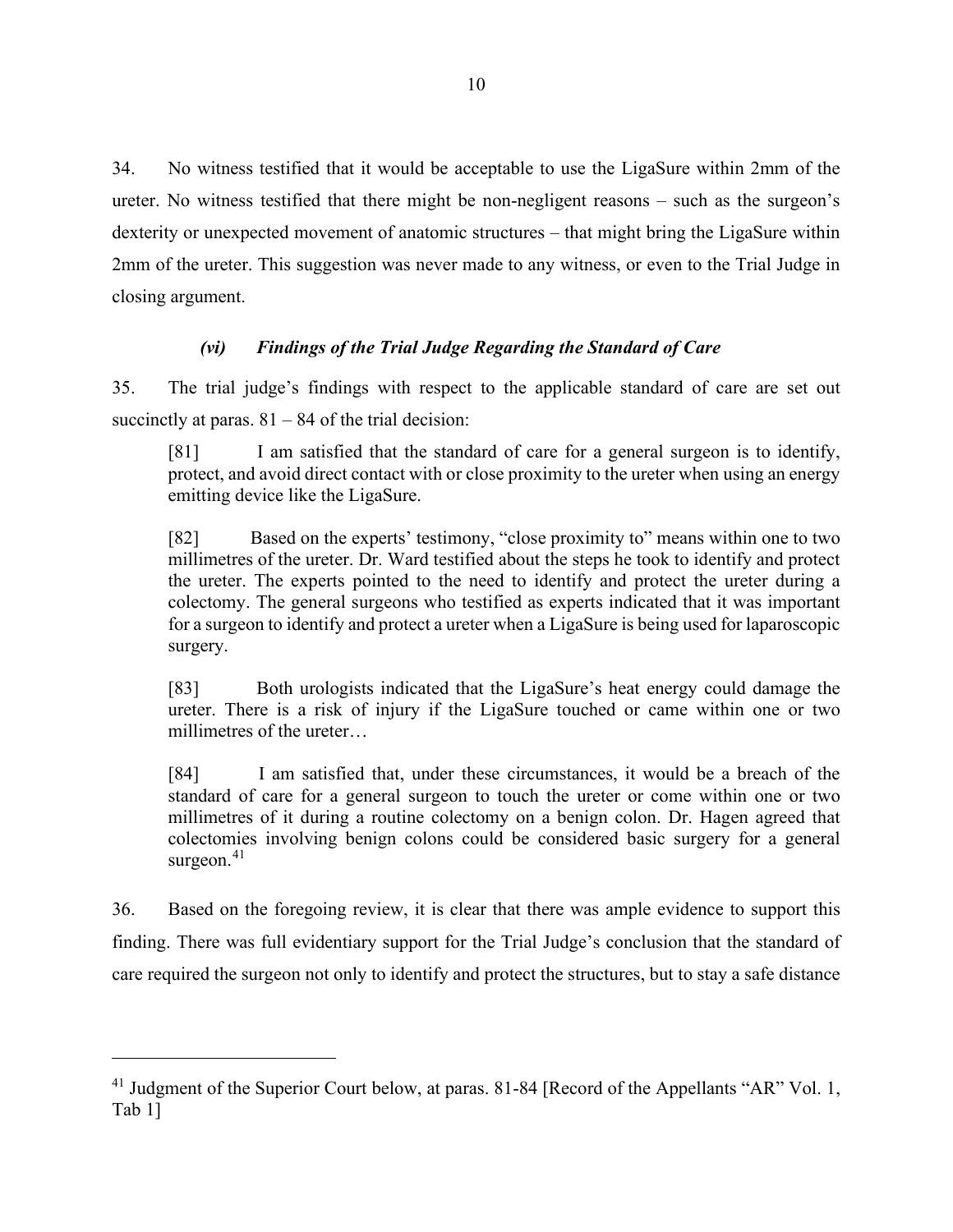(in this case, 2mm) away from the ureter while using the LigaSure device. As noted by van Rensburg J.A., "[t]here is little difference between the standard of care evidence of Dr. Burnstein, Dr. Hagen and Dr. Ward, except in the refusal of the latter two witnesses to admit that, if Dr. Ward had in fact come too close to the ureter, this would have been a breach of the standard."<sup>[42](#page-14-0)</sup>

37. As such, the Trial Judge was entitled to accept the "firm and reasoned opinion of Dr. Burnstein that a competent surgeon would have had no reason to be in the wrong place to expose other organs to injury, and ought to have been able to stay at least two millimetres away from the ureter". [43](#page-14-1)

#### *(vii) Did Dr. Ward Breach the Standard of Care?*

38. Having determined the appropriate standard of care, the Trial Judge then considered whether Dr. Ward had breached that standard. This required him to determine factual causation – that is, what had actually happened.

39. As described above, Dr. Ward's position was that he had maintained a safe distance from the ureter. The live issue in this case was whether he had actually done so, or whether he had inadvertently but negligently used the LigaSure within 2mm of Ms. Armstrong's ureter. A significant amount of evidence at trial concerned the causes and manifestations of ureteric injury in general, and of Ms. Armstrong's injury in particular.

40. Ms. Armstrong's theory, supported by the evidence of Dr. Burnstein and Dr. Lawrence Klotz, a urologist qualified to give opinion evidence on causation, was that the LigaSure had been used within 2mm of her ureter. Dr. Ward's theory, supported by Dr. Hagen and Dr. Robinette, was that he had used the LigaSure several centimeters away, but that this caused scarring which travelled through the retroperitoneum and ultimately damaged the ureter.

<span id="page-14-0"></span> $42$  Judgment of the Court of Appeal below, at para. 117 [AR Vol 1, Tab 3]

<span id="page-14-1"></span> $^{43}$  Judgment of the Court of Appeal below, at para. 118 [AR Vol 1, Tab 3]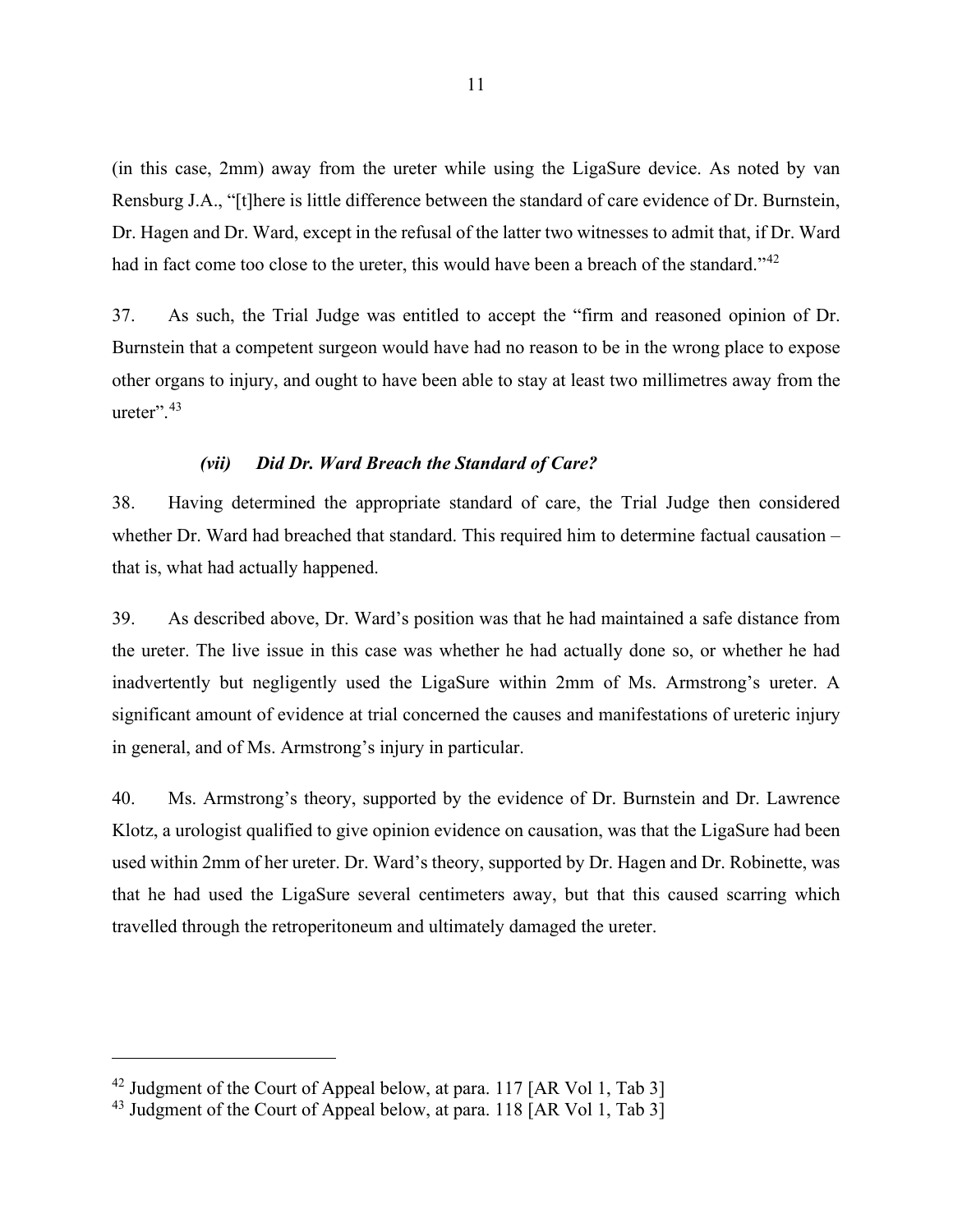41. The Trial Judge reviewed the evidence tendered on this issue in detail, at paras. 92-108 of his decision. He explicitly rejected Dr. Robinette's theory, noting that it had no support in the academic literature, and that the theorized complication was simply unknown, despite the fact that the LigaSure is widely used world-wide.<sup>[44](#page-15-0)</sup>

42. The Trial Judge went on to make his central finding as to the factual cause of Ms. Armstrong's injury:

I accept Drs. Klotz and Burstein's evidence that Dr. Ward came within one or two millimetres of the ureter, causing damage leading to scar tissue and eventual ureter blockage. Upon surgical investigation several weeks later, this blockage extended eight to ten centimetres along the ureter's centre. This damage led to the ureter's complete shutdown. The ureter was unable to transfer urine from the kidney to the bladder. As a result, Armstrong's kidney had to be removed by a subsequent surgical procedure.<sup>[45](#page-15-1)</sup>

43. There was ample evidence to support this finding of fact.<sup>[46](#page-15-2)</sup> It is not in issue on this appeal.

44. Having determined that Dr. Ward had, in fact, operated the LigaSure within 2mm of Ms. Armstrong's ureter, the Trial Judge went on to determine that this was a breach of the standard of care, and that the breach was the cause of Ms. Armstrong's injury:

In a colectomy procedure, identification and protection of the ureter is paramount. Using a LigaSure can cause damage by heat transmission if it touches the ureter or comes within one to two millimetres. I am satisfied that on the facts of this case, the plaintiff has established that Dr. Ward breached the standard of care. Further, the breach caused damage to the ureter leading to a stricture of the ureter. This damage required the removal of Armstrong's left kidney.<sup>[47](#page-15-3)</sup>

45. The Trial Judge explicitly rejected Dr. Ward's evidence that he had stayed far from the ureter. In so finding, he found that Dr. Ward had not completed the final reasonable "step" put to Dr. Burnstein by his counsel.

<span id="page-15-0"></span><sup>&</sup>lt;sup>44</sup> Judgment of the Superior Court below, at paras. 110-111 [AR Vol. 1, Tab 1]

<span id="page-15-1"></span><sup>&</sup>lt;sup>45</sup> Judgment of the Superior Court below, at para. 112 [AR Vol. 1, Tab 1]

<span id="page-15-2"></span><sup>&</sup>lt;sup>46</sup> Trial Transcript, Evidence of Dr. Burnstein, p. 40-41 [AR Vol 2, Tab 13]; Trial Transcript, Evidence of Dr. Klotz, p. 9-10 [AR Vol 2, Tab 12]

<span id="page-15-3"></span><sup>&</sup>lt;sup>47</sup> Judgment of the Superior Court below, at para. 113 [AR Vol. 1, Tab 1]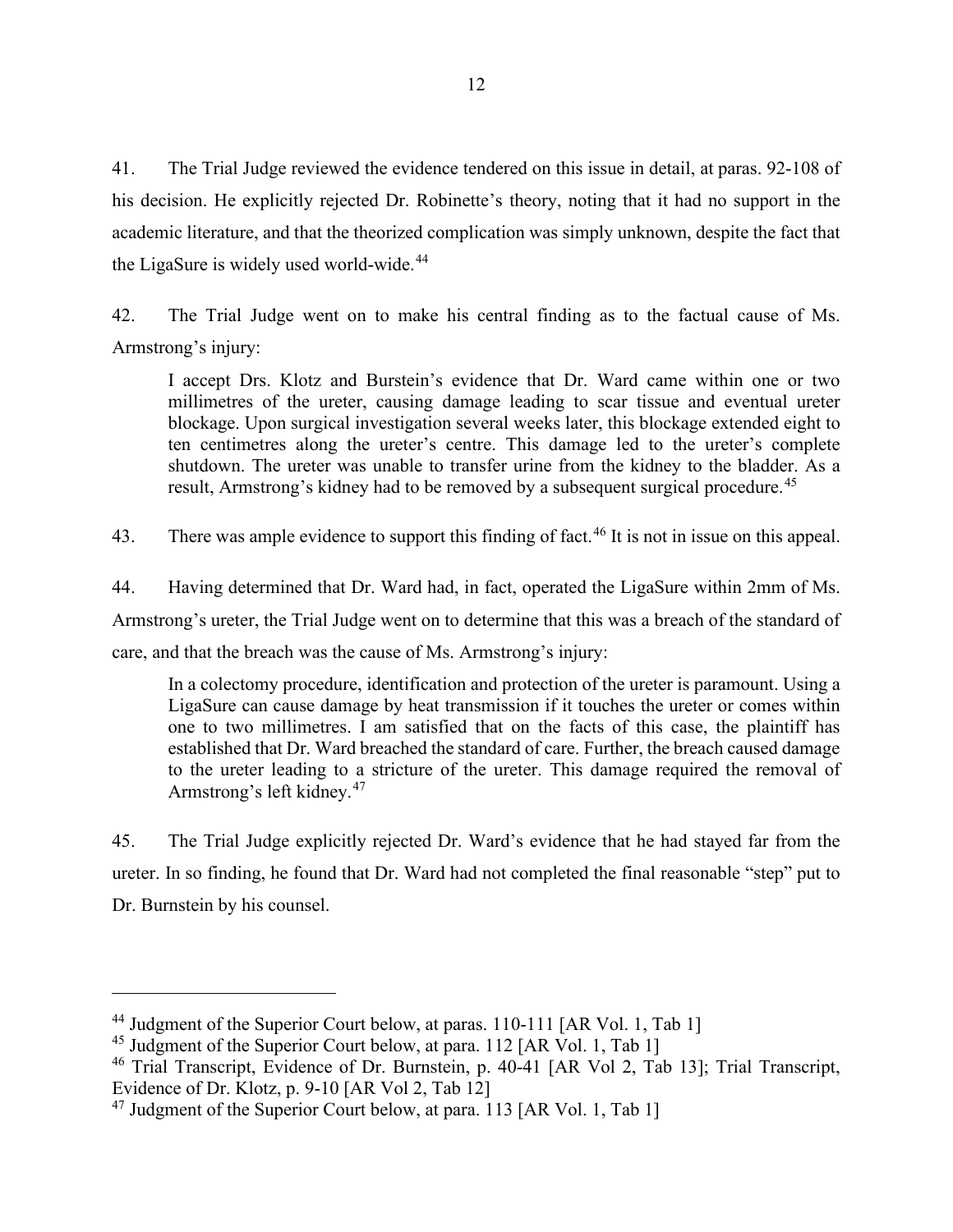#### **(c) Appeal**

#### *(i) Majority Decision on Appeal*

46. The Majority concluded that the Trial Judge erred by framing the standard of care in terms of the "goal," rather than the "means" or "steps":

The trial judge imposed an improper standard of care when measuring Dr. Ward's liability. Put simply, he measured Dr. Ward's liability according to the goal a prudent surgeon would have when conducting the operation, rather than the means a prudent surgeon would use to attain that goal. In the circumstances of this case, this was an error of law. On the evidence before him, and given his own factual findings, he should have found that it was not proved that Dr. Ward had breached the requisite standard of care.<sup>[48](#page-16-0)</sup>

47. For the Majority, the "controversial component" of the Trial Judge's standard of care analysis was "...his finding that a normal, prudent surgeon would avoid direct contact or close proximity (within two millimetres) between the ureter and the LigaSure."[49](#page-16-1) This finding was determined to be 'goal oriented' and therefore improper. For the Majority, a reasonably prudent surgeon need only "try" to avoid the ureter.<sup>[50](#page-16-2)</sup> In dissent on this point, van Rensburg J.A. noted there was "no reference" to evidence from Dr. Ward's expert witnesses to support this argument.<sup>[51](#page-16-3)</sup>

48. As a matter of judicial policy, the Majority found that the standard of care can be targetoriented, but only in certain kinds of cases:

I have described the bar on defining standards of care according to goals or results as a general rule because I would not rule out that there are cases where negligence alone could prevent a goal from being achieved or a positive result from being attained. Leaving a surgical tool inside a patient or removing the wrong limb during surgery might be examples. In such cases, it would be harmless in defining the standard of care as outcomes or goals instead of prudent means or behaviours; for example, by finding that it is a breach

<span id="page-16-0"></span><sup>48</sup> Judgment of the Court of Appeal below, at para. 33 [AR Vol 1, Tab 3]

<span id="page-16-1"></span><sup>&</sup>lt;sup>49</sup> Judgment of the Court of Appeal below, at para. 38  $AR$  Vol 1, Tab 3

<span id="page-16-2"></span><sup>&</sup>lt;sup>50</sup> Judgment of the Court of Appeal below, at para. 48 [AR Vol 1, Tab 3]

<span id="page-16-3"></span><sup>&</sup>lt;sup>51</sup> Judgment of the Court of Appeal below, at para. 131 [AR Vol 1, Tab 3]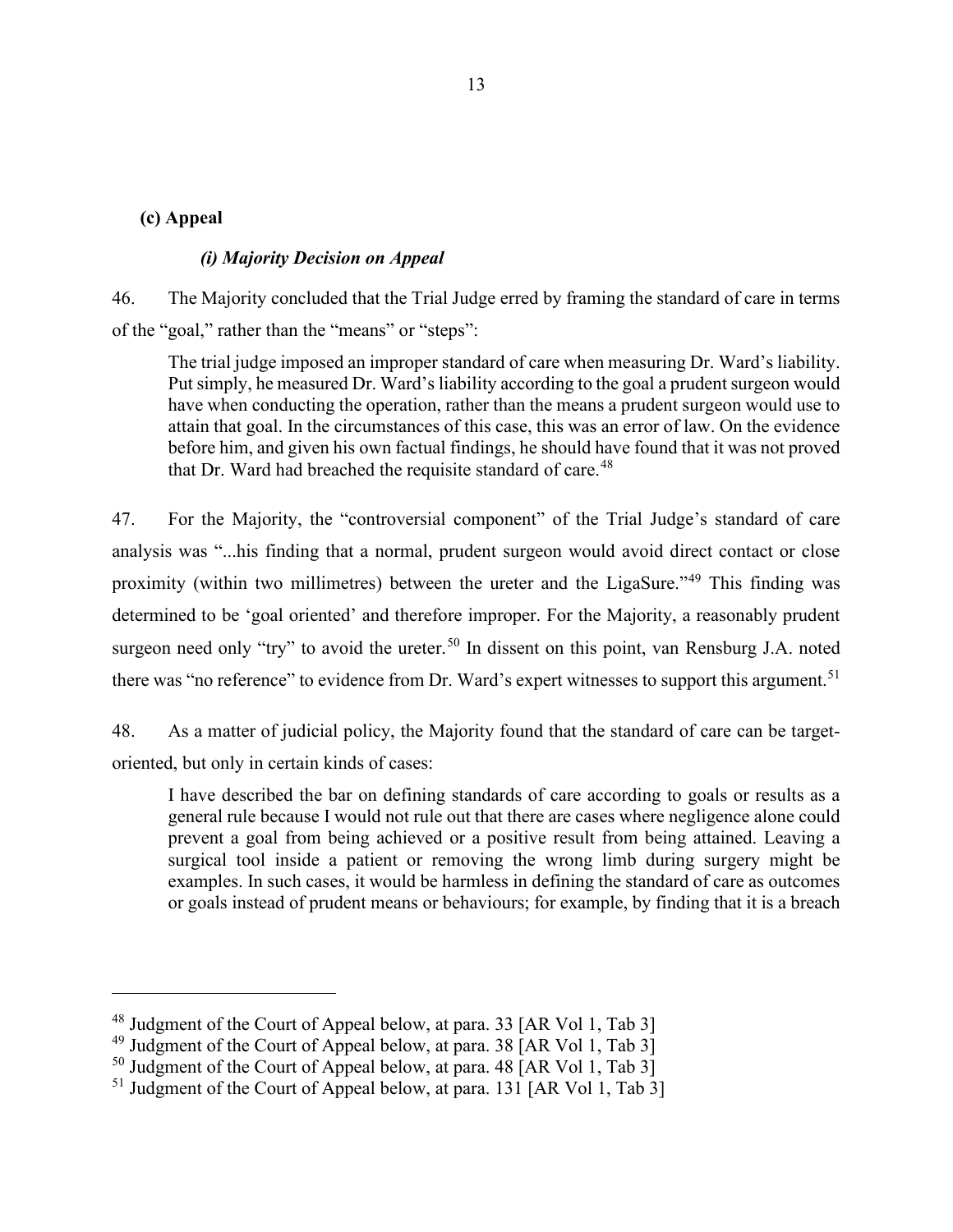of the standard of care of a prudent surgeon to leave surgical tools inside a patient or to remove the wrong limb.

49. The Majority of the Court of Appeal held that the Trial Judge erred in defining the standard of care that Dr. Ward had to meet, improperly establishing a "standard of perfection". For the Majority, Paciocco J.A. held that, given the Trial Judge's determination that Dr. Ward took steps to identify and protect the ureter, the action should have been dismissed.

50. With respect to factual findings, the Trial Judge accepted that Dr. Ward had taken "steps" to identify and protect the ureter. However, it is significant to note that he did not accept Dr. Ward had in fact stayed away from the ureter with the LigaSure while performing the operation. As such, the Trial Judge did not err. The standard of care is not simply to take steps to identify and to protect the ureter – as noted by van Rensburg J.A. "all of the expert witnesses confirmed that it was necessary to stay away from the ureter while the LigaSure device was in use. Indeed, knowing where the ureter is, and avoiding it is what 'protecting the ureter' means, while the mesentery is being removed."<sup>[52](#page-17-0)</sup>

51. The Majority stated that "a trial judge who is prepared to proceed on the basis that only negligence could cause the relevant injury is obliged to consider and rule out non-negligent causes".[53](#page-17-1) The Appellant submits that this finding is wrong in the circumstances of this case. A trial judge is not obliged to consider potential non-negligent causes where there is no evidentiary foundation to do so.<sup>[54](#page-17-2)</sup> Moreover, the Trial Judge did consider and explicitly rejected the nonnegligent causes put forward by Dr. Ward. There was no evidence to suggest that a reasonably competent surgeon, "trying" to stay at least 2mm away, might accidentally have injured the ureter during this particular operation. With respect, a trier of fact is required to determine standard of care and its breach based on the evidence and not the speculative inquiry prescribed by the

<span id="page-17-0"></span><sup>&</sup>lt;sup>52</sup> Judgment of the Court of Appeal below, at para. 123 [AR Vol 1, Tab 3] Judgment of the Court of Appeal below, at para. 56 [AR Vol 1, Tab 3]

<span id="page-17-1"></span>

<span id="page-17-2"></span><sup>&</sup>lt;sup>54</sup> Hassen v. Anvari, 2003 CarswellOnt 3436 (C.A.) at para. 9, leave to appeal refused: 2004 CarswellOnt 1768 (S.C.C.); Judgment of the Court of Appeal below, at para. 134 [AR Vol 1, Tab 3]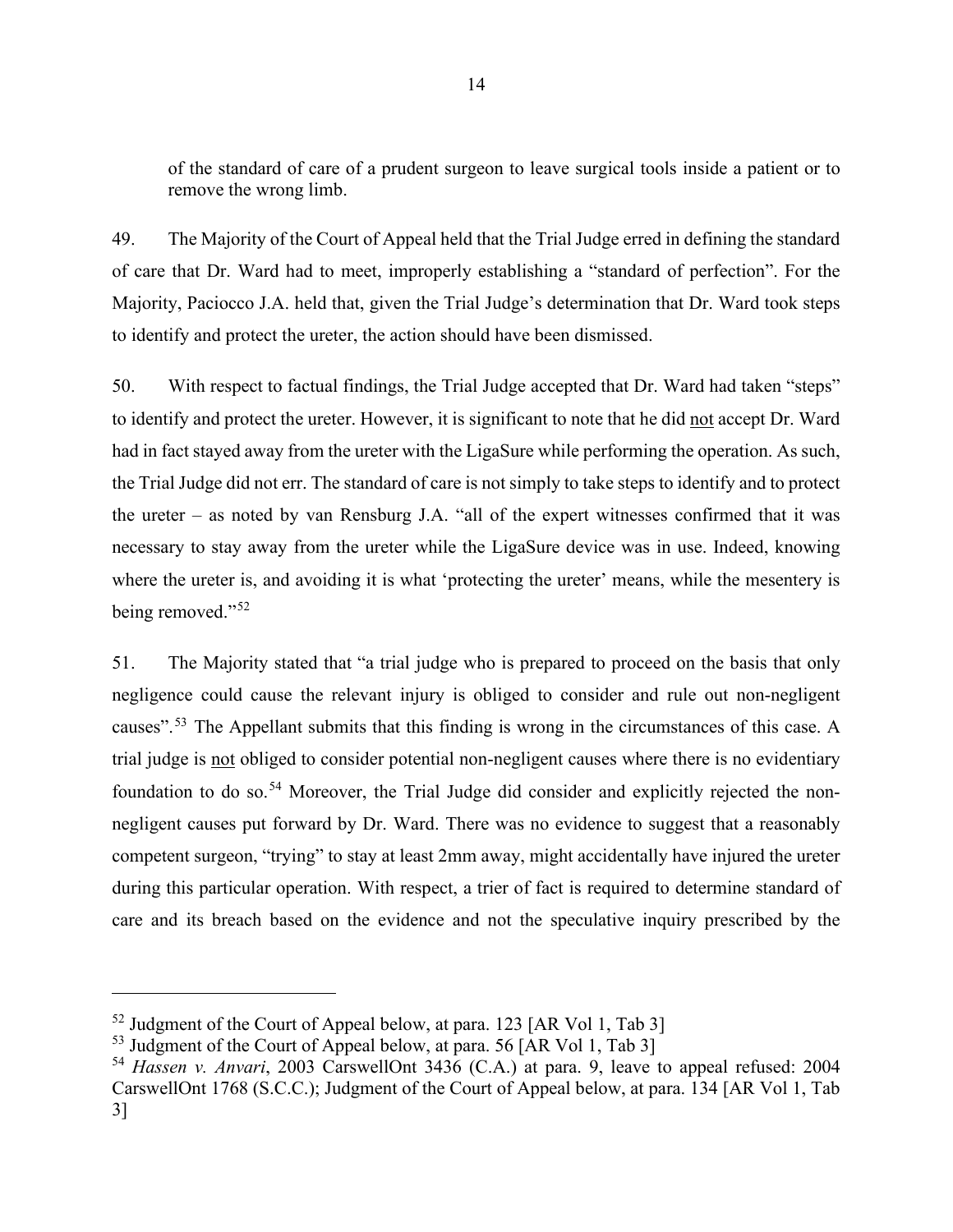Majority. As noted by van Rensburg J.A., "[t]he onus on a plaintiff in a medical malpractice case is not to disprove every possible theory that might be put forward by a defendant, let alone theories that are not raised at trial, but only on appeal."[55](#page-18-0)

52. The Majority accepted that in some cases it would be appropriate to consider "what happened" in order to determine if the defendant had met the standard of care, but that in this case it was unnecessary and conflated standard of care and causation. [56](#page-18-1) However, it is important to balance this against van Rensburg J.A.'s careful review of the jurisprudence.<sup>[57](#page-18-2)</sup> In dissent, she concluded that "at times the court will need to determine 'what happened' (that is, the factual cause of the plaintiff's injury) in order to resolve whether the standard of care has been breached. Determining factual (and not "but-for") causation is sometimes necessary before a conclusion can be reached on whether there has been a breach of the standard of care."[58](#page-18-3)

53. For van Rensburg J.A., the Trial Judge in this case had to determine how Ms. Armstrong's left ureter had been damaged, before he could reach any conclusion on whether Dr. Ward had breached the standard of care (i.e. "what happened"). As such, the fact the Trial Judge "considered evidence as to the mechanism of the injury in his analysis of the breach of standard of care" does not mean he conflated standard of care and causation.<sup>[59](#page-18-4)</sup>

54. The Majority held that the Trial Judge's decision erred in part because he did not specifically state "that it is only by negligent acts or omissions that a LigaSure can be brought within two millimetres" of Armstrong's ureter.<sup>[60](#page-18-5)</sup>

<span id="page-18-0"></span><sup>55</sup> Judgment of the Court of Appeal below, at para. 135 [AR Vol 1, Tab 3]

<span id="page-18-1"></span><sup>56</sup> Judgment of the Court of Appeal below, at paraS. 63-65 [AR Vol 1, Tab 3].

<span id="page-18-2"></span><sup>&</sup>lt;sup>57</sup> Judgment of the Court of Appeal below, at paras. 137-145 [AR Vol 1, Tab 3]

<span id="page-18-3"></span><sup>58</sup> Judgment of the Court of Appeal below, at para. 138 [AR Vol 1, Tab 3]; see also *Grass (Litigation guardian of) v. Women's College Hospital (2001)*, 2001 CanLII 8526 (ON CA).

<span id="page-18-4"></span><sup>&</sup>lt;sup>59</sup> Judgment of the Court of Appeal below, at para. 144 [AR Vol 1, Tab 3]

<span id="page-18-5"></span> $^{60}$  Judgment of the Court of Appeal below, at para. 47 [AR Vol 1, Tab 3]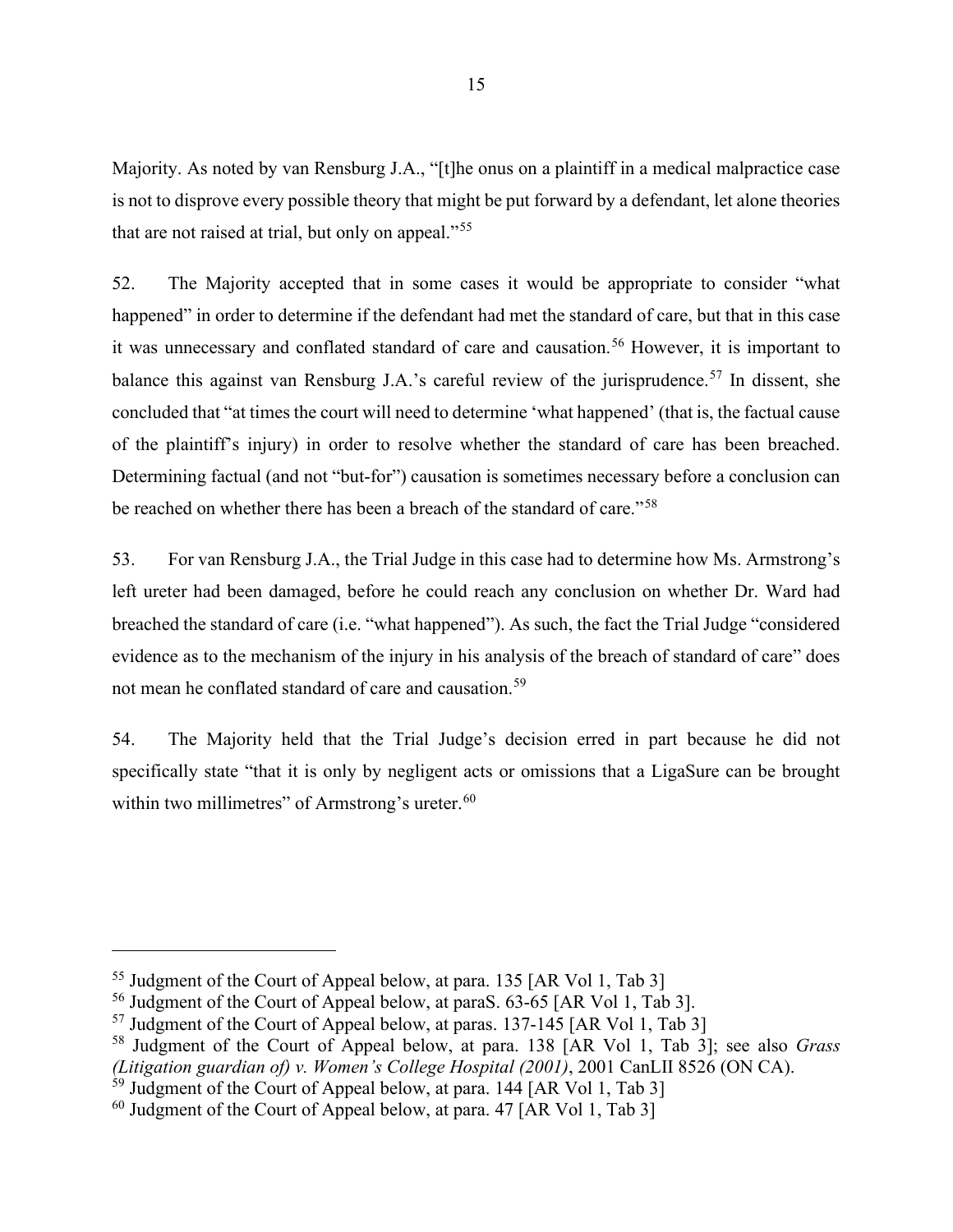#### *(ii) Dissenting Opinion on Appeal*

55. In her dissenting reasons, van Rensburg J.A. determined that the Trial Judge's conclusions were fully supported by the evidence. He made no errors of law and no overriding and palpable errors of fact. She would have dismissed the appeal.

56. van Rensburg J.A. highlighted that this "...was not a case about when a competent surgeon might, without negligence, come to close to the ureter. Nor was this case about misadventure or about circumstances beyond the control of a surgeon."[61](#page-19-0) Rather, it should have been a routine matter for Dr. Ward, "surgery 101".<sup>[62](#page-19-1)</sup>

57. van Rensburg J.A. provided a detailed explanation as to why the Trial Judge's conclusions on the standard of care were fully supported.<sup>[63](#page-19-2)</sup> Ultimately, van Rensburg J.A. rejected Dr. Ward's contention that the Trial Judge made reversible errors in his articulation and application of the standard of care, in addressing causation (i.e. "what happened") before reaching a conclusion that Dr. Ward breached the standard, and, finally, in accepting Ms. Armstrong's expert's evidence.

58. van Rensberg J.A. found that the dispute about the final element of the standard (staying away from the ureter) being described as a "goal" or a "step" was perhaps only a matter of semantics. She referred to a prior Ontario Court of Appeal decision, *Rowlands v. Wright*, where the Court of Appeal noted "there is a difference between using the appropriate technique and executing it properly."<sup>[64](#page-19-3)</sup>

#### **PART II – STATEMENT OF ISSUES**

- 59. The following issues arise on this appeal:
	- a. Did the trial judge err by articulating the standard of care in terms of goals rather than steps?

<span id="page-19-0"></span> $61$  Judgment of the Court of Appeal below, at para. 82 [AR Vol 1, Tab 3]

<span id="page-19-1"></span> $62$  Judgment of the Court of Appeal below, at para. 96 [AR Vol 1, Tab 3]

<span id="page-19-2"></span> $63$  Judgment of the Court of Appeal below, at paras. 88-89, 136. [AR Vol 1, Tab 3]

<span id="page-19-3"></span><sup>64</sup> *Rowlands v. Wright*, 2009 ONCA 492, at para. 28.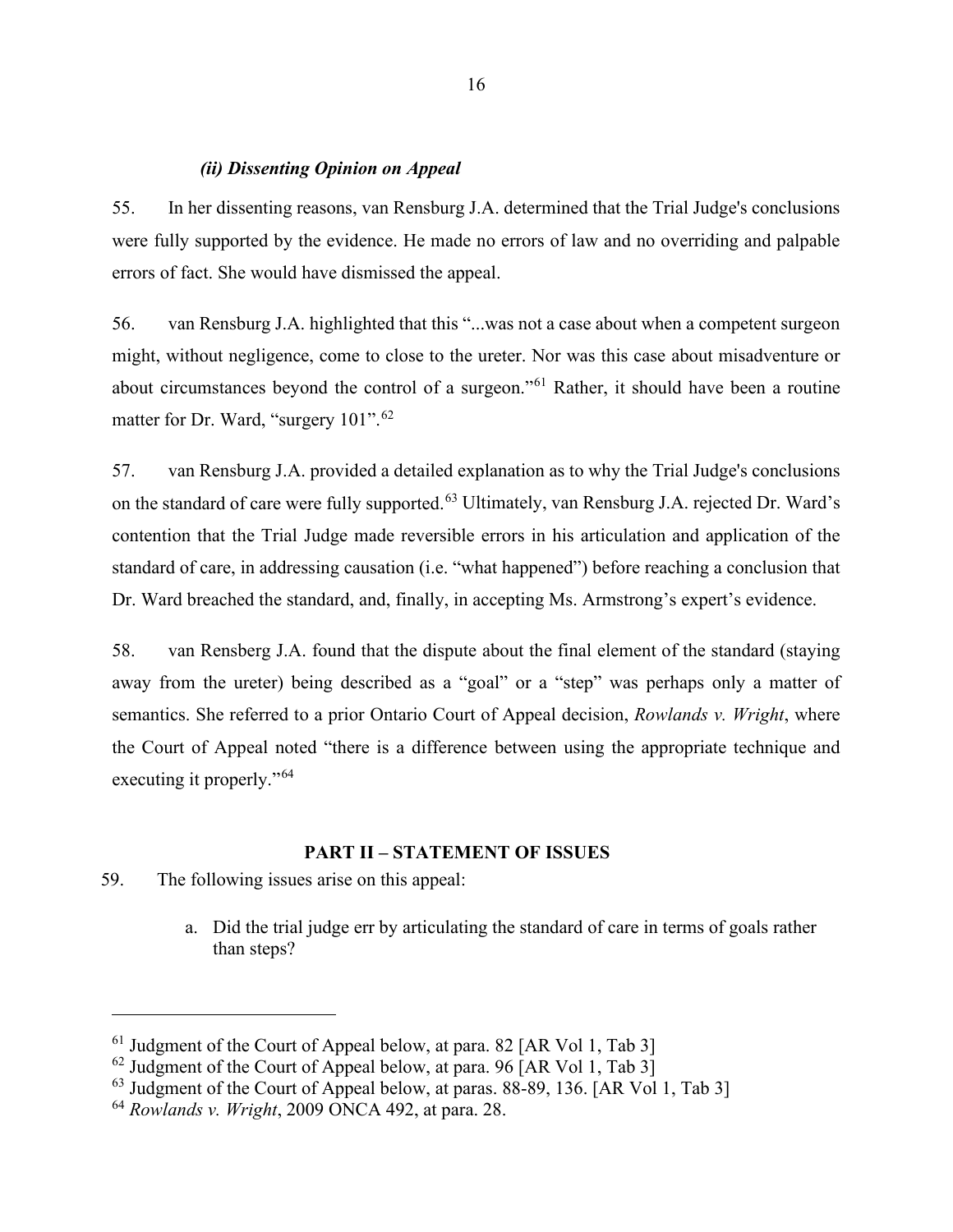- b. Did the trial judge err by failing to consider and exclude non-negligent causes of the plaintiff's injury?
- c. Did the trial judge err by considering factual causation before determining that Dr. Ward breached the standard of care?
- d. Did the trial judge err by failing to find that Dr. Ward met the standard of care?
- e. Did the Court of Appeal apply the correct standard of review to the trial judge's decision?

#### **PART III – STATEMENT OF ARGUMENT**

#### **A. The Trial Judge Did Not Err By Articulating the Standard of Care in Terms of "Goals" Rather Than "Steps"**

#### *(a) The Question to Be Answered*

60. The Trial Judge held that the standard of care required Dr. Ward to avoid using the LigaSure within 2mm of Ms. Armstrong's ureter.<sup>65</sup> There was ample evidence to support that articulation of the standard. It was consistent with the expert testimony of Dr. Burnstein, Dr. Hagen, and even Dr. Ward.

61. The Majority below took issue with the Trial Judge's formulation of the standard of care as requiring that Dr. Ward do more than "try" not to bring the Ligasure too close to the ureter. The Majority concluded that the Trial Judge erred by framing the standard of care in terms of the "goal", rather than the "means" or "steps".<sup>[66](#page-20-1)</sup> For the Majority, the Trial Judge's "goal" oriented approach incorrectly imposed a standard of perfection on Dr. Ward.

62. The question for this Honourable Court is therefore whether the Trial Judge erred in law by framing the standard of care in those terms – in other words, did the Trial Judge describe the standard of care correctly? By way of answer to this question, the Appellant submits the following:

a. the Trial Judge made no error;

<span id="page-20-0"></span><sup>&</sup>lt;sup>65</sup> Judgment of the Superior Court below, at para. 84 [AR Vol 1, Tab 1]

<span id="page-20-1"></span><sup>&</sup>lt;sup>66</sup> Judgment of the Court of Appeal below, at para. 33 [AR Vol 1, Tab 3]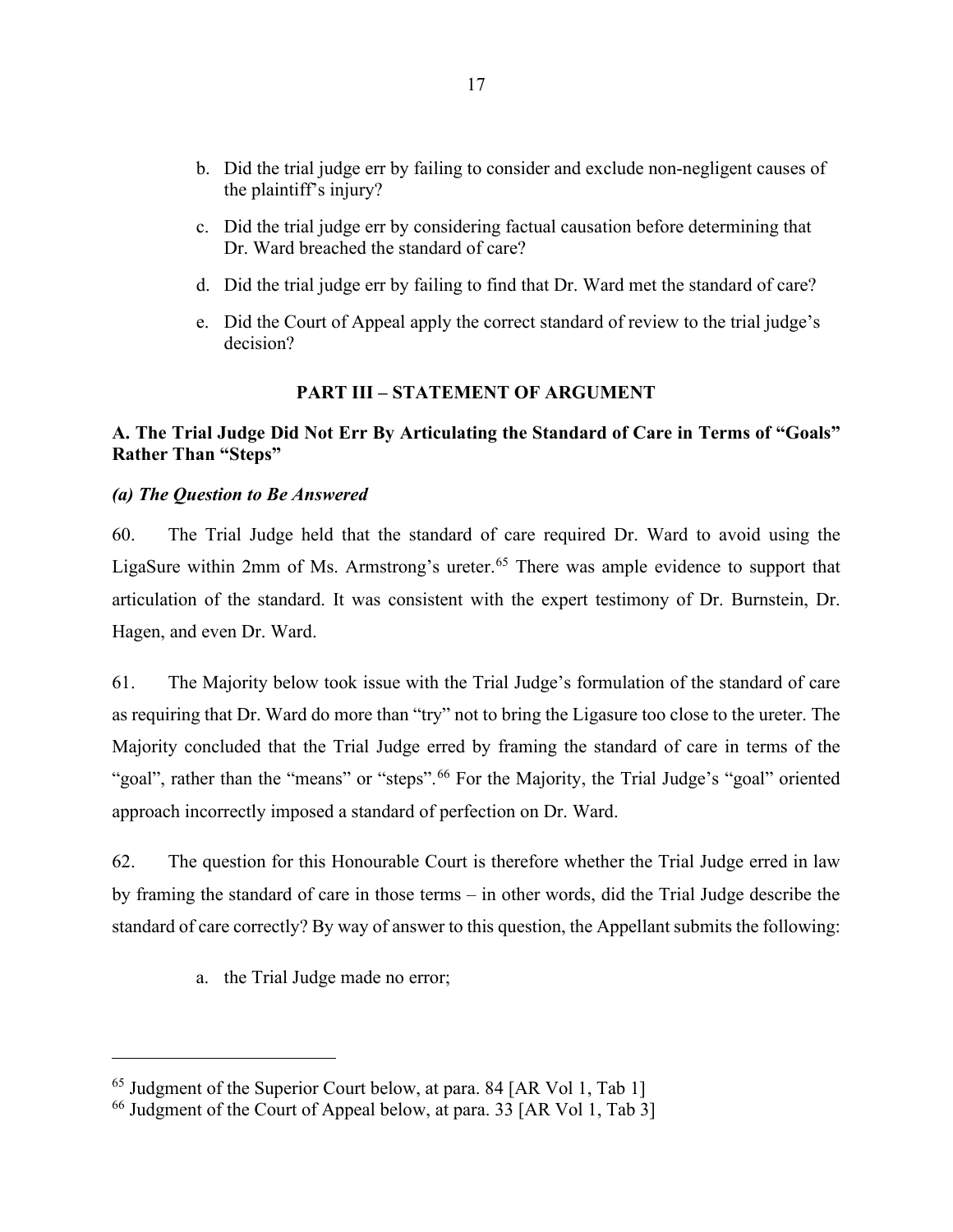- b. the Trial Judge's conclusion that a reasonably competent surgeon would have stayed 2mm away from Ms. Armstrong's ureter is fully supported by the evidence;
- c. the Trial Judge *did* frame the standard of care in terms of procedural steps to be taken by a reasonably prudent surgeon in these circumstances;
- d. the Trial Judge's articulation of the standard of care is not a statement of result or a "goal", but an essential step that was not taken in this case; and
- e. in any event, the distinction between a "goal" and "step" is semantic whereas the standard articulated by the Trial Judge accurately reflects the expert testimony at trial as to what a reasonably prudent surgeon must do.

### *(b) Negligence & Medical Malpractice*

63. The elements of a negligence action are not controversial. In order to succeed, a plaintiff must prove:

- the defendant owed them a duty of care;
- the defendant's behaviour breached the standard of care;
- the plaintiff sustained damage; and
- the damage was caused, in fact and in law, by the defendant's breach.<sup>[67](#page-21-0)</sup>

64. In the context of medical malpractice actions, the standard of care has been described this

way:

Every medical practitioner must bring to his task a reasonable degree of skill and knowledge and must exercise a reasonable degree of care. He is bound to exercise that degree of care and skill which could reasonably be expected of a normal, prudent practitioner of the same experience and standing, and if he holds himself out as a specialist, a higher degree of skill is required of him than of one who does not profess to be so qualified by special training and ability.<sup>[68](#page-21-1)</sup>

<span id="page-21-1"></span><sup>68</sup> *Crits v. Sylvester*, [1956 CanLII 34](http://canlii.ca/t/1vjmk) (Ont. C.A.).

<span id="page-21-0"></span><sup>67</sup> *Deloitte & Touche v. Livent Inc. (Receiver of)*, 2017 SCC 63 (CanLII), [2017] 2 SCR 855; *Mustapha v. Culligan of Canada Ltd.*, 2008 SCC 27 (CanLII) at para. 3 and *Saadati v. Moorhead*, 2017 SCC 28 (CanLII), [2017] 1 SCR 543 at para. 13.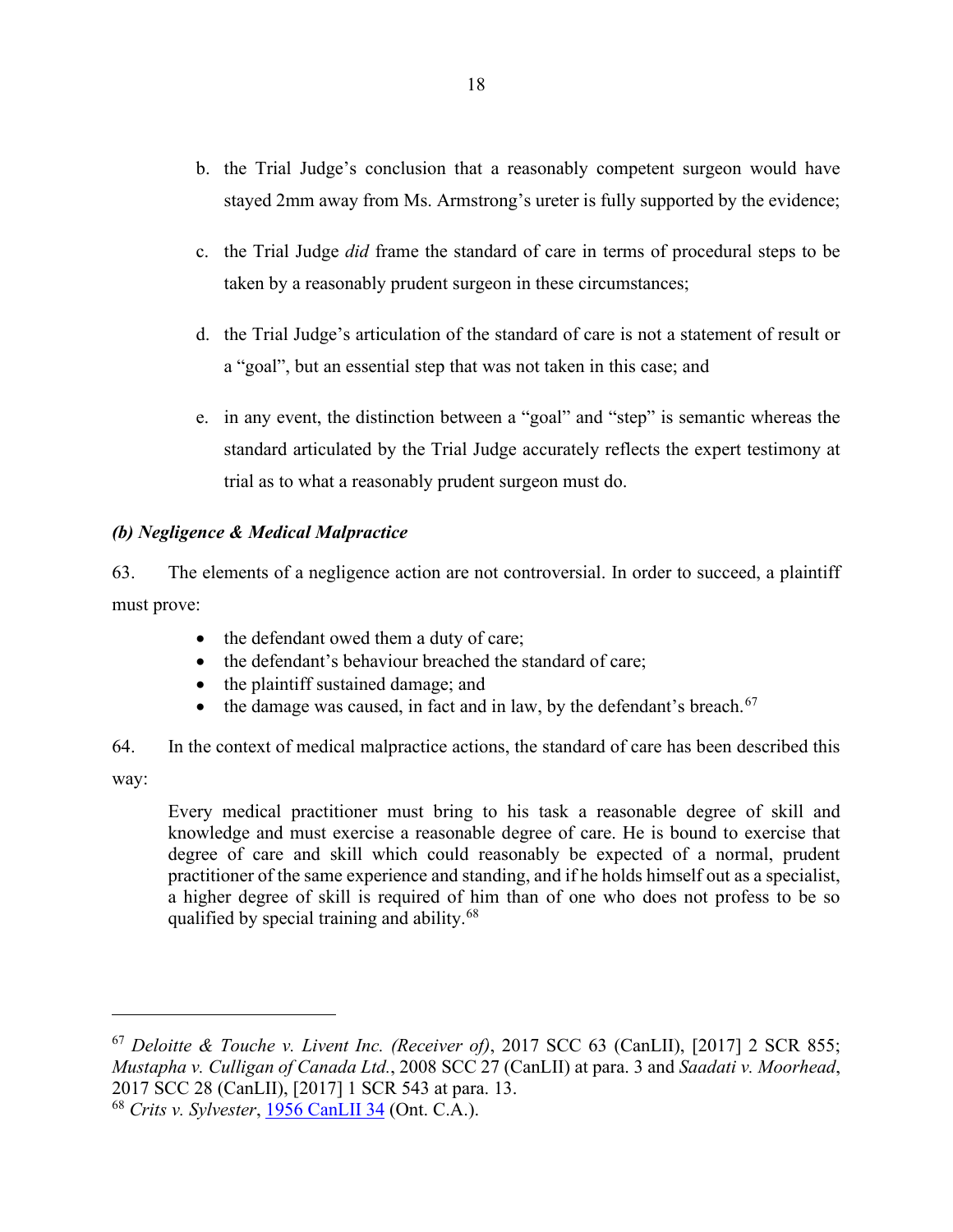65. There is no doubt that, in setting out the standard of care, the Trial Judge must articulate what the defendant is actually expected to do (or refrain from doing). In *Fullowka v. Pinkerton's of Canada*, relied on by the Majority, this Honourable Court held that the Trial Judge had erred both by imposing an absolute duty (rather than a duty of reasonable care), and by failing to articulate what the defendant was *actually* required to do to discharge that duty, particularly given the unusual circumstances of that case.<sup>[69](#page-22-0)</sup> No such error was made by the Trial Judge in this case.

66. In *Hassen v. Anvari,* a decision of the Court of Appeal rendered 16 years prior to the decision reached below, the Court summarized the legal principles applicable in a medical negligence case involving surgery:

- all surgery has risks, so that mere misadventure must not be considered negligence: *Crits v. Sylvester*, 1956 CanLII 34 (ON CA);
- a surgeon "should not be held liable for mere errors of judgment": *Lapointe v. Hôpital Le Gardeur,* 1992 CanLII 119 (SCC) at para. 29;
- a bad outcome does not, by itself, require a finding of negligence: *Dumais v. Zarnett* (1996), 1996 CanLII 8205 (ON SC).

67. In addition, the Court in *Hassen* noted that, following the abolition of the *res ipsa loquitur* maxim by the Supreme Court of Canada in *Fontaine v. British Columbia*, 1998 CanLII 814 (SCC), the onus is on the plaintiff to prove that negligence by the defendant caused the plaintiff's injury. For the Court of Appeal, that onus may be satisfied by circumstantial evidence that allows an inference of negligence to be made, unless the defendant negates the inference with an explanation that is at least as consistent with no negligence as with negligence.<sup>[70](#page-22-1)</sup>

68. In this case, any inferences made by the Trial Judge were supported by the available evidence and Dr. Ward's alternative non-negligent explanation for the ureter damage (i.e. the 5- 15cm theory) was considered and rejected.

<span id="page-22-0"></span><sup>69</sup> *Fullowka v Pinkerton's of Canada,* 2010 SCC 5 (CanLII), [2010] 1 SCR 132 para. 80.

<span id="page-22-1"></span><sup>70</sup> *Hassen, supra* note 54*,* at para. 9.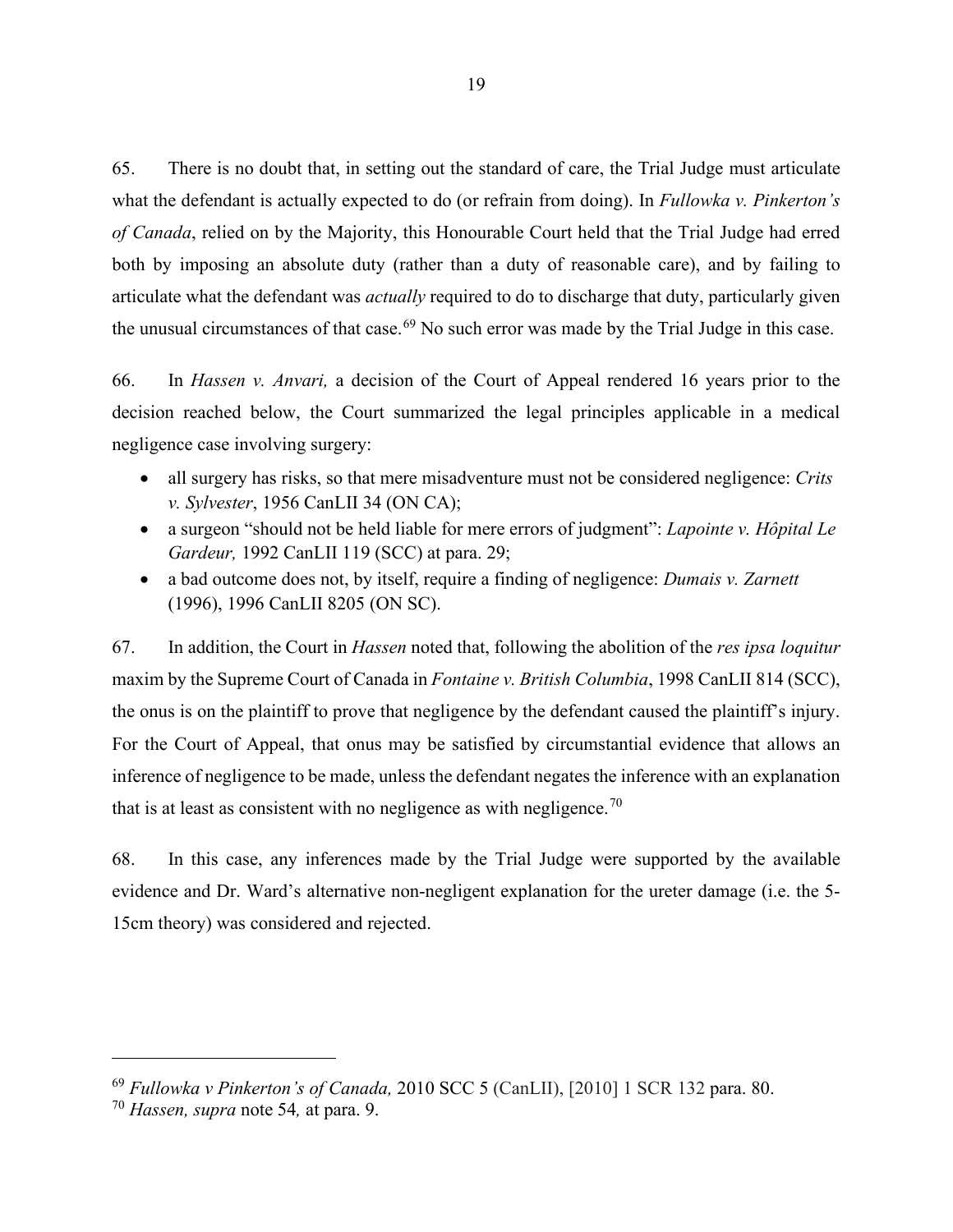#### *(c) Semantics*

69. In this case the Majority found that the Trial Judge erred in law by imposing an improper standard of care focused on "the goal a prudent surgeon would have when conducting the operation, rather than the means a prudent surgeon would use to attain that goal".<sup>[71](#page-23-0)</sup> The Majority held that the Trial Judge's findings of fact led to the conclusion that the surgeon took the necessary steps to ensure the patient's safety, even though that goal was not met.

70. The distinction between a "step" and a "goal" is purely semantic, since virtually every aspect of surgery could be characterized as either. The goal of a colectomy is the removal of the colon. Every stage of the procedure – from the initial identification of the patient through sending the patient to the recovery room following surgery  $-$  is obviously a "step" in that procedure. Performing these steps correctly is the goal of every competent surgeon.

71. Perhaps recognizing this issue, the Majority later defined a "step" as "executing an act under one's control."<sup>[72](#page-23-1)</sup> So understood, the standard of care should be defined in terms of the steps which should be taken by the defendant; that is, the standard of care should properly be defined in terms of what the defendant is actually expected to do. The question in this case is whether the Trial Judge failed to do so.

#### *(d) The Standard*

72. The evidence before the Trial Judge suggested that Dr. Ward would have met the standard of care if he had:

> • identified the left ureter by locating it on the screen in the operating theatre, and then used a medial approach, tweaking it or pushing the structures around it to ensure it moved;

<span id="page-23-0"></span><sup>&</sup>lt;sup>71</sup> Judgment of the Court of Appeal below, at para.33 [AR Vol 1, Tab 3]

<span id="page-23-1"></span><sup>&</sup>lt;sup>72</sup> Judgment of the Court of Appeal below, at para.  $48$  [AR Vol 1, Tab 3]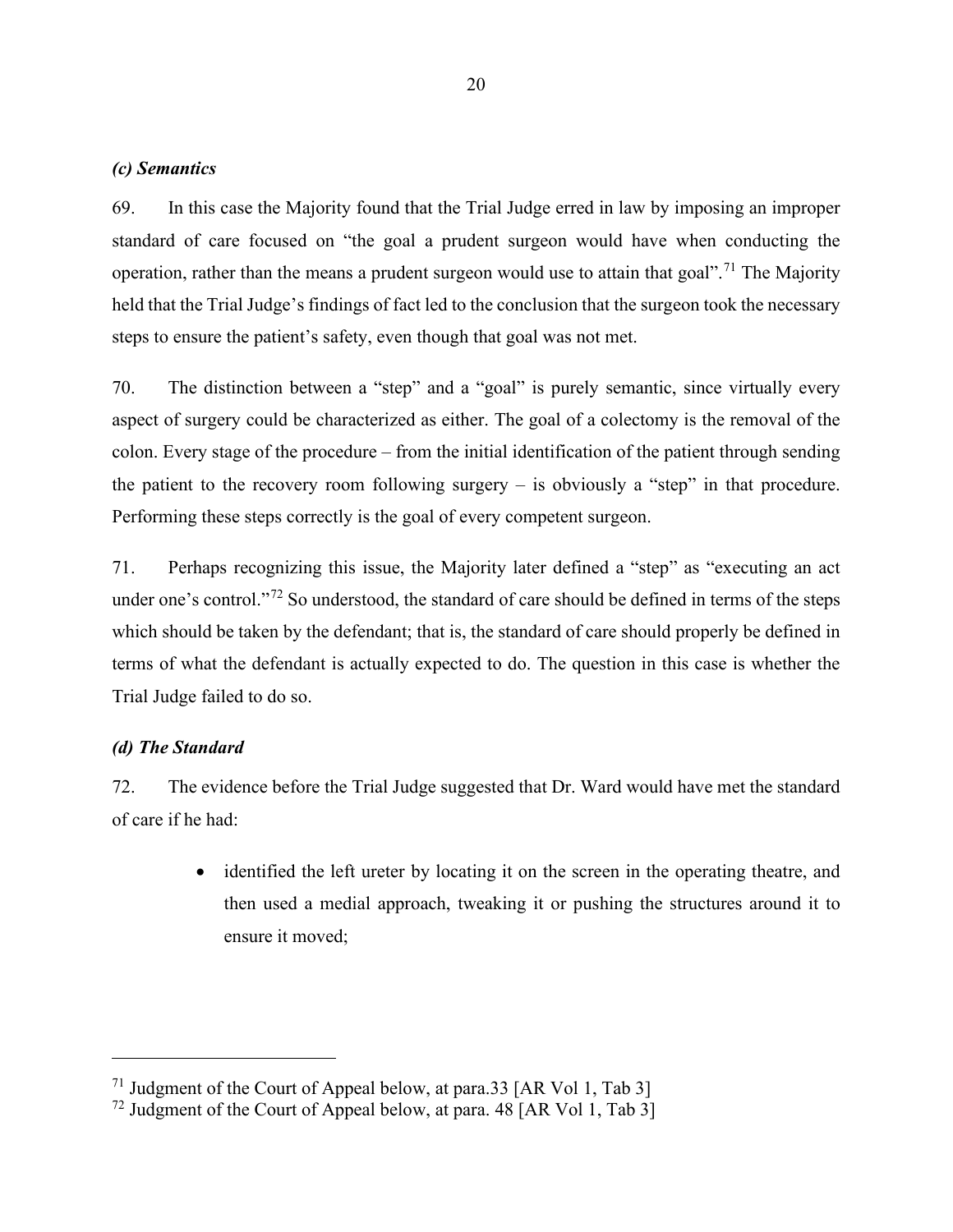- pushed away the retroperitoneal structures, including the ureter, towards the head of the patient away from the colonic mesentery;
- opened the LigaSure to use it to divide the colonic mesentery only after the previous steps; and
- stayed away from the ureter towards the colon when using the LigaSure to divide the colonic mesentery.<sup>[73](#page-24-0)</sup>

Quite clearly, the Trial Judge, relying on the evidence before him, found that Dr. Ward did not take the final reasonable step, of staying away from the ureter while dividing the mesentery.<sup>[74](#page-24-1)</sup> As such, he breached the standard of care.

73. As noted above, the Trial Judge found that an essential element of the standard of care is "to identify, protect, and avoid direct contact with or close proximity to the ureter when using an energy emitting device like the LigaSure".<sup>[75](#page-24-2)</sup> The expert testimony at trial indicated that 'close proximity' in this context means 2mm.<sup>[76](#page-24-3)</sup>

## *(e)The Majority's Mischaracterization*

74. Obviously, the use of the LigaSure is within the control of the surgeon. The question, for the Majority, is whether the surgeon could avoid using the LigaSure within 2mm of the ureter – that is, whether the distance between the LigaSure and the ureter is within the control of the surgeon. Paciocco J.A., for the Majority, wrote:

The controversial component of the standard of care that the trial judge imposed was therefore his finding that a normal, prudent surgeon would avoid direct contact or close proximity (within two millimetres) between the ureter and the LigaSure.<sup>[77](#page-24-4)</sup>

<span id="page-24-0"></span><sup>73</sup> Trial Transcript, Evidence of Dr. Burnstein, p. 76-78 [AR Vol 2, Tab 13]; Judgment of the Court of Appeal Below, at para. 104 [AR Vol 1, Tab 3]

<span id="page-24-1"></span><sup>&</sup>lt;sup>74</sup> Judgment of the Court of Appeal below, at para. 156 [AR Vol 1, Tab 3]

<span id="page-24-2"></span><sup>&</sup>lt;sup>75</sup> Judgement of the Superior Court below, at para. 81 [AR Vol 1, Tab 1]

<span id="page-24-3"></span><sup>&</sup>lt;sup>76</sup> Judgement of the Superior Court below, at para. 82 [AR Vol 1, Tab 1]

<span id="page-24-4"></span><sup>&</sup>lt;sup>77</sup> Judgment of the Court of Appeal below, at para. 38 [AR Vol 1, Tab 3]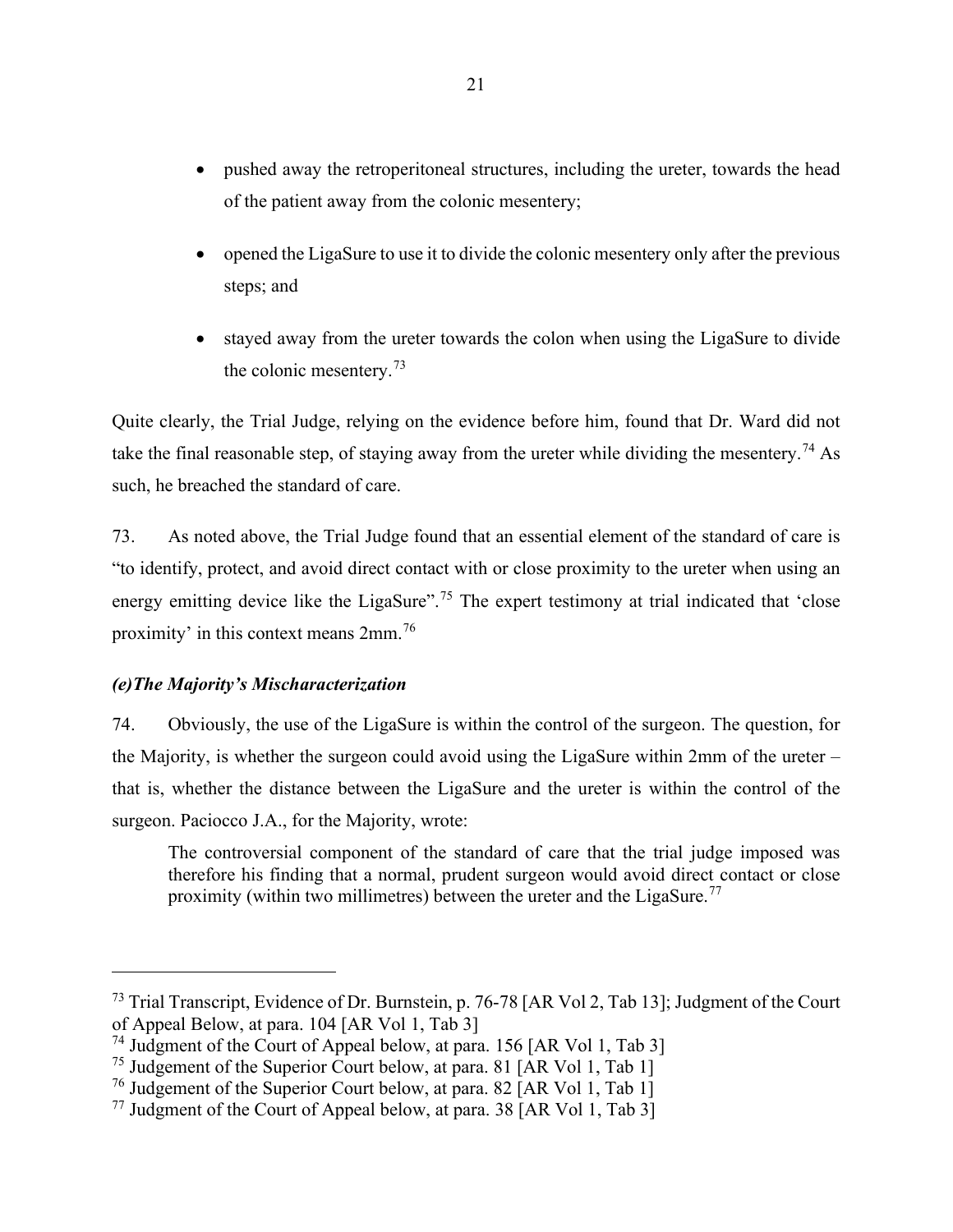75. This completely mischaracterizes the case before the Trial Judge. The question of whether a surgeon could avoid coming within 2mm of the ureter was not "controversial" – indeed, it was not raised at all, either in evidence or argument before the trial judge. This point was made forcefully by van Rensburg JA in her dissent:

With respect, there was no evidence at all in this trial to suggest that a surgeon exercising reasonable care could not have stayed two millimetres away from the ureter while using the LigaSure to remove the mesentery during Ms. Armstrong's colectomy. That was not an opinion offered by the appellant's experts, who assumed that Dr. Ward had in fact stayed centimetres away from the ureter. Nor were any of the expert witnesses questioned about how an injury could have occurred if a surgeon had taken reasonable care to identify, protect and stay away from the ureter. While at one point in his cross-examination Dr. Hagen said he would "try" to stay two millimetres away, he did not offer any evidence as to why, despite trying, he might come too close. Indeed, Dr. Hagen had never seen a LigaSure-related injury of the ureter in his own practice. And Dr. Ward did not say that he had tried to stay away from the ureter but had been unable to do so. He was confident that he had in fact stayed centimetres away from the ureter, and that he was "nowhere near" the ureter when he was using the LigaSure device.<sup>[78](#page-25-0)</sup>

76. Each of Dr. Burnstein, Dr. Hagen and Dr. Ward described the use of the LigaSure away from the ureter as a "step" to be completed by the surgeon.<sup>[79](#page-25-1)</sup> Implicit in this characterization is the assumption that this is something a surgeon actually does. More importantly, nobody suggested that there was any circumstance in which maintaining an appropriate distance might not be possible, or that protecting the ureter was somehow out of the surgeon's control.

77. This case is distinguishable from *Carlsen v. Southerland*, another case referred to by the Majority. In that case, the defendant conceded that his instruments had passed beyond the annulus fibrosis, causing the plaintiff's injury, but led evidence that this was a recognized event which could occur even if the surgeon met the standard of care  $-$  i.e., a mere misadventure.<sup>[80](#page-25-2)</sup> The Trial Judge in *Carlsen* held that the defendant breached the standard of care by "failing to ensure that

<span id="page-25-0"></span><sup>78</sup> Judgment of the Court of Appeal below, at para. 127 [AR Vol 1, Tab 3]

<span id="page-25-1"></span><sup>&</sup>lt;sup>79</sup> Trial Transcript, Evidence of Dr. Burnstein, p. 77-78 [AR Vol 2, Tab 13]; Trial Transcript, Evidence of Dr. Hagan, p. 12-13 [AR Vol 2, Tab 16]; Trial Transcript, Evidence of Dr. Ward, p. 22, l 5-10 and p. 46 [AR Vol 2, Tab 14]

<span id="page-25-2"></span><sup>80</sup> *Carlsen v. Southerland*, 2008 BCSC 1772 paras. 17-22.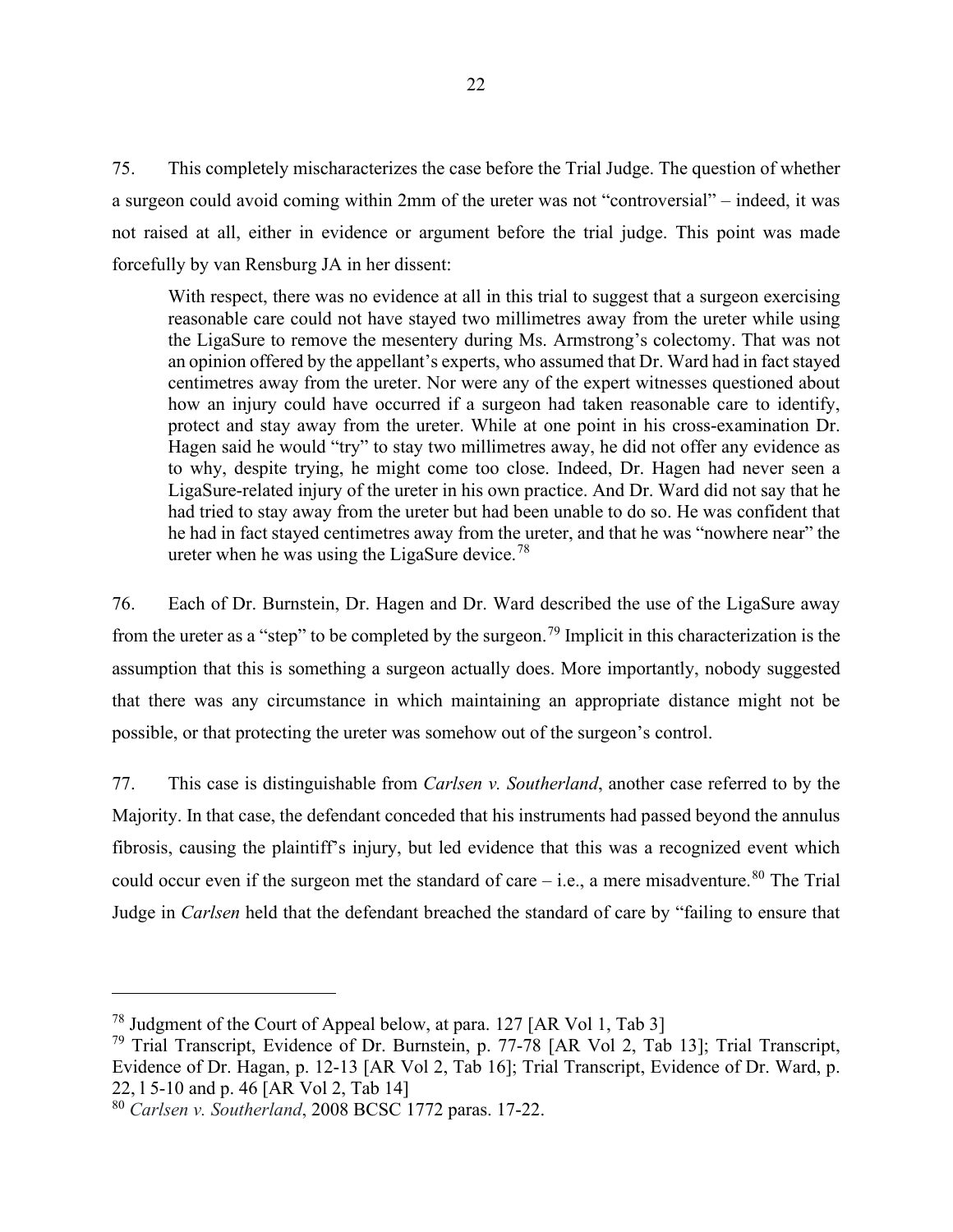he not let his instruments penetrate past the annulus fibrosus," but did not explain how this was a breach, in light of the defence evidence.<sup>[81](#page-26-0)</sup> On appeal, Kirkpatrick J.A. held this was an error because the Trial Judge focused on the result of the surgery and not "the precise manner in which Dr. Southerland failed to meet the standard of care."[82](#page-26-1) In *Carlsen*, the specific breach identified by the Trial Judge was something that, on the evidence before him, could have occurred absent negligence. Unlike the circumstances before the Trial Judge in this case, the standard of care in *Carlsen* could not be identified in terms of that breach (absent, presumably, an explicit rejection of the evidence called by the defendant). That analysis is not engaged here.

78. In this case, there was simply no evidence that a surgeon could take reasonable precautions and nevertheless come with 2mm of the ureter. There was no suggestion that maintaining a safe distance might be somehow out of the control of the surgeon; indeed, all the witnesses agreed that this was possible (and Dr. Ward alleged that he had done so). Using the Majority's terminology, it follows that, based on the evidence *actually* before the Trial Judge, staying more than 2mm from the ureter was a step, not a goal. On the Trial Judge's findings, Dr. Ward breached the standard of care by failing to do so.

## **B. The Trial Judge Did Not Err By Failing To Exclude Non-Negligent Explanations For the Injury**

#### *(a) The Trial Judge Considered Non-Negligent Causes*

79. The Majority concluded that the Trial Judge should have found that Dr. Ward met the standard of care, noting that he did not exclude non-negligent causes for Ms. Armstrong's injury. However, this finding does not withstand scrutiny of the Trial Judge's reasons. The Appellant submits, as van Rensburg J.A. found in dissent,

• that the Trial Judge *did* consider and reject the non-negligent causes presented to him at Trial; and

<span id="page-26-0"></span><sup>&</sup>lt;sup>81</sup> *Carlsen v. Southerland*, 2006 BCCA 214, 53 B.C.L.R. (4<sup>th</sup>) 35, (B.C.C.A.) at para. 8.

<span id="page-26-1"></span><sup>82</sup> *Ibid.* at para. 15.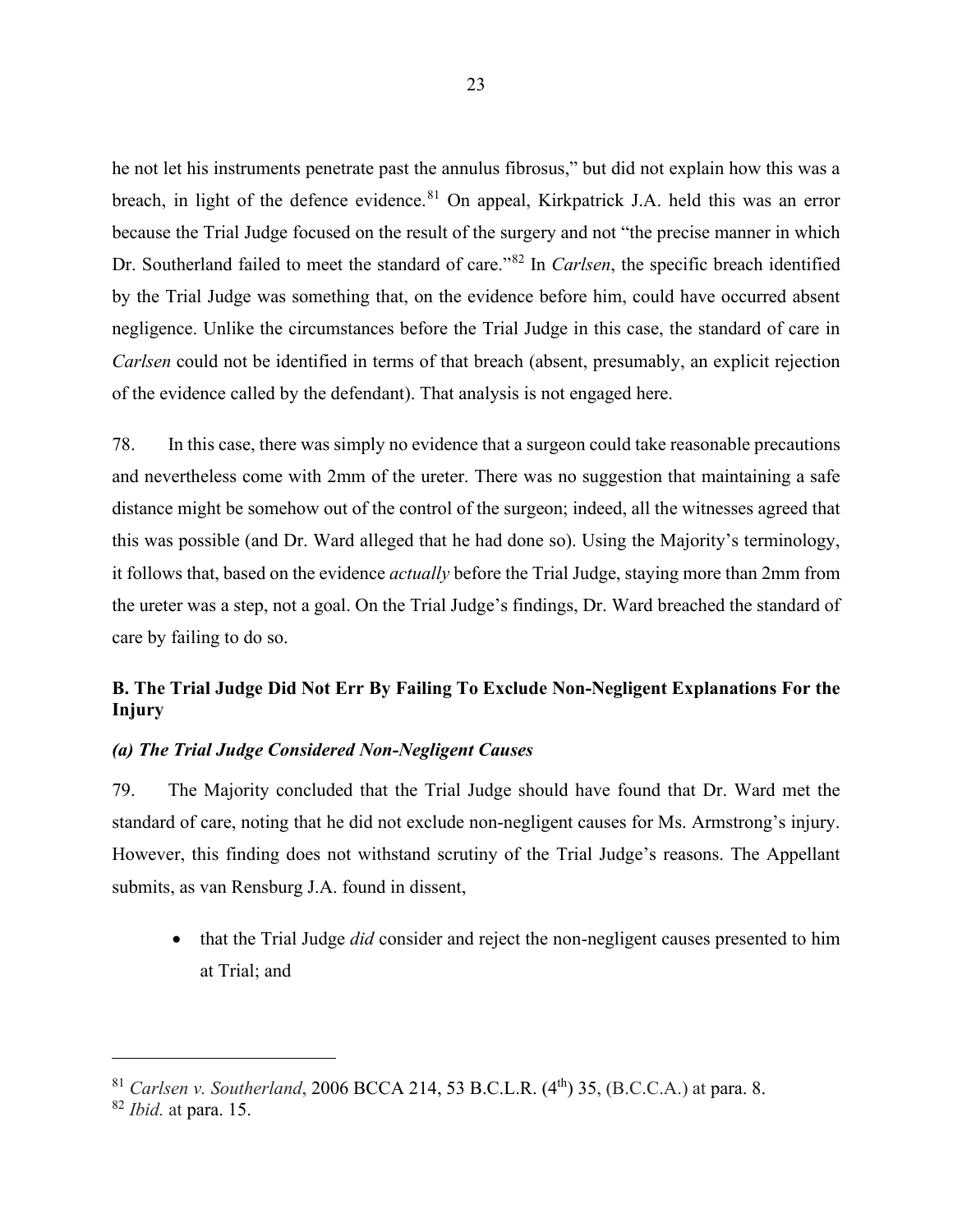• that Ms. Armstrong had no obligation to disprove *every* non-negligent explanation, including those that might have been put forward by Dr. Ward, but were not raised at trial.

#### *(b) The Majority View & Dissent*

80. With respect to the Trial Judge's consideration of non-negligent explanations or causes for

Ms. Armstrong's injuries, the Majority noted:

I say this because at no time did the trial judge make the supplementary finding that the only way a LigaSure could be deployed within one to two millimetres of the ureter is by negligent act or omission.<sup>[83](#page-27-0)</sup>

… More importantly, Dr. Burnstein did not attempt to explain why accidental but nonnegligent thermal injuries can be ruled out. It is obvious, for example, that surgical success depends on dexterity, yet Dr. Burnstein did not address whether an ordinary prudent surgeon would always have the dexterity to succeed in maintaining a safe distance. Nor did he address whether periodic vermiculation guarantees that a prudent surgeon could not cause unintentional injury to structures that have unexpectedly moved during surgery, a prospect that the practice of repeated vermiculation appears to contemplate.<sup>[84](#page-27-1)</sup>

81. The Majority went on to hold that:

A trial judge who is prepared to proceed on the basis that only negligence could cause the relevant injury is obliged to consider and rule out non-negligent causes. Only if this is done, can the trial judge properly use success as the standard of care. In determining whether this is so, the burden is not on the defendant to raise potential non-negligent causes with evidence, nor is it improper speculation for a trial judge to consider potential non-negligent causes that are open on the evidence but that the plaintiff has failed to address. A plaintiff whose liability theory is that only negligence could have caused the injury in question is obliged to demonstrate that this is so, and the trial judge is required to accept this before finding liability. That did not occur in this case.  $85$ 

82. In fact, the Trial Judge did address and reject the one potential non-negligent cause of the injury raised at trial: Dr. Ward's theory that use of the LigaSure several centimeters from the ureter was the cause of the plaintiff's damage. What the Majority seems to have in mind are other

<span id="page-27-0"></span><sup>&</sup>lt;sup>83</sup> Judgment of the Court of Appeal Below, at para. 52 [AR Vol 1, Tab 3]

<span id="page-27-1"></span><sup>&</sup>lt;sup>84</sup> Judgment of the Court of Appeal Below, at para. 54 [AR Vol 1, Tab 3]

<span id="page-27-2"></span><sup>&</sup>lt;sup>85</sup> Judgment of the Court of Appeal Below, at para. 56 [AR Vol 1, Tab 3]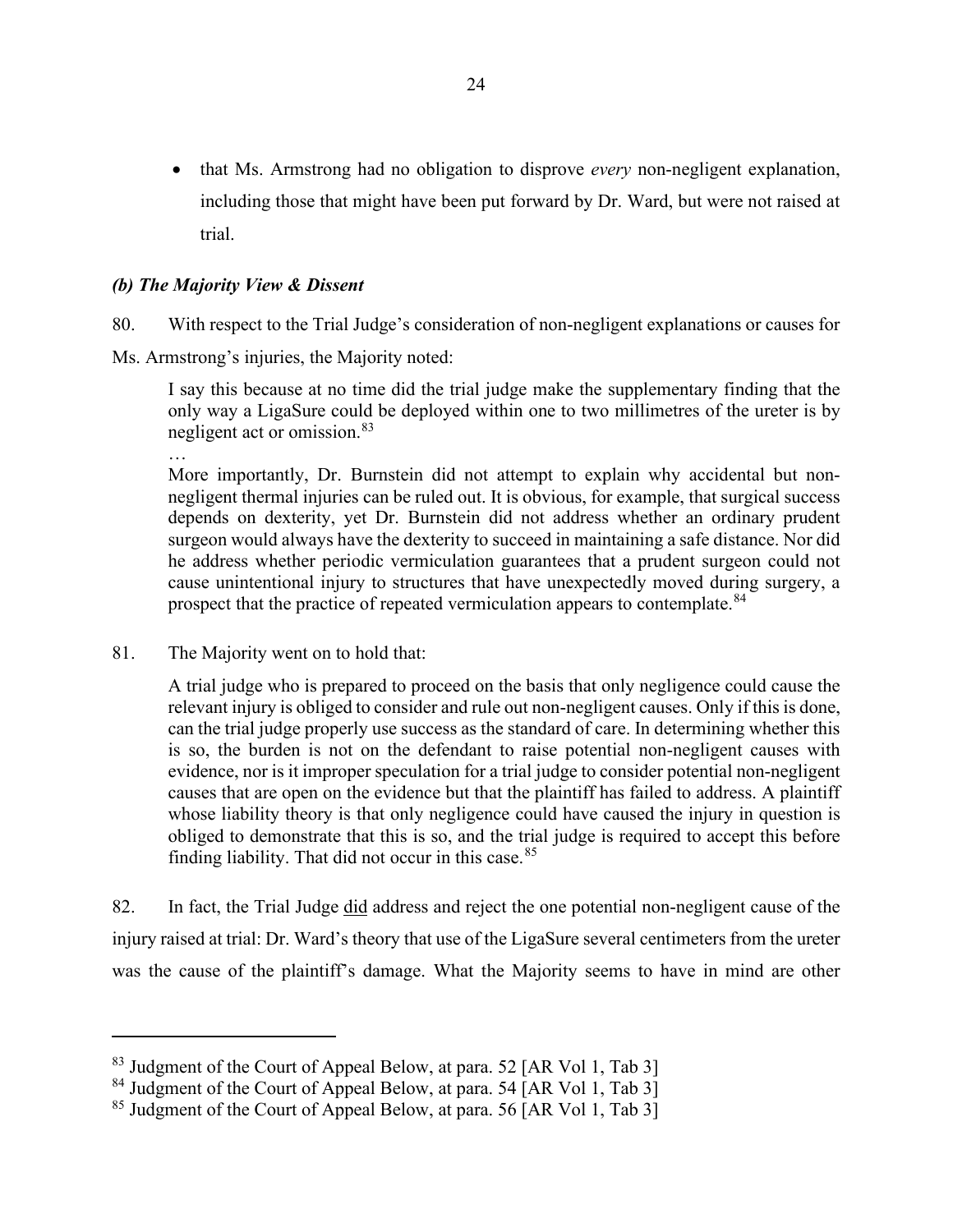possibilities, such as a lack of dexterity on the part of the surgeon, or the unexpected movement of structures during surgery.<sup>[86](#page-28-0)</sup> This argument was cogently rejected by van Rensburg J.A.:

[134] The burden of proof was on Ms. Armstrong to establish that Dr. Ward failed to meet the standard of care of a reasonably competent surgeon when her ureter was injured in the course of the laparoscopic removal of her colon. A trial judge is not obliged to consider potential non-negligent causes where there is no evidentiary foundation to do so: see, for example, *Hassen v. Anvari*, 2003 CarswellOnt 3436 (C.A.), at para. 9, leave to appeal refused: 2004 CarswellOnt 1768 (S.C.C.).

[135] In this case, the trial judge considered and explicitly rejected the non- negligent causes put forward by the appellant's expert witnesses. As I have explained, there was no evidence in this trial to suggest that a reasonably competent surgeon, "trying" to stay at least two millimetres away, might accidentally have injured the ureter during this particular operation. The expert evidence detailed earlier was to the contrary. The trier of fact is required to determine standard of care and its breach based on the evidence and not on speculation. The onus on a plaintiff in a medical malpractice case is not to disprove every possible theory that might be put forward by a defendant, let alone theories that are not raised at trial, but only on appeal.<sup>[87](#page-28-1)</sup>

#### *(c) Why the Dissenting View Must Be Preferred*

83. As between the Majority and Dissenting reasons, it is submitted that van Resnburg J.A.'s approach is the correct one. The Court of Appeal has noted previously that "[i]t is trite law that a trial judge must decide a case on the evidence and only on the evidence presented at trial."<sup>[88](#page-28-2)</sup> Moreover, appellate courts have consistently and repeatedly cautioned that that trial judges must not rely on information obtained *outside* the trial process, lest they assume "the multi-faceted role of advocate, witness, and judge."[89](#page-28-3) And while a trial judge is of course not bound to accept the evidence of an expert witness, if she rejects the expert's opinion she must not do so on the basis of information obtained outside of the trial process, which was never put to the expert.<sup>[90](#page-28-4)</sup>

<span id="page-28-0"></span><sup>86</sup> Judgment of the Court of Appeal below, at para. 54 [AR Vol 1, Tab 3]

<span id="page-28-1"></span> $87$  Judgment of the Court of Appeal below, at paras. 134-135 [AR Vol 1, Tab 3]

<span id="page-28-2"></span><sup>88</sup> *R. v. Cloutier,* 2011 ONCA 484 at para. 99; also *R. v. Bornyk* 2015 BCCA 28 at para. 8; *Phillips et al. v. Ford Motor Co. of Canada Ltd. et al*., [1971 CanLII 389](http://canlii.ca/t/g1h3g) (ON CA), [1971] 2 OR 637

<span id="page-28-3"></span><sup>89</sup> *R. v. Hamilton,* 2004 CanLii 5549 (ONCA) at para. 1; *Hearn v McLeod Estate*, 2019 ONCA 682 at paras. 28-30.

<span id="page-28-4"></span><sup>90</sup> *Hearn* at paras. 28-30; *R. v. Bornyk* 2015 BCCA 28 at para 8 and 18.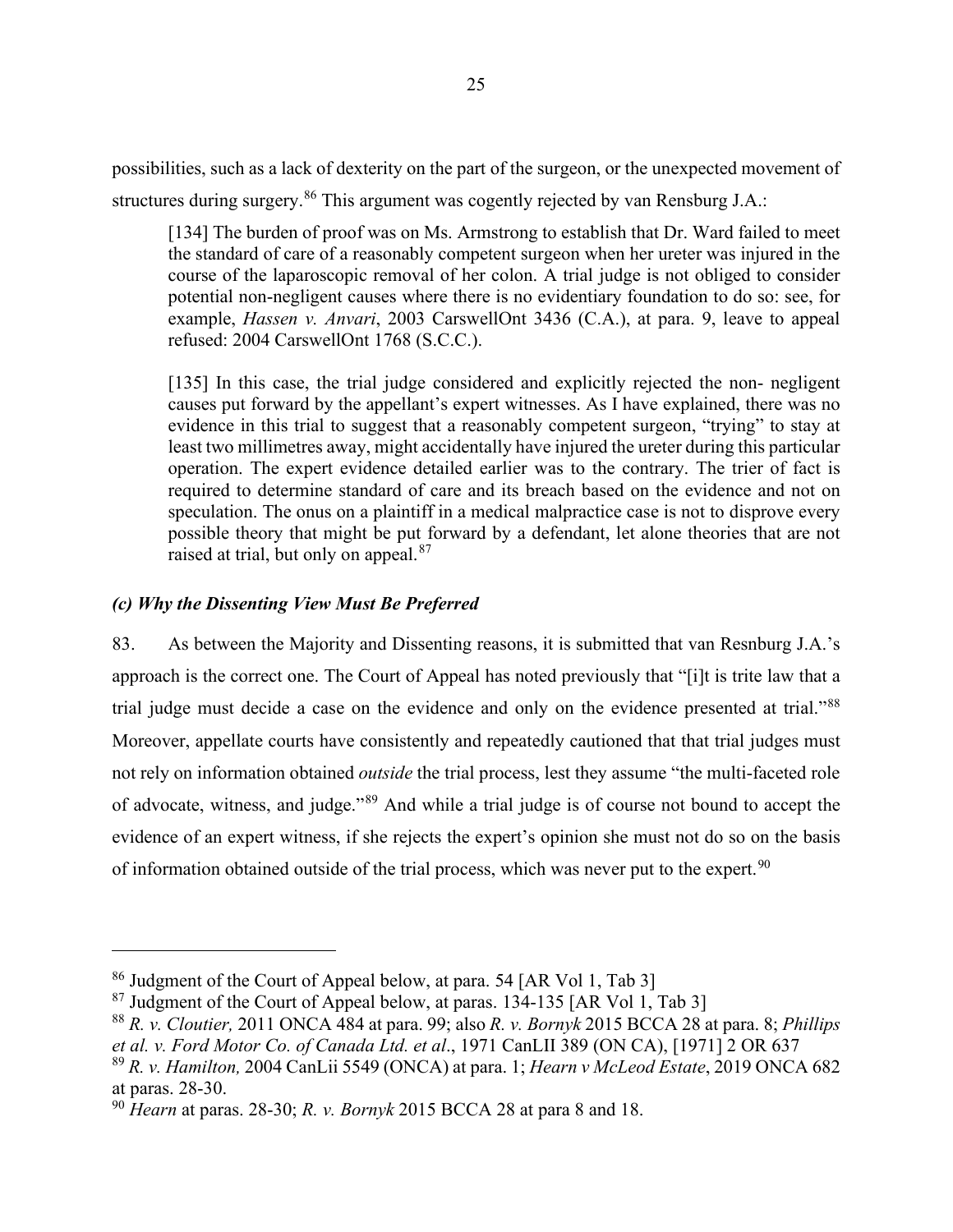84. As noted by van Rensburg J.A., it was never suggested to any witness that there might be a non-negligent reason – such as the surgeon's dexterity or movement of the anatomy – for a surgeon to use the LigaSure within 2mm of the ureter. It was never suggested to the Trial Judge that such explanations might be available. Contrary to the Majority, these non-negligent causes were not "open on the evidence" rather, they were "speculative possibilities without evidentiary support."<sup>[91](#page-29-0)</sup> Indeed, on this record, it would have been an error for the Trial Judge to reject Dr. Burnstein's opinion because he did not address imagined, non-negligent causes.

#### *(d) Negative Implications of the Majority Decision*

85. The danger of permitting a trial judge to reject an expert's opinion based upon information or theories not grounded in the record, as the Majority prescribes, is that it risks the trial judge inadvertently reaching the wrong conclusion. The purpose of the expert witness is to provide the trial judge with information on matters outside of her own experience and knowledge.<sup>[92](#page-29-1)</sup> Courts have long recognized that the standard of care of a physician is a matter which requires, in virtually every case, expert evidence. "A judge or jury is in no position to compare the conduct of the doctor to that required of the 'reasonable practitioner' without expert evidence."[93](#page-29-2) Inviting a trial judge to consider matters not put to the experts, or otherwise raised by the parties, is inviting the trial judge to substitute his own opinion for that of the expert – even though the trial judge is, *prima facie*, not qualified to do so.

86. This poses a risk to the administration of justice. Assume that, as a matter of fact, patients' anatomical structures do not unexpectedly move during surgery. In such a case, it is unlikely that the defendant would raise such movement as a possible explanation for the injury. Had the Trial

<span id="page-29-0"></span><sup>91</sup> *Hassen, supra* note 54, at para. 14.

<span id="page-29-1"></span><sup>92</sup> *R. v. Mohan,* 1994 CanLII 80 (SCC), [1994] 2 SCR 9*; R. v. Bornyk*, 2015 BCCA 28.

<span id="page-29-2"></span><sup>&</sup>lt;sup>93</sup> Gerald Robertson & Ellen Picard., *Legal Liability of Doctors and Hospitals in Canada*, 5<sup>th</sup> ed. (Toronto: Thomson Reuters, 2017) at 287 [Book of Authorities "BA" Tab 2]; *Cranwill v. James*,1994 CanLII 9254 (AB QB), affirmed (1997), 193 A.R. 204 (C.A.), leave to appeal to S.C.C. ref'd [1997] S.C.C.A. No. 139 at para. 40; *Dezwart v. Misericordia Hosptial,* 1988 CanLII 3578 (AB QB), affirmed (1990), 105 A.R. 312 (C.A.), at para. 28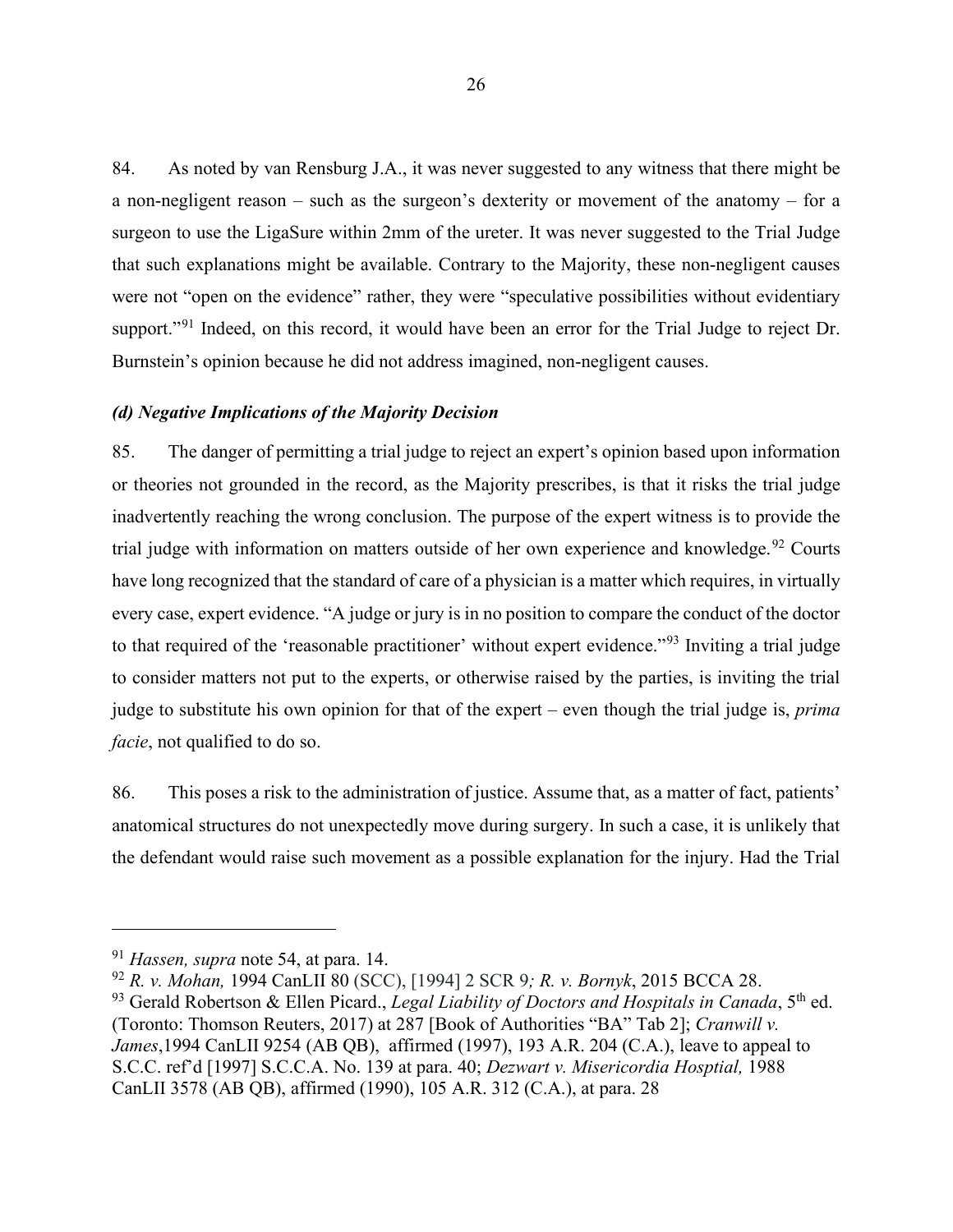Judge herein dismissed the case on the basis that the plaintiff had not established that unexpected movement was not the cause of her injuries, the community might well question how the result could be correct.

87. An even more stark example was raised by the panel during the oral argument before the Court of Appeal. Had an earthquake occurred during the surgery, this presumably might have provided a non-negligent explanation for Dr. Ward's failure to maintain a safe distance from the ureter. As it happens, no party led evidence at this trial as to whether an earthquake occurred or did not occur, because this was not raised as a defence by Dr. Ward. Suppose the Trial Judge had dismissed the action on the basis that the plaintiff had not excluded the possibility that an earthquake caused the defendant to slip and use the LigaSure too closely. Given that there had not, in fact, been an earthquake during the surgery, would not the community be rightfully outraged?

88. The reason Trial Judges must not stray from the case actually presented at trial is that it is an essential feature of the adversarial system that each party is expected to put its best case forward. As Binnie J. noted in *Danyluk v. Ainsworth Technologies*, "The law rightly seeks a finality to litigation. To advance that objective, it requires litigants to put their best foot forward to establish the truth of their allegations when first called upon to do so."[94](#page-30-0)

89. A similar point was made by Justice Ginsberg, writing for the United States Supreme Court:

In our adversary system, in both civil and criminal cases, in the first instance and on appeal, we follow the principle of party presentation. That is, we rely on the parties to frame the issues for decision and assign to courts the role of neutral arbiter of matters the parties present. To the extent courts have approved departures from the party presentation principle in criminal cases, the justification has usually been to protect a *pro se* litigant's rights. See *Castro* v. *United States*, [540 U. S. 375,](https://supreme.justia.com/cases/federal/us/540/375/index.html) 381–383 (2003).[\[Footnote 2\]](https://supreme.justia.com/cases/federal/us/554/237/#F2) But as a general rule, "[o]ur adversary system is designed around the premise that the parties know what is best for them, and are responsible for advancing the facts and arguments entitling them to relief." *Id*., at 386 (Scalia, J., concurring in part and concurring in judgment).[\[Footnote 3\]](https://supreme.justia.com/cases/federal/us/554/237/#F3) As cogently explained:

<span id="page-30-0"></span><sup>94</sup> *Danyluk v. Ainsworth Technologies Inc.,* 2001 SCC 44, at para. 18.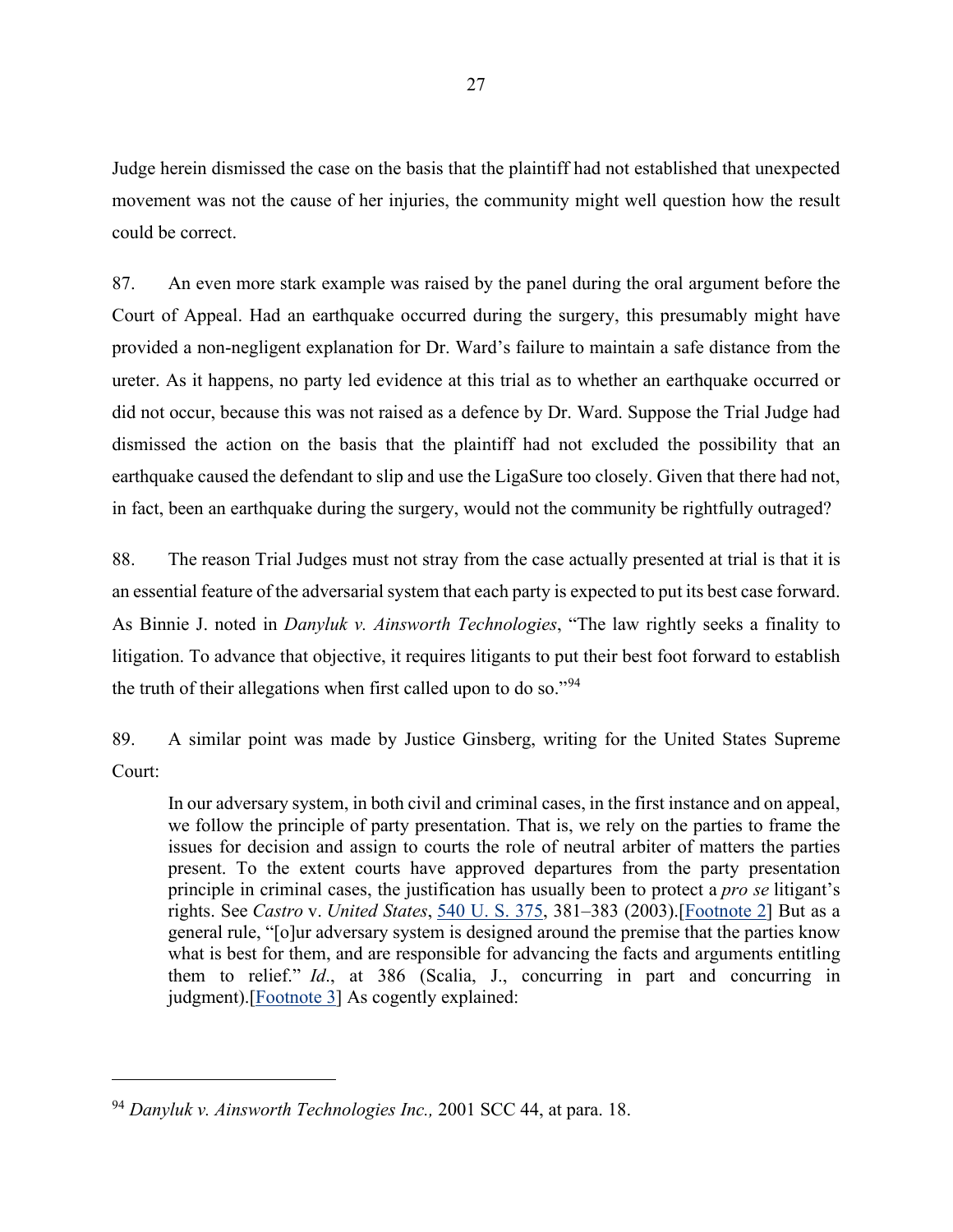"[Courts] do not, or should not, sally forth each day looking for wrongs to right. We wait for cases to come to us, and when they do we normally decide only questions presented by the parties. Counsel almost always know a great deal more about their cases than we do, and this must be particularly true of counsel for the United States, the richest, most powerful, and best represented litigant to appear before us." *United States* v. *Samuels*, 808 F. 2d 1298, 1301 (CA8 1987) (R. Arnold, J., concurring in denial of reh'g en banc).  $95$ 

90. This expectation frames the roles of both the litigants and the trial judge. As Evans J.A.

#### held in *Phillips v. Ford Motor Co. of Canada Ltd.*:

Our mode of trial procedure is based upon the adversary system in which the contestants seek to establish through relevant supporting evidence, before an impartial trier of facts, those events or happenings which form the bases of their allegations. This procedure assumes that the litigants, assisted by their counsel, will fully and diligently present all the material facts which have evidentiary value in support of their respective positions and that these disputed facts will receive from a trial Judge a dispassionate and impartial consideration in order to arrive at the truth of the matters in controversy. A trial is not intended to be a scientific exploration with the presiding Judge assuming the role of a research director; it is a forum established for the purpose of providing justice for the litigants.<sup>[96](#page-31-1)</sup>

91. Our system recognizes that the parties are in the best position to raise possible defences, such as an earthquake that may have jolted the surgeon's hand. Where the party chooses not to advance some explanation which occurs to the trial judge (or appellate judge) in chambers, the judge should conclude that the facts simply did not support it, even though it may not have been addressed in evidence. After all, unless the defendant alleged that there had been an earthquake, it would be very unusual for the plaintiff to specifically lead evidence that no earthquake occurred during the surgery. Inviting trial judges to pontificate about possible explanations not raised by any party is to invite judicial error.

<span id="page-31-0"></span><sup>95</sup> *Grenlaw v. United States*, 554 U.S. 237 (2008)

<span id="page-31-1"></span><sup>96</sup> *Phillips et al. v. Ford Motor Co. of Canada Ltd. et al*., [1971 CanLII 389](http://canlii.ca/t/g1h3g) (Ont. C.A.), [1971] 2 OR 637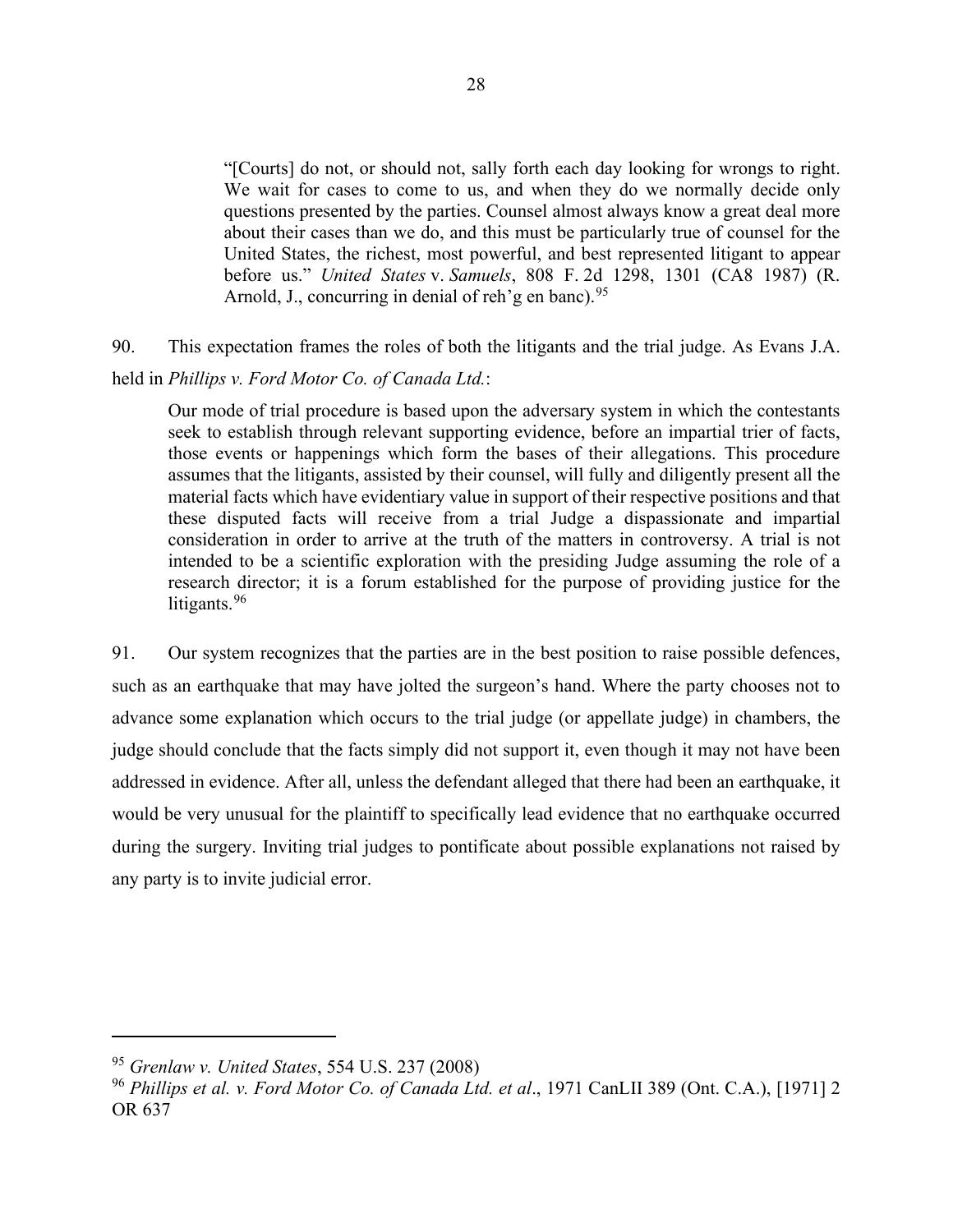## **C. The Trial Judge Did Not Err By Determining the Factual Cause of Armstrong's Injury Before Concluding that Dr. Ward Breached the Standard of Care**

## *(a) Issues & Law*

92. A live issue before the Court of Appeal was Dr. Ward's contention that the trial judge had erred in conflating the standard of care and causation analysis. Essentially, Dr. Ward's objection was that the Trial Judge's analysis of the cause of Ms. Armstrong's injuries (at paras. 95–112 of the trial decision) occurred *before* the finding that Dr. Ward breached the standard of care (at para. 113 of the trial decision).

93. Although it is a well established principle that a trial judge should determine whether the defendant breached the standard of care before determining legal causation,  $97$  in some cases it is necessary to determine what actually happened – that is, how the injury occurred – in order to determine whether the standard of care was breached. As noted in both the majority and dissenting opinions below, the injury itself may be relevant circumstantial evidence of what happened.<sup>[98](#page-32-1)</sup> There is ample support for this proposition.<sup>[99](#page-32-2)</sup>

94. The point was explained succinctly by Gravely J. in *Kennedy v. Jackiewicz*:

My inquiry then is to focus on what Dr. Jackiewicz did or failed to do and whether that was acceptable for a reasonably prudent and diligent surgeon in the same circumstances. The inquiry must not be outcome-oriented. It is nonetheless open to experts and to the court to draw inferences of fact. It may be appropriate, then, for an expert or the court to infer from the nature of the injury what it was the surgeon did. In this exercise the outcome to the patient is irrelevant. Once having determined on all the evidence what the surgeon did, the inquiry shifts to the question of whether what was done falls below the standard.<sup>[100](#page-32-3)</sup>

<span id="page-32-0"></span><sup>97</sup> Judgment of the Court of Appeal Below, at para. 60 [AR Vol 1, Tab 3]; *Bafaro v. Dowd*, 2010 ONCA 188 at para 35; *McArdle Estate* at para 25

<span id="page-32-1"></span><sup>&</sup>lt;sup>98</sup> Judgment of the Court of Appeal Below, at paras. 62 and 138 [AR Vol 1, Tab 3]

<span id="page-32-2"></span><sup>99</sup> *Meringolo (Committee of) v. Oshawa General Hospital (1991)*, 46 O.A.C. 260 (C.A.),

leave to appeal ref'd, [1991] S.C.C.A No. 155 (S.C.C.) [BA Tab 1]; *Grass, supra* note *58; Kennedy v. Jackiewicz,* 2003 CanLII 1994 (ON SC), Aff'd on appeal 2004 CanLII 43635 (ON CA)

<span id="page-32-3"></span><sup>100</sup> *Kennedy*, *Ibid,* at para 6.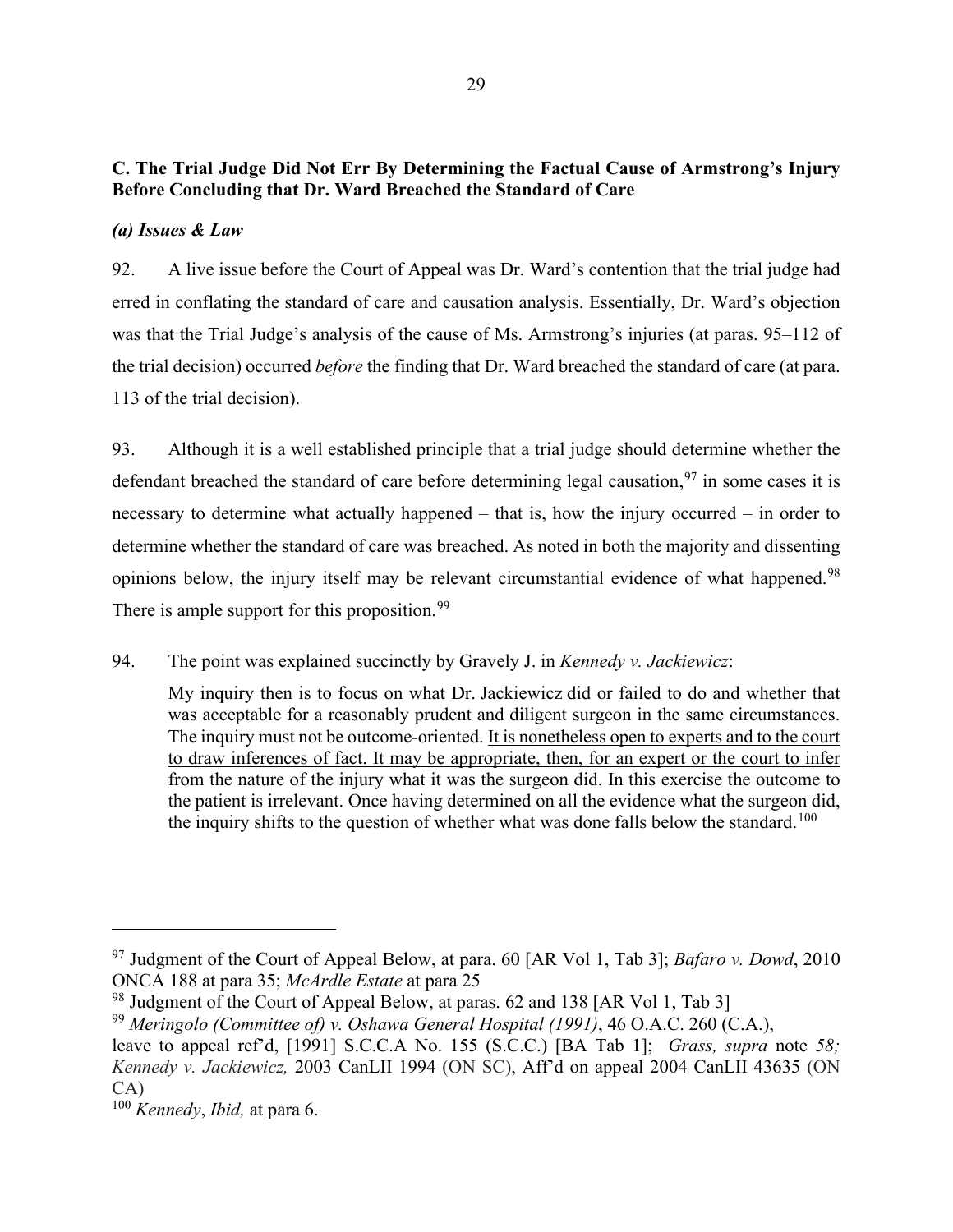#### *(b) Application*

95. In this case, the Trial Judge was presented with two explanations of how the injury occurred:

- Dr. Ward brought the LigaSure within 2mm of Ms. Armstrong's ureter; or
- Dr Ward stayed 5-15cm away, nonetheless causing scarring, which travelled through the abdomen and caused damage to the ureter.

96. Each explanation assumed a different account of what Dr. Ward had actually done during the surgery. Having decided that an essential step required by the standard of care was for the surgeon to stay more than 2mm from the ureter, the Trial Judge had to rely upon the circumstantial evidence, including the nature of the injury itself, in order to determine how the injury occurred in order to decide whether Dr. Ward had met this standard.

97. Both the Majority and Dissent accepted that, in the circumstances of this case, this was an appropriate approach. The Majority held that:

In this case, given the trial judge's misconception of the standard of care, he had to resolve "what happened", specifically, whether the LigaSure was deployed within two millimetres of the ureter. The thermal injury showed that it was, since on the evidence the trial judge accepted, the LigaSure had to be brought within that range to cause the thermal injury Ms. Armstrong sustained. In other words, the thermal injury was circumstantial evidence of what happened. On the trial judge's standard of care theory, it would therefore not be improper for a trial judge to consider the injury or its relationship to what happened, before resolving whether the standard of care had been violated. Put more simply, if the standard of care the trial judge applied had been correct, it would not have been an independent error to analyse the case as he did. $101$ 

98. The Majority felt that this was unnecessary however, having improperly found the Trial Judge erred with respect to the standard of care.<sup>[102](#page-33-1)</sup> Given that the Trial Judge correctly articulated the standard of care in this case, it follows that it was also appropriate for him to consider the factual cause of the plaintiff's injury *before* determining whether that standard was breached.

<span id="page-33-0"></span><sup>&</sup>lt;sup>101</sup> Judgment of the Court of Appeal Below, at para. 64 [AR Vol 1, Tab 3]

<span id="page-33-1"></span><sup>&</sup>lt;sup>102</sup> Judgment of the Court of Appeal Below, at para. 65  $AR$  Vol 1, Tab 3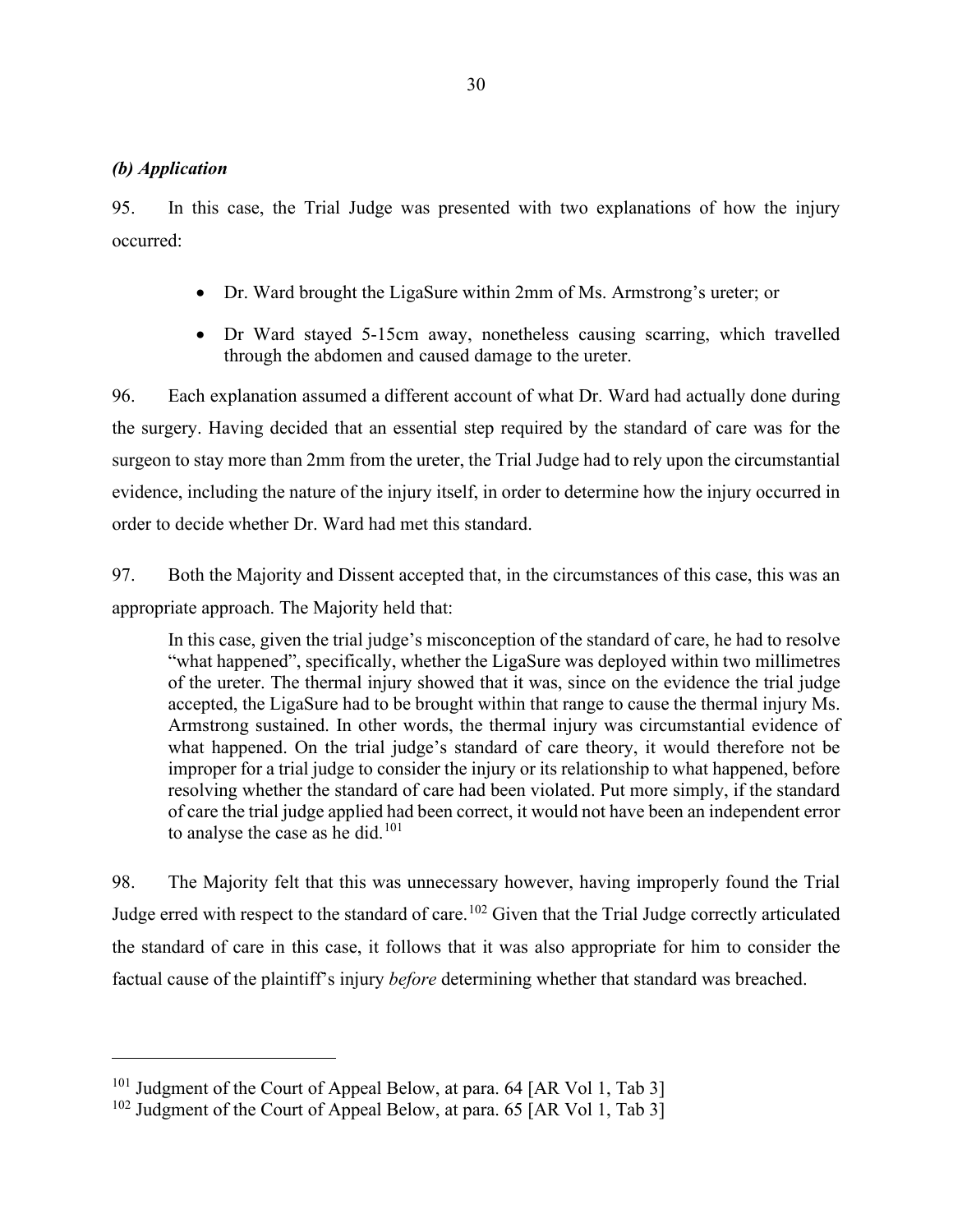99. In dissent, van Rensberg J.A. agreed that, in some cases, it is indeed appropriate to determine what happened before analyzing whether there has been a breach of the standard of care.<sup>[103](#page-34-0)</sup> She would have held that the Trial Judge did not err in doing so in this case.<sup>[104](#page-34-1)</sup>

100. Given the competing theories advanced at trial to explain the plaintiff's injury, the Trial Judge could not have determined what Dr. Ward actually did without first determining how the injury occurred. It was not an error for him to do so.

## **D. The Trial Judge Did Not Err in Finding that Dr. Ward Failed to Meet the Standard of Care**

101. Lastly, the Majority held that the Trial Judge erred by failing to find that Dr. Ward met the standard of care. This argument is based upon the following comment of the Trial Judge:

I am satisfied that Dr. Ward took steps during this laparoscoptomy to identify and protect the ureter. He explained those steps and testified that he always kept at least five centimeters away from the ureter. $105$ 

102. The Majority acknowledged that the Trial Judge found that, despite having taken steps, Dr. Ward failed to keep at least 5cm from the ureter.<sup>[106](#page-34-3)</sup> Nevertheless, the Majority held that "had the trial judge properly applied the facts to the law he found, he would have exonerated Dr. Ward from liability."<sup>[107](#page-34-4)</sup> Later, the Majority concluded:

Having found that Dr. Ward took the steps that a prudent surgeon would take during this surgical procedure, the trial judge should have found that it was not proved that Dr. Ward breached the standard of care.<sup>[108](#page-34-5)</sup>

103. The problem with this argument is that it ignores the essential finding that, despite having taken some steps to identify and protect the ureter, Dr. Ward failed to do so. Dr. Ward testified

<span id="page-34-0"></span><sup>&</sup>lt;sup>103</sup> Judgment of the Court of Appeal below, at para. 144 [AR Vol 1, Tab 3]

<span id="page-34-1"></span> $104$  Judgment of the Court of Appeal below, at paras. 137-145 [AR Vol 1, Tab 3]

<span id="page-34-2"></span><sup>&</sup>lt;sup>105</sup> Judgement of the Superior Court below, at para. 109 [AR Vol 1, Tab 1]; Judgment of the Court of Appeal Below, at para. 49 [AR Vol 1, Tab 3]

<span id="page-34-3"></span><sup>&</sup>lt;sup>106</sup> Judgment of the Court of Appeal below, at para. 50 [AR Vol 1, Tab 3]

<span id="page-34-4"></span><sup>&</sup>lt;sup>107</sup> Judgment of the Court of Appeal below, at para. 51 [AR Vol 1, Tab 3]

<span id="page-34-5"></span><sup>&</sup>lt;sup>108</sup> Judgment of the Court of Appeal below, at para. 58  $[AR Vol 1, Tab 3]$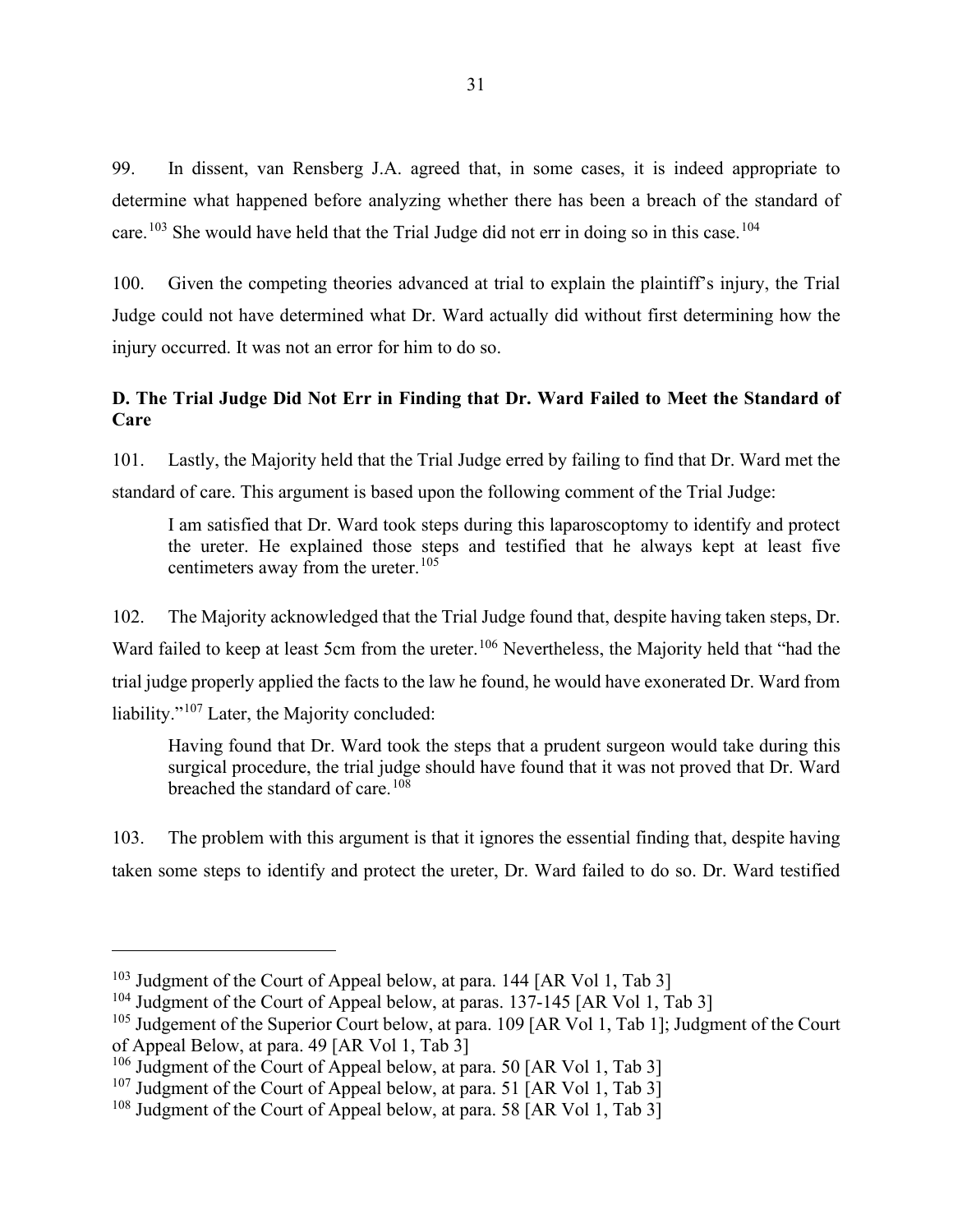that he took steps and, as a result of those steps, stayed more than 5cm from the ureter. The Trial Just found that this was simply not the case.

104. The point was made succinctly by van Rensberg J.A. in her dissent:

As such, the reference at para. 109 to Dr. Ward having taken steps was not a finding by the trial judge that the appellant had met the standard of care. While conceding that Dr. Ward did take (some) steps to identify and protect the ureter, the trial judge was not satisfied he did everything he said he did— specifically, he did not stay five centimetres away from the ureter. Rather, the trial judge found that he came within one to two millimetres of the ureter, and that this had resulted in the injury to the ureter. In other words, Dr. Ward was not sufficiently diligent in checking and rechecking where he was when dividing the colonic mesentery, and he came too close to the ureter inadvertently.<sup>[109](#page-35-0)</sup>

105. The Majority seems to conflate the finding that Dr. Ward took some steps (with the intention of meeting the standard of care) with actually meeting the standard. As was noted in *Rowlands v Wright*, "there is a difference between using the appropriate technique and executing it properly."[110](#page-35-1) Whether Dr. Ward intended to meet the standard is hardly dispositive of whether he actually did. It has never been the law, in this or any common law jurisdiction, that merely intending or trying to meet the standard of care is sufficient.

106. The Majority's conclusion that the Trial Judge should have found that Dr. Ward met the standard of care given that he found Dr. Ward had taken steps to protect the ureter is baffling, in light of the Trial Judge's finding that Dr. Ward did not achieve what he thought he had. The exact opposite is true. Given the Trial Judge's findings of fact, based on the evidence before him, it followed that Dr. Ward had breached the standard of care.

#### **E. The Majority Erred in Failing to Defer to the Trial Judge**

#### *(a) Holding the Trial Judge to an Unfair Standard*

107. The standard of review is not controversial. The articulation of the standard of care is a question of law reviewed for correctness. At the same time, it is generally accepted that whether

<span id="page-35-0"></span><sup>&</sup>lt;sup>109</sup> Judgment of the Court of Appeal below, at para. 124 [AR Vol 1, Tab 3]

<span id="page-35-1"></span><sup>110</sup> *Rowlands v. Wright*, 2009 ONCA 492, at para. 28.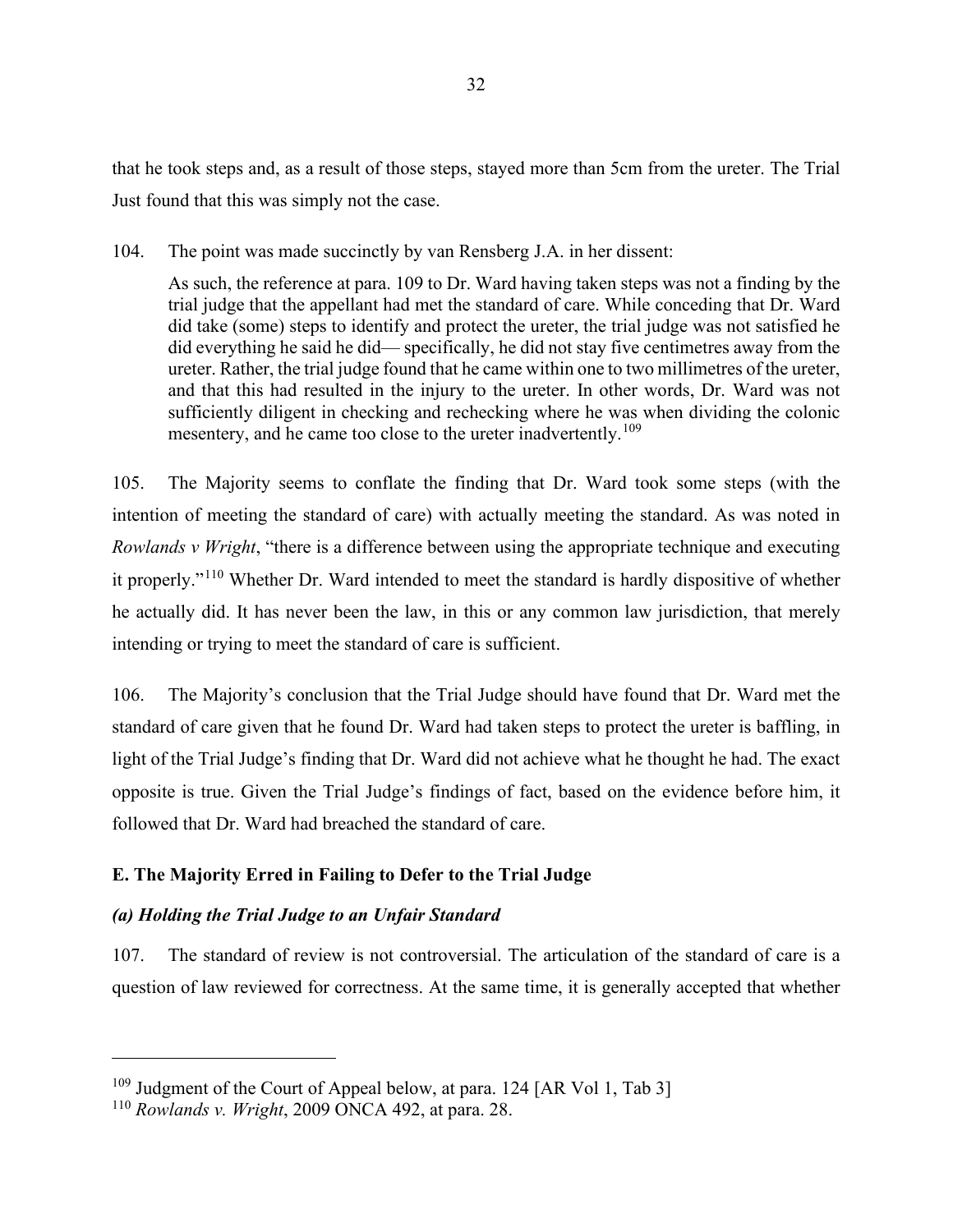the standard has been met in a given case is a question of mixed fact and law reviewed for palpable and overriding error. A 'palpable' error is one that is "plainly seen". An error that is "overriding" is one that is sufficiently significant to vitiate the challenged finding of fact.<sup>[111](#page-36-0)</sup>

108. A Court of Appeal cannot overturn the trial decision simply because it takes a different view of the evidence.<sup>[112](#page-36-1)</sup> The finding of facts and the drawing of evidentiary conclusions is the province of the trial judge. $113$ 

109. In the Court of Appeal below, the Majority stated that, had the Trial Judge articulated his findings with respect to the applicable standard of care differently, his reasons would have passed appellate scrutiny. In other words, had the Trial Judge found that "the goal or desired result could only have been missed by negligent acts or omissions"<sup>[114](#page-36-3)</sup> it would have been acceptable to the Majority.

110. The Majority here flirts with the notion that the Trial Judge was correct, but because he failed to express himself to the Majority's satisfaction, the decision must be overturned. With the greatest respect, the Majority held the Trial Judge to a "results oriented" standard of perfection.

#### *(b) Considering the Deferential Altenative*

111. The Trial Judge relied upon the evidentiary record which was before him yet his enunciation of the standard of care did not pass appellate scrutiny. In the cases referenced above the trial judge's articulation of the standard of care withstood appellate scrutiny – is there a principled reason to reject the Trial Judge's decision here?

<span id="page-36-0"></span><sup>111</sup> *Housen v Nikolaisen*, 2002 SCC 33 (CanLII) at para. 12, 37, 20-25; *McAllister v Calgary (City)*, 2019 ABCA 214 (CanLII) at para. 20; *541788 Alberta Ltd v Bourgeois & Company Ltd*, 2018 ABCA 310 (CanLII) at para. 18; *Timlick v Heywood, 2017 MBCA 7* (CanLII) at para. 38; *Peters v Chasty*, 2019 ONCA 294 (CanLII) at paras. 3-4.

<span id="page-36-1"></span><sup>112</sup> *Lu v. Mao* 2007 BCCA 609 at para. 12.

<span id="page-36-2"></span><sup>113</sup> *Housen*, *subra* at para. 25, *F.H. v. McDougall*, [2008] 3 S.C.R. 41, 2008 SCC 53 at para. 73.

<span id="page-36-3"></span><sup>&</sup>lt;sup>114</sup> Judgment of the Court of Appeal Below, at para. 47 [AR Vol 1, Tab 3]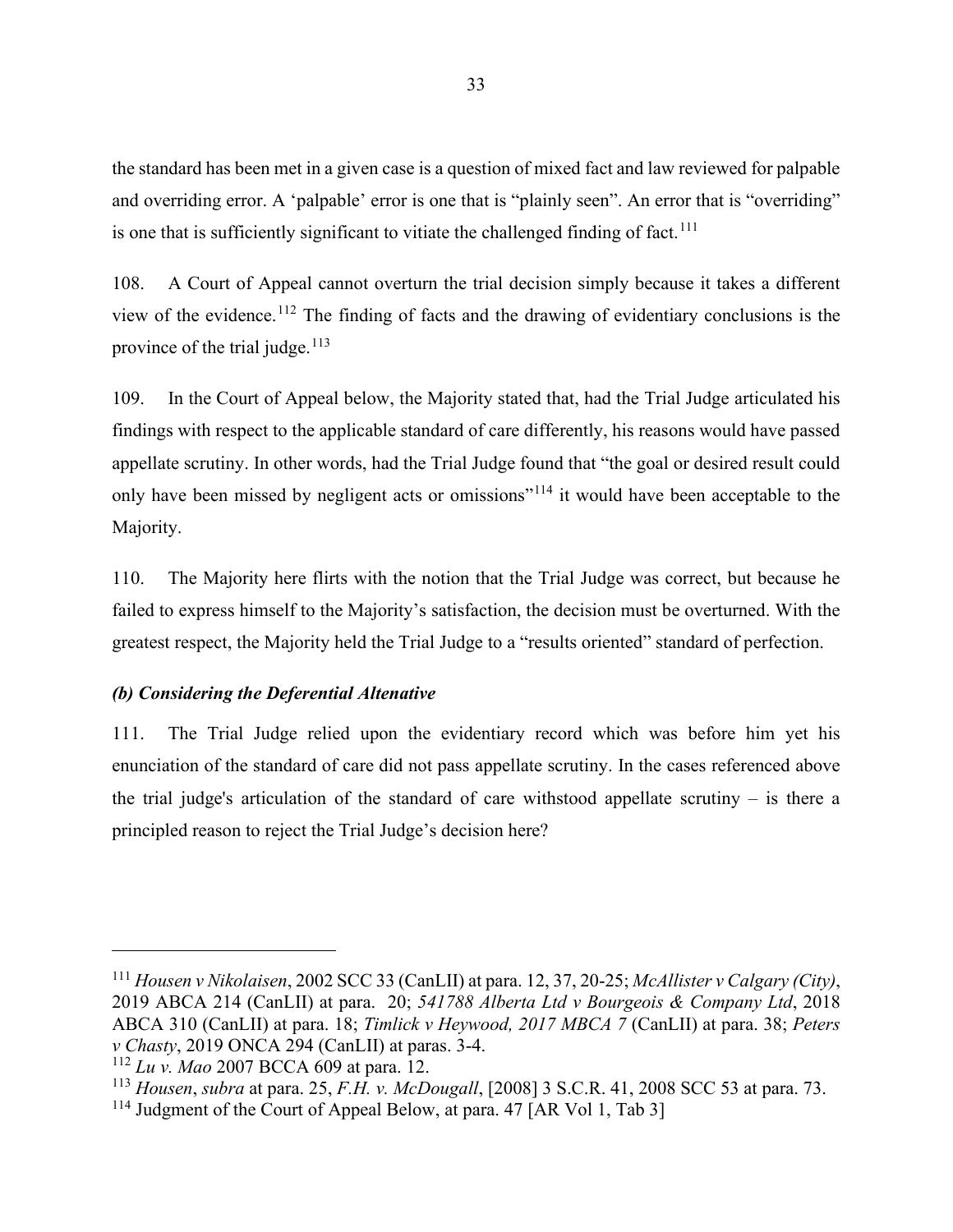112. The Alberta Court of Appeal, in *Cooper v. Flood*, came to a different conclusion on a similar set of facts. The trial judge found that the only possible cause of injury *on the evidence* was negligence. The trial judge "accepted that both negligent and non-negligent causes for the bowel perforation were possible. Eliminating the three possible causes suggested by Dr. Mainprize (infection, abnormal anatomy, and adhesions and/or scar tissue), then the only possible cause of the injury on the evidence was negligent manipulation of the trocar". <sup>[115](#page-37-0)</sup>

#### 113. The Court in *Cooper* held as follows:

Ultimately, the appellants' argument comes down to asking this Court to take a different view of the evidence and the inferences drawn therefrom. While appellate review must, to some extent, re-examine and re-weigh the evidence and inferences drawn, viewed through the lens of judicial experience, the finding of negligence is not unreasonable.

114. With respect, the Majority of the Court of Appeal committed an error of law by holding that the Trial Judge's articulation of the standard of care as a "goal" was not acceptable. These findings, properly characterized, are matters of fact, of evidence. The Trial Judge's discretion in this regard commands deference and can only be interfered with in the presence of a palpable and overriding error.

115. Similarly, in *Hassen*, Dr. Anvari was unable to say what caused the unfortunate outcome of the surgery in question. He was the sole surgeon, and the plaintiff alleged that he failed to use the diligence, skill, knowledge and care to the standard required of a surgeon of his specialty. The evidence before the trial judge established that the complication that occurred in the surgery at issue was extremely rare in that it occurred in only two in ten thousand such surgeries (or 0.02 percent). There was also evidence that when such an injury occurred, it was known to be caused by the insertion of an instrument called the "trocar". The court inferred negligence and that inference was not rebutted.

116. Dr. Anvari submitted that because there were two non-negligent explanations for the injury, the court was not entitled to draw the inference of negligence. He argued that the only

<span id="page-37-0"></span><sup>115</sup> *Cooper v. Flood*, 2016 ABCA 365 at para. 26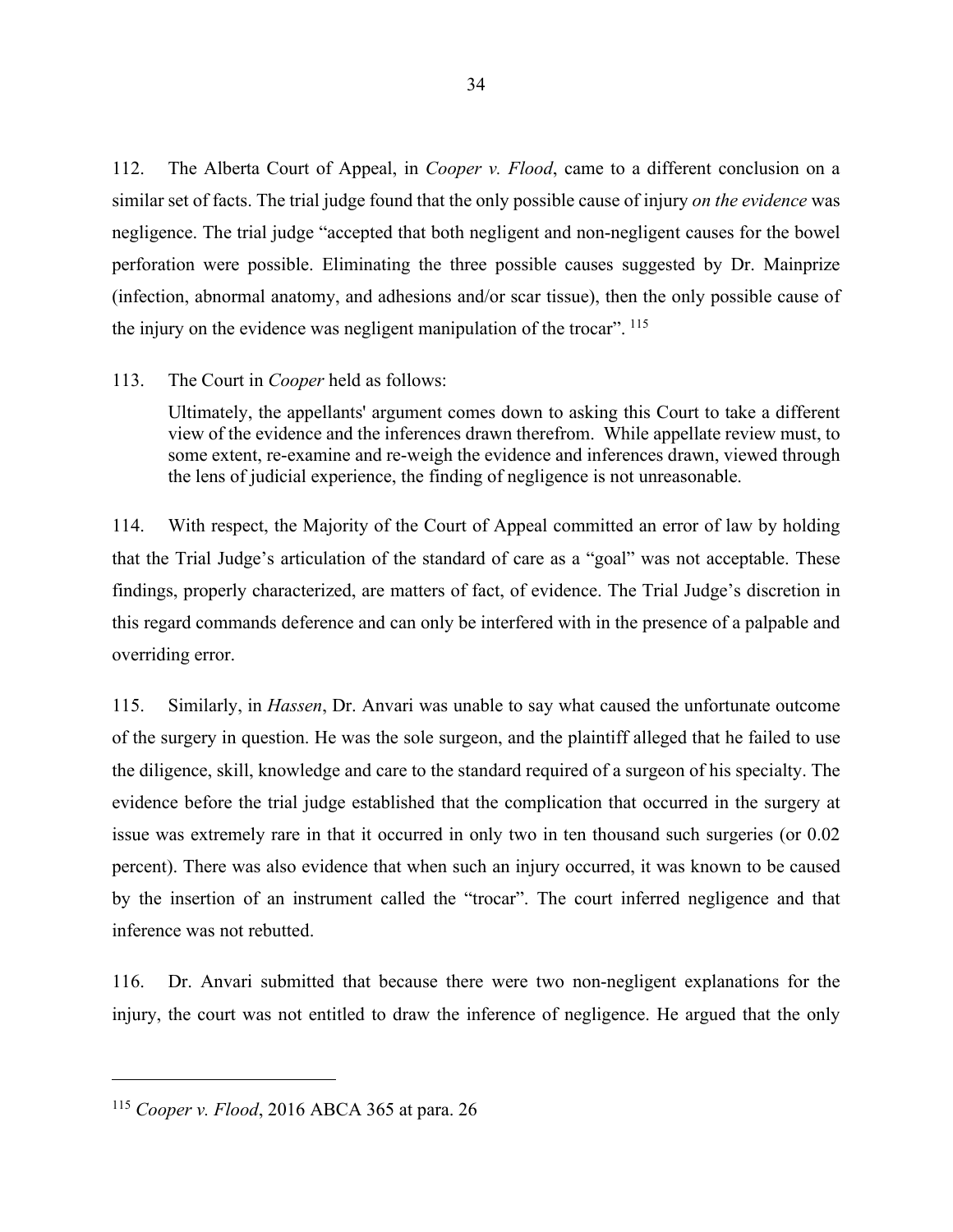evidence of negligence on the record was the mishap itself, and that vascular injury does not necessarily indicate negligence. The Court of Appeal rejected this argument, stating "[t]he trial judge was alive to the first two possible causes of the injury suggested by the appellant and rejected them. He was entitled to do so, based on the evidence."[116](#page-38-0) This finding mirrors van Rensburg J.A.'s description of the Trial Judge's reasons – that he considered all possibilities from the evidence before him, and determined that Dr. Ward's explanation was simply not supported by the evidence.

117. Significantly, whereas the Majority below interfered, the Court of Appeal in *Hassen*, like the Court of Appeal in *Cooper*, found no issue with the trial judge's finding that the defendant's explanations were nothing but speculative possibilities without evidentiary support. To the contrary, the Court of Appeal in *Hassen*, following this Honourable Court's guidance in *Housen v. Nikolaisen* [117](#page-38-1) showed deference: "A trial judge is not obliged to mention every piece of evidence. The trial judge heard and considered all the evidence. He clearly did not agree with the appellant's submission as to the cogency or relevance of this evidence, and was certainly entitled to do so. It is not the function of this court to reweigh the evidence or to second-guess the findings of fact made by a trial judge". $118$ 

### *(c) Leave Questions of Fact to the Trial Judge*

118. A long line of authority makes it plain that negligence and causation are questions of fact. For example, in *Benhaim v. St-Germain*, this Honourable Court held the following:

It may be useful to recall the many reasons why appellate courts defer to trial courts' findings of fact. Deference to factual findings limits the number, length and cost of appeals, which in turn promotes the autonomy and integrity of trial proceedings. Moreover, the law presumes that trial judges and appellate judges are equally capable of justly resolving disputes. Allowing appellate courts free rein to overturn trial courts' factual findings would duplicate judicial proceedings at great expense, without any concomitant guarantee of more just results. Finally, according deference to a trial judge's findings of fact reinforces the notion that they are in the best position to make those findings. Trial judges are immersed in the evidence, they hear viva voce testimony, and they are familiar with the case as a whole. Their expertise in weighing large quantities of evidence and making factual

<span id="page-38-0"></span><sup>116</sup> *Hassen, supra* note 54, at para. 19.

<span id="page-38-1"></span><sup>117</sup> *Housen v. Nikolaisen*, 2002 SCC 33.

<span id="page-38-2"></span><sup>118</sup> *Hassen, supra* note 54, at para. 27.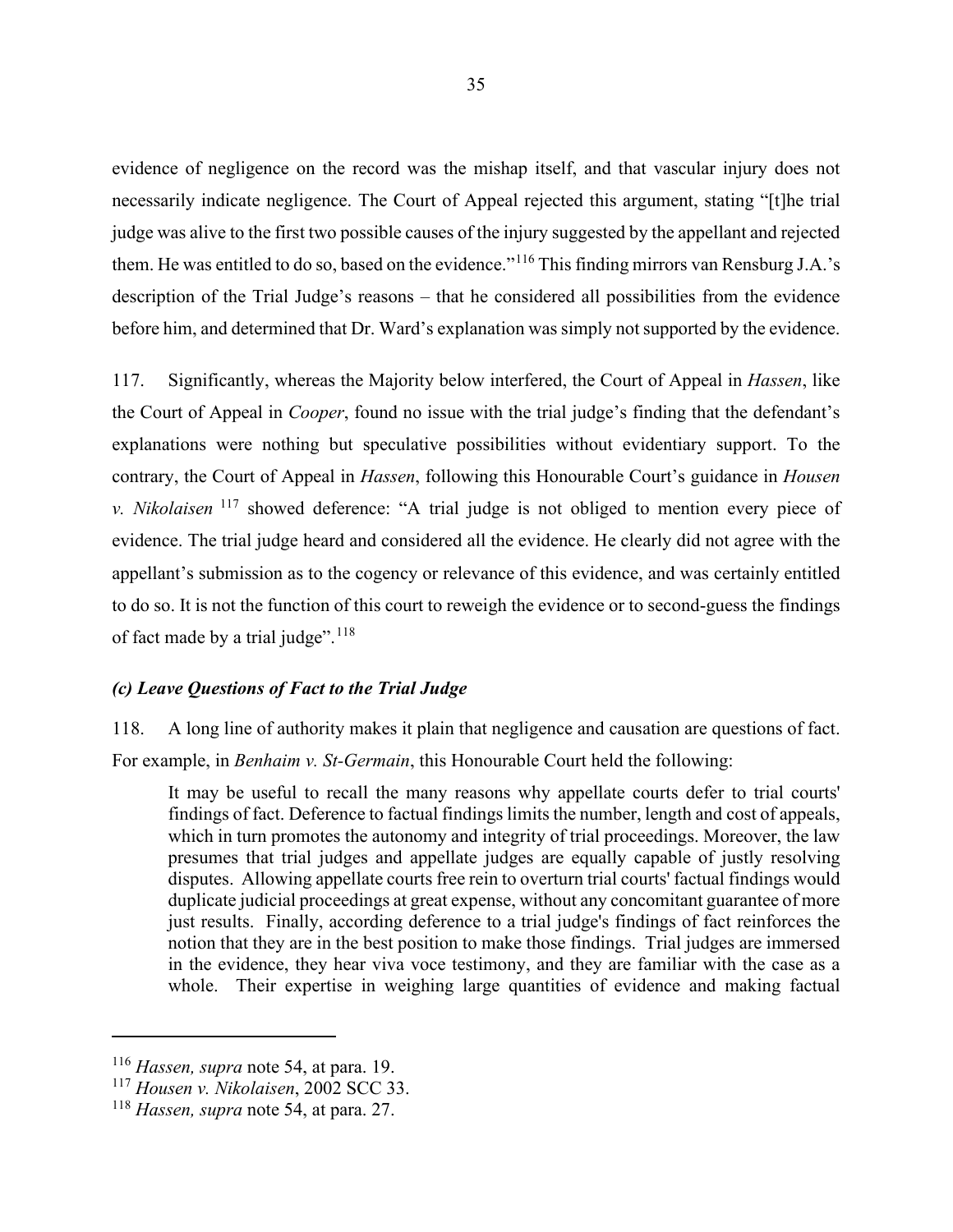findings ought to be respected. These considerations are particularly important in the present case because it involves a large quantity of complex evidence.<sup>[119](#page-39-0)</sup>

119. While reasonable judges can disagree on what a trial record suggests in a medical negligence case, deference to first instance findings of fact still applies.<sup>[120](#page-39-1)</sup> Most recently, in  $2019$ ,<sup>[121](#page-39-2)</sup> this Honourable Court reaffirmed:

Where the deferential standard of palpable and overriding error applies, an appellate court can intervene only if there is an obvious error in the trial decision that is determinative of the outcome of the case (*Benhaim*, at para. 38, quoting *South Yukon Forest Corp. v. R*., 2012 FCA 165, 4 B.L.R. (5th) 31 (F.C.A.), at para. 46; see also *L. (H.) v. Canada (Attorney General),* 2005 SCC 25, [2005] 1 S.C.R. 401 (S.C.C.), at paras. 56 and 69-70). Morissette J.A. explained this metaphorically as follows in *G. (J.) c. Nadeau*, 2016 QCCA 167 (C.A. Que.), at para. 77: [TRANSLATION] \ palpable and overriding error is in the nature not of a needle in a haystack, but of a beam in the eye. And it is impossible to confuse these last two notions\" (quoted in *Benhaim*, at para. 39). The fact that an alternative factual finding could be reached based on a different ascription of weight does not mean that a palpable and overriding error has been made (*Nelson (City) v. Mowatt*, 2017 SCC 8, [2017] 1 S.C.R. 138 (S.C.C.), at para. 38).

120. Recent appellate authority from other Canadian jurisdictions suggests that a Trial Judge's preference of one expert over another is a matter to be reviewed on a reasonableness standard. Just last year, the Alberta Court of Appeal stated that "the acceptance or rejection of expert evidence is not to be disturbed absent palpable and overriding errors."<sup>[122](#page-39-3)</sup>

121. The Trial Judge has the benefit of hearing the experts testify at trial and it is within the trier of fact's discretion to determine if a witness' testimony should be ascribed probative value or not. In a complex medical negligence matter, the expressed preference of the trial judge for the testimony and credibility of an expert should not be set aside lightly. It deserves strong deference and this Honourable Court should overturn the Court of Appeal's interference and restore the Trial Judge's reasonable findings and conclusions.

<span id="page-39-0"></span><sup>119</sup> *Benhaim v. St-Germain,* 2016 SCC 48 at para. 37

<span id="page-39-1"></span>*<sup>120</sup> Goodman v. Viljoen*, 2012 ONCA 896 at para. 142, leave to appeal to SC.C. ref'd.

<span id="page-39-2"></span><sup>121</sup> *Salomon v. Matte-Thompson*, 2019 SCC 14, at para. 33.

<span id="page-39-3"></span><sup>122</sup> *Cooperatieve Centrale Raiffeisen-Boerenleenbank BA v Stout & Company LLP*, 2019 ABCA 455, at paras. 18-20.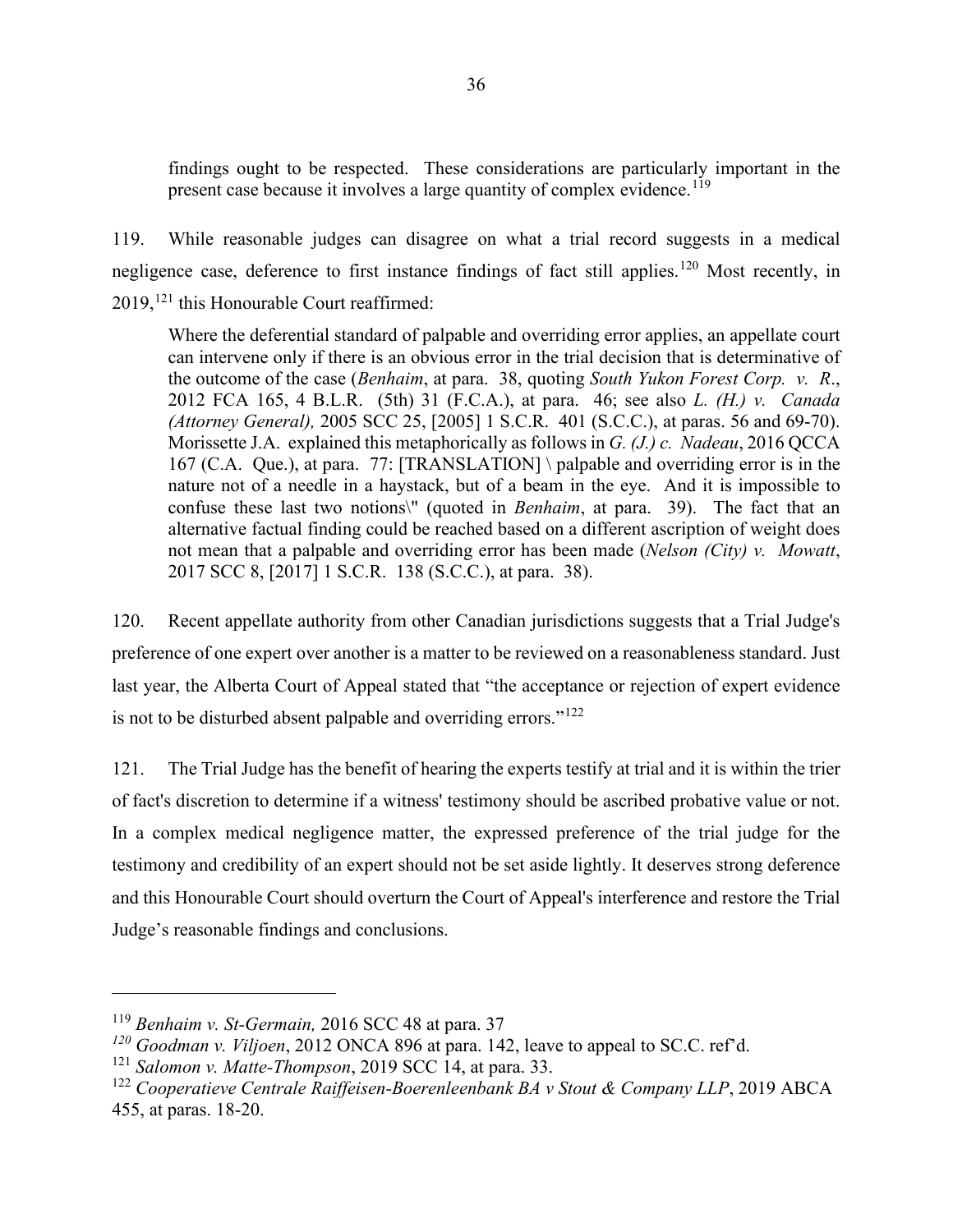122. In her dissenting opinion, van Rensburg J. makes it clear that the law requires that "deference is owed to the trial judge on all findings other than on questions of pure law." In her view, there was no error in how the trial judge defined or applied the standard of care. The determinations made by the Trial Judge were available and fully supported by the evidence presented at trial.<sup>[123](#page-40-0)</sup>

123. The Majority did not give deference to the Trial Judge with respect to determinations of fact including enumerating the elements of the standard of care, preference for one expert opinion over another, and determination of factual causation as circumstantial evidence to determine the question of negligence. In doing so, the Majority failed to respect the findings of the Trial Judge, usurping his function.

#### **F. Conclusion**

124. Determining negligence by focusing solely on the result of the medical treatment rather than the manner in which it was performed is improper and amounts to imposing a standard of excellence or perfection.<sup>[124](#page-40-1)</sup> However, contary to the findings of the Majority below, that is not what happened here. The Trial Judge did not hold Dr. Ward to a standard that was higher than could reasonably be expected of an "average reasonable prudent practitioner" performing a colectomy where no complicating features were present. As set out by this Honourable Court in *ter Neuzen v. Korn*, [125](#page-40-2) the Trial Judge described the procedure to be followed, and pointed to evidence of the need to identify the ureter so as to stay a safe distance away (i.e. 2mm away).

125. The Trial Judge's conclusion that a reasonably competent surgeon would have stayed 2mm away from the ureter was fully supported by the evidence. It was not a statement of result or a "goal", but an essential step that was not taken by Dr. Ward in this case. Dr. Ward failed to properly execute the required step of protecting Armstrong's ureter. The record reflects the appropriateness of the Trial Judge's findings, findings which are entitled to strong deference.

<span id="page-40-0"></span><sup>&</sup>lt;sup>123</sup> Judgment of the Court of Appeal Below, at paras. 71 and 166 [AR Vol 1, Tab 3]

<span id="page-40-1"></span><sup>124</sup> *Carlsen, supra* note 81*,* at para. 13.

<span id="page-40-2"></span><sup>125</sup> *ter Neuzen v. Korn*, 1995 CanLII 72 (SCC) at para. 33.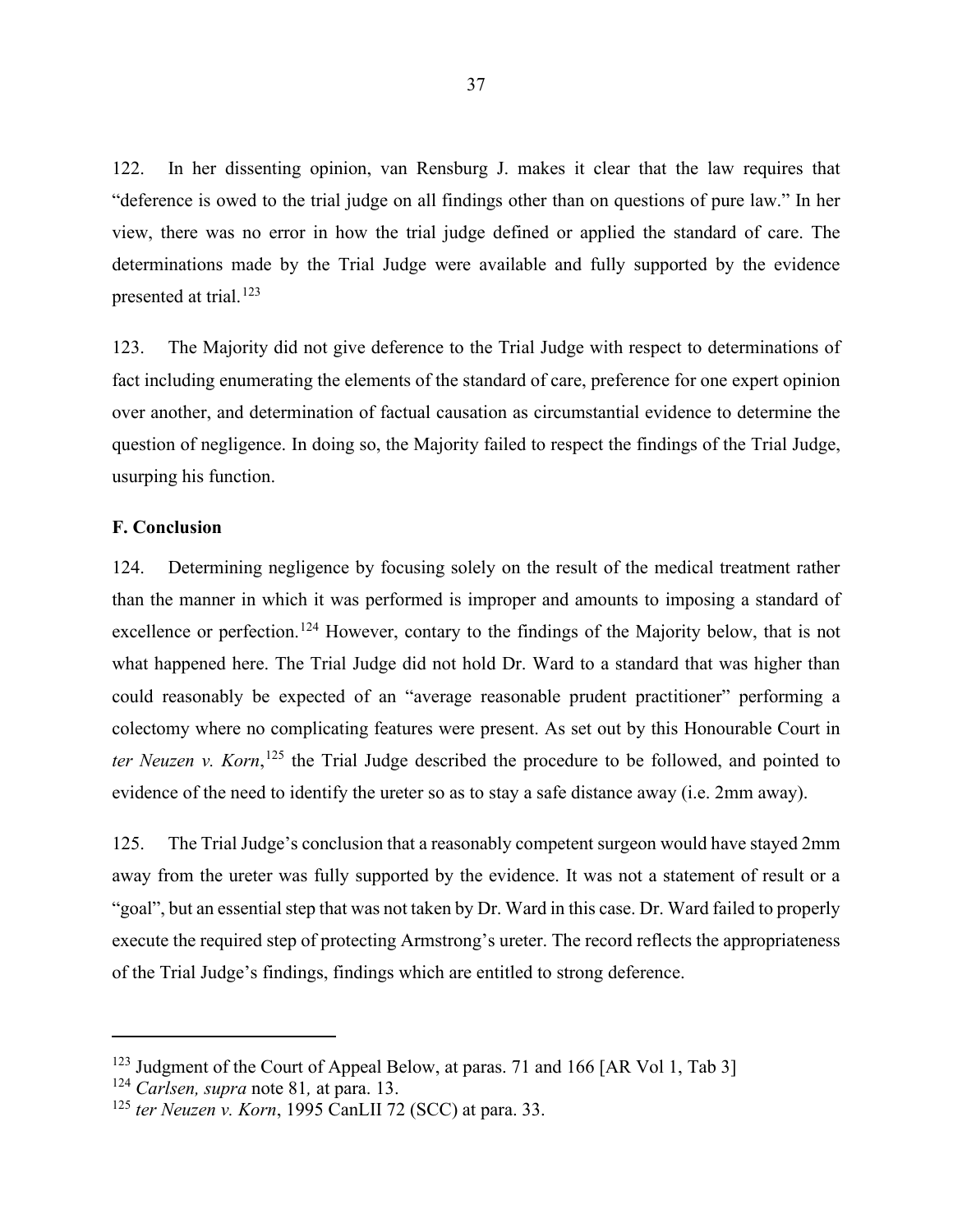126. The court is entitled to assume that the best evidence has been presented by the parties. Dr. Ward's decision not to lead evidence suggesting that a competent surgeon might, without negligence, come within 2mm of the ureter, confirms the correctness of the Trial Judge's decision. This appeal should be allowed.

#### **PART IV – ARGUMENTS ON COSTS**

127. The Appellant seeks her costs of the appeal in this court, in the court appealed from, and in the court of original jurisdiction.

#### **PART V – ORDERS SOUGHT**

128. The Appellant seeks an order setting aside the judgement of the Court of Appeal, restoring the trial judgment, with costs throughout.

#### **ALL OF WHICH IS RESPECTFULLY SUBMITTED.**

Dated at Toronto, ON this 19<sup>th</sup> day of August, 2020.

your France huj, AS Mot fr

**Ryan Breedon Jan Marin** 

Counsel for the Appellant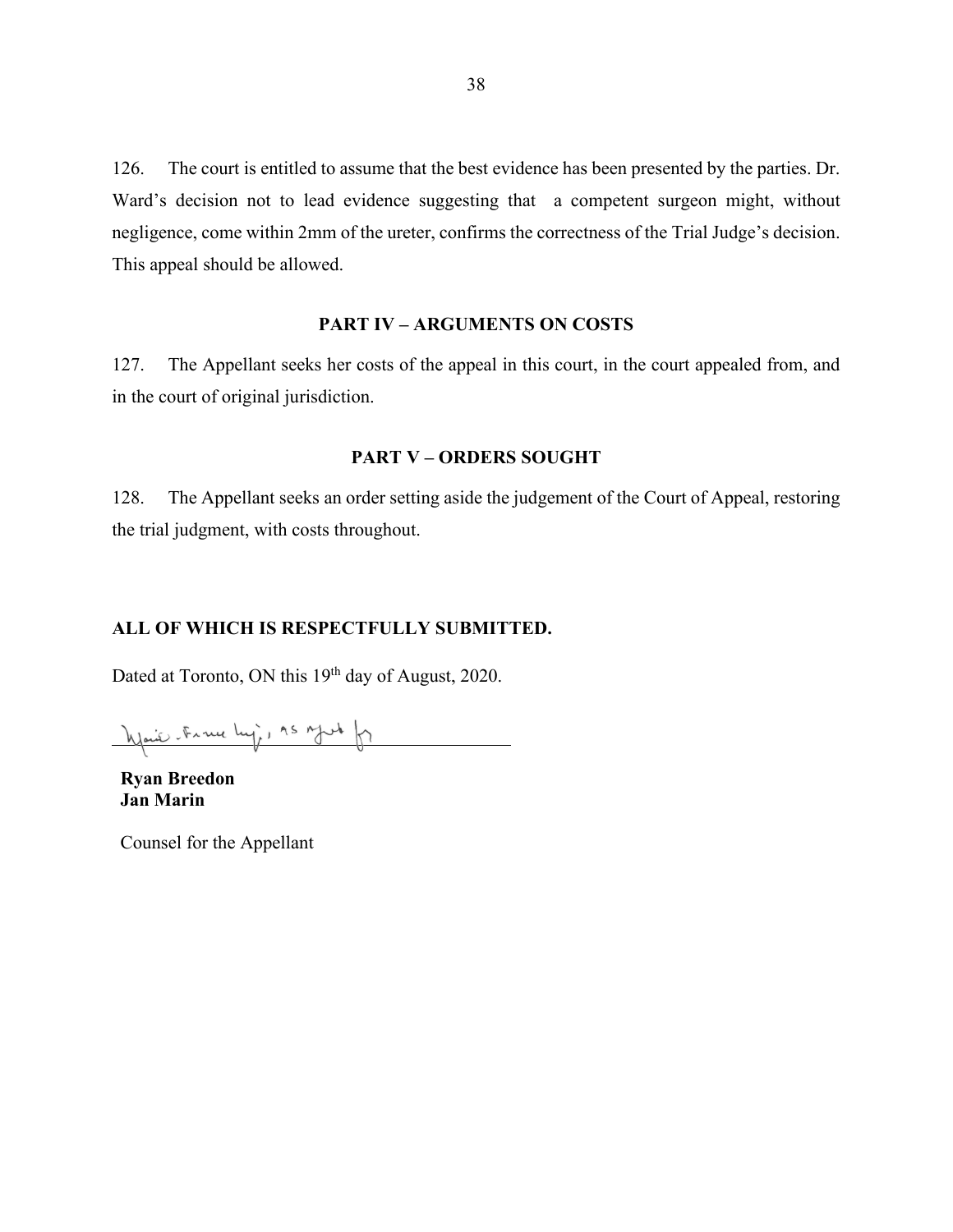## **TABLE OF AUTHORITIES**

## **Cases at Paragraph(s)**

| 541788 Alberta Ltd v Bourgeois & Company Ltd, 2018 ABCA 310 (CanLII)111                    |  |
|--------------------------------------------------------------------------------------------|--|
|                                                                                            |  |
|                                                                                            |  |
|                                                                                            |  |
|                                                                                            |  |
|                                                                                            |  |
| Cooperatieve Centrale Raiffeisen-Boerenleenbank BA v Stout & Company LLP,<br>2019 ABCA 455 |  |
|                                                                                            |  |
|                                                                                            |  |
|                                                                                            |  |
| Deloitte & Touche v. Livent Inc. (Receiver of), 2017 SCC 63 (CanLII),                      |  |
|                                                                                            |  |
|                                                                                            |  |
| Fullowka v. Pinkerton's of Canada Ltd., 2010 SCC 5 (CanLII), [2010] 1 SCR 132              |  |
| Goodman v. Viljoen, 2012 ONCA 896, leave to appeal to SC.C. ref'd119                       |  |
| Grass v. Women's Hospital, $(2001)$ , 200 D.L.R. $(4th)$ 242 (Ont. C.A.),                  |  |
|                                                                                            |  |
| Hassen v. Anvari, [2003] O.J. No. 3543 (Ont. C.A.), leave to appeal ref'd, (2004),         |  |
|                                                                                            |  |